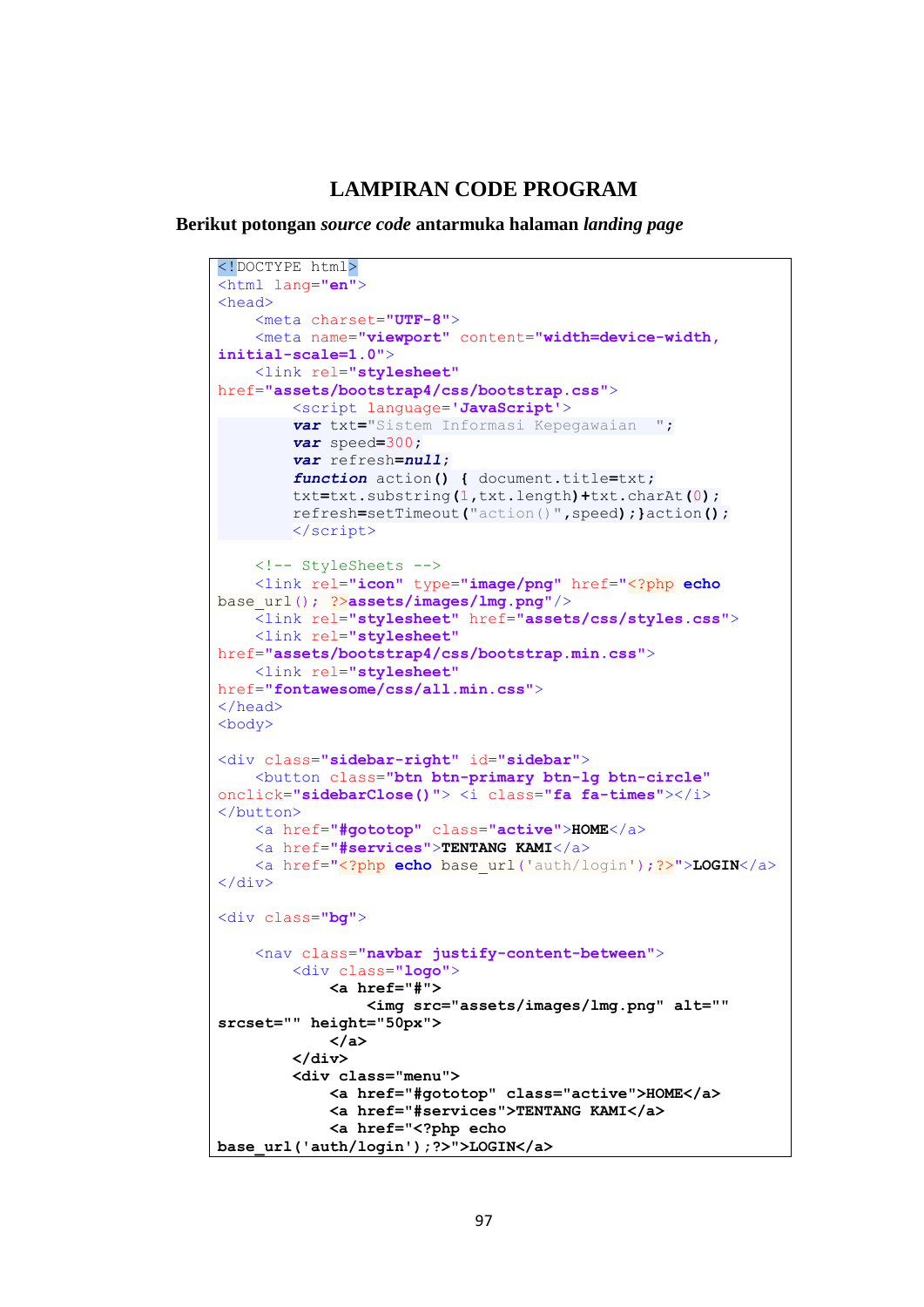```
 <button class="btn btn-primary btn-lg icon" 
onclick="sidebarOpen()"><i class="fa fa-bars"></i></button>
         </div>
     </nav>
     <br>
     <div class="container-fluid">
         <div class="d-sm-flex justify-content-around 
content">
              <div class="content-left">
                  <br>
                  <br>
                  <br>
                  <br>
                  <h1 class="text-blue"><b>SISTEM INFORMASI 
KEPEGAWAIAN</b></h1>
                  <h1>KECAMATAN TIKUNG</h1>
                  <div class="description">
                      <p>Jl. Raya Mantup No.29, Bakalanpule, 
Tikung, Kabupaten Lamongan, Jawa Timur 62281, Indonesia</p>
                  </div>
                  <br>
              </div>
              <div class="image1">
                  <img src="assets/images/img.svg" alt="" 
srcset="" height="450px">
              </div>
         </div>
     </div>
</div>
     <!-- Tentang Kami -->
      <div class="container">
         <br>
           <!-- Tentang Kami -->
             <section id="services">
                 <center>
                     <h1>Tentang Kami</h1>
                 </center>
              <div class="bd-example">
              <div id="carouselExampleCaptions" 
class="carousel slide" data-ride="carousel">
                  <ol class="carousel-indicators">
                      <li data-
target="#carouselExampleCaptions" data-slide-to="0" 
class="active"></li>
                      <li data-
target="#carouselExampleCaptions" data-slide-to="1"></li>
                  </ol>
```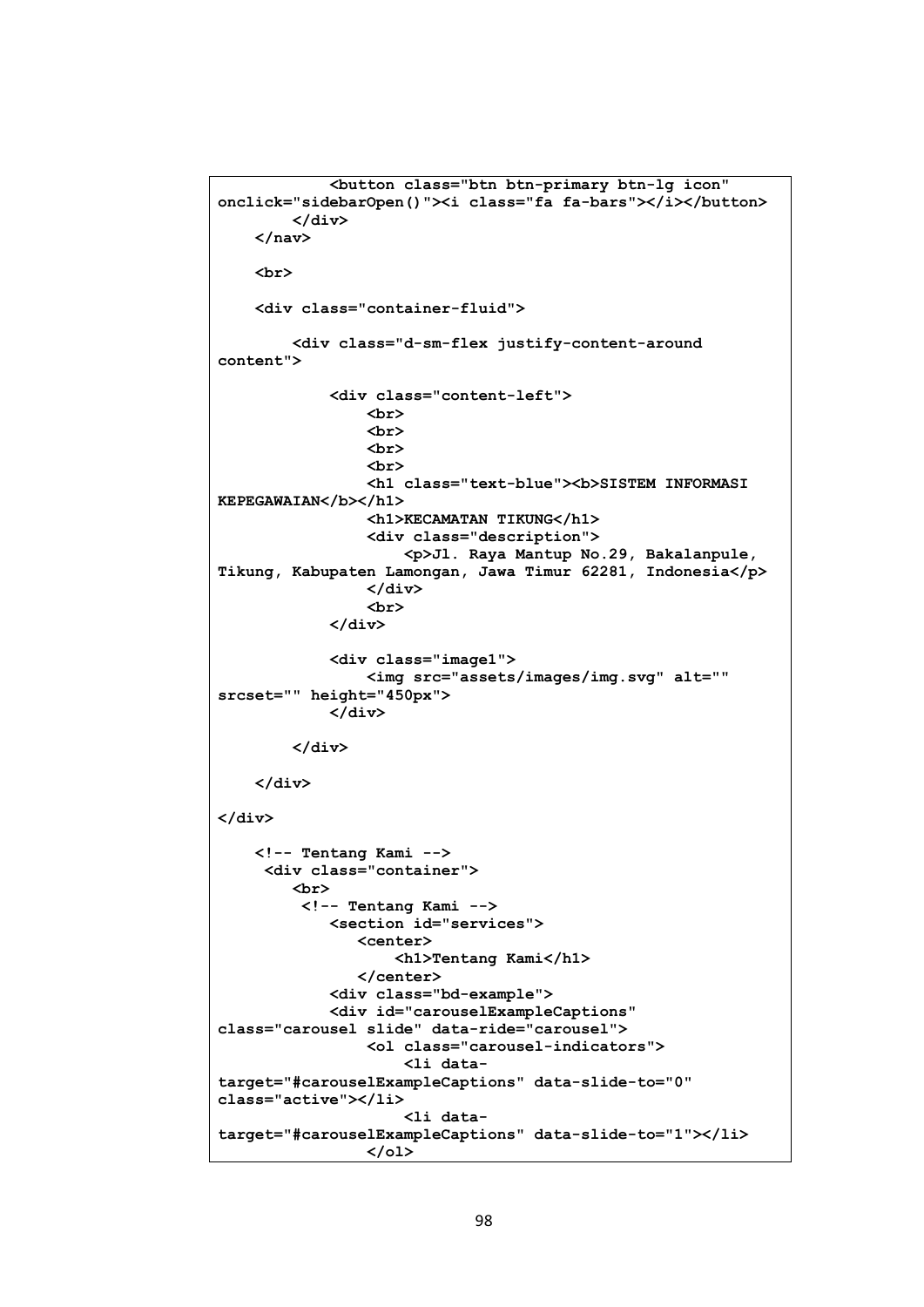```
 <div class="carousel-inner">
                      <div class="carousel-item active">
                          <img src="assets/images/gapura.jpg" 
class="d-block w-100" alt="gapura" width="900" height="720">
                          <div class="carousel-caption d-none 
d-md-block">
                               <h3>Gapura</h3>
                               <p>Kabupaten Lamongan</p>
                          </div>
                      </div>
                     <div class="carousel-item">
                          <img src="assets/images/pic.jpg" 
class="d-block w-100" alt="staff" width="900" height="720">
                          <div class="carousel-caption d-none 
d-md-block">
                               <h3>Staff dan Kepegawaian</h3>
                              <p>Kecamatan Tikung</p>
                          </div>
                      </div>
                  </div>
                  <a class="carousel-control-prev" 
href="#carouselExampleCaptions" role="button" data-
slide="prev">
                      <span class="carousel-control-prev-icon" 
aria-hidden="true"></span>
                      <span class="sr-only">Previous</span>
                  </a>
                  <a class="carousel-control-next" 
href="#carouselExampleCaptions" role="button" data-
slide="next">
                      <span class="carousel-control-next-icon" 
aria-hidden="true"></span>
                      <span class="sr-only">Next</span>
                 </a>
             </div>
         </div>
     </div>
     <script src="assets/js/jquery.js"></script>
     <script 
src="assets/bootstrap4/js/bootstrap.js"></script>
     <script 
src="assets/bootstrap4/js/bootstrap.js"></script>
</body>
<script>
     function sidebarOpen(){
         document.getElementById("sidebar").style.transform = 
"translateX(0px)";
 }
     function sidebarClose(){
         document.getElementById("sidebar").style.transform = 
"translateX(300px)";
 }
</script>
</html>
```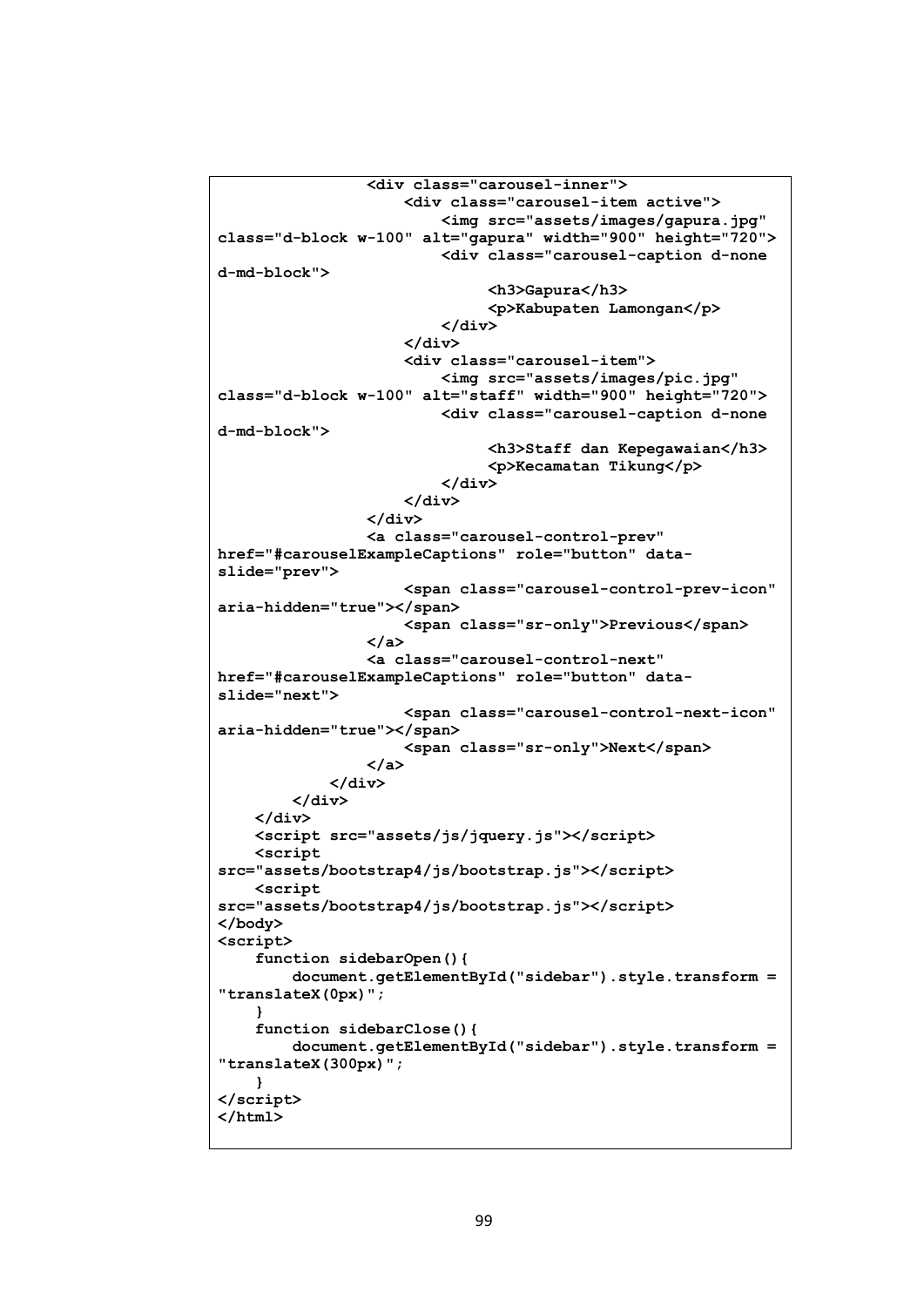**Berikut potongan** *source code* **antarmuka halaman** *login*

```
<!DOCTYPE html>
<html lang="id">
<head>
   <meta charset="utf-8">
   <meta name="viewport" content="width=device-width, initial-
scale=1, shrink-to-fit=no">
   <meta name="<?=$this->security->get_csrf_token_name();?>"
content="<?=$this->security->get_csrf_hash();?>">
   <meta name="description" content="Sistem Informasi 
Kepegawaian" />
   <title>Login - Sistem Informasi Kepegawaian</title>
   <link rel="stylesheet"
href="<?=assets_url('vendors/iconfonts/mdi/css/materialdesignico
ns.min.css');?>">
   <link rel="stylesheet"
href="<?=assets_url('vendors/iconfonts/puse-icons-
feather/feather.css');?>">
   <link rel="stylesheet"
href="<?=assets_url('vendors/css/vendor.bundle.base.css');?>">
   <link rel="stylesheet"
href="<?=assets_url('vendors/css/vendor.bundle.addons.css');?>">
   <link rel="stylesheet" href="<?=assets_url('css/style.css',
false);?>">
   <link rel="shortcut icon"
href="<?=assets_url('images/favicon.png');?>" />
   <script type="application/ld+json">
   {
     "@context": "http://schema.org",
     "@type": "Application",
     "name": "Sistem Informasi Kepegawaian",
     "logo": "<?=assets_url('images/favicon.png');?>",
     "url": "<?=base_url();?>"
   }
   </script>
</head>
<body>
   <div class="container-scroller">
     <div class="container-fluid page-body-wrapper full-page-
wrapper auth-page">
       <div class="content-wrapper d-flex align-items-center auth 
register-bg-1 theme-one">
         <div class="row w-100">
           <div class="col-lg-4 mx-auto">
             <div class="auto-form-wrapper">
               <?=form_open('auth/login',
array('method'=>'post'));?>
                 <p class="text-center">
                    <img src="<?=assets_url('logo.png', false);?>"
width="135">
                \langle/p>
                 <?php if($this->session->flashdata('msg_alert'))
\{ ?>
```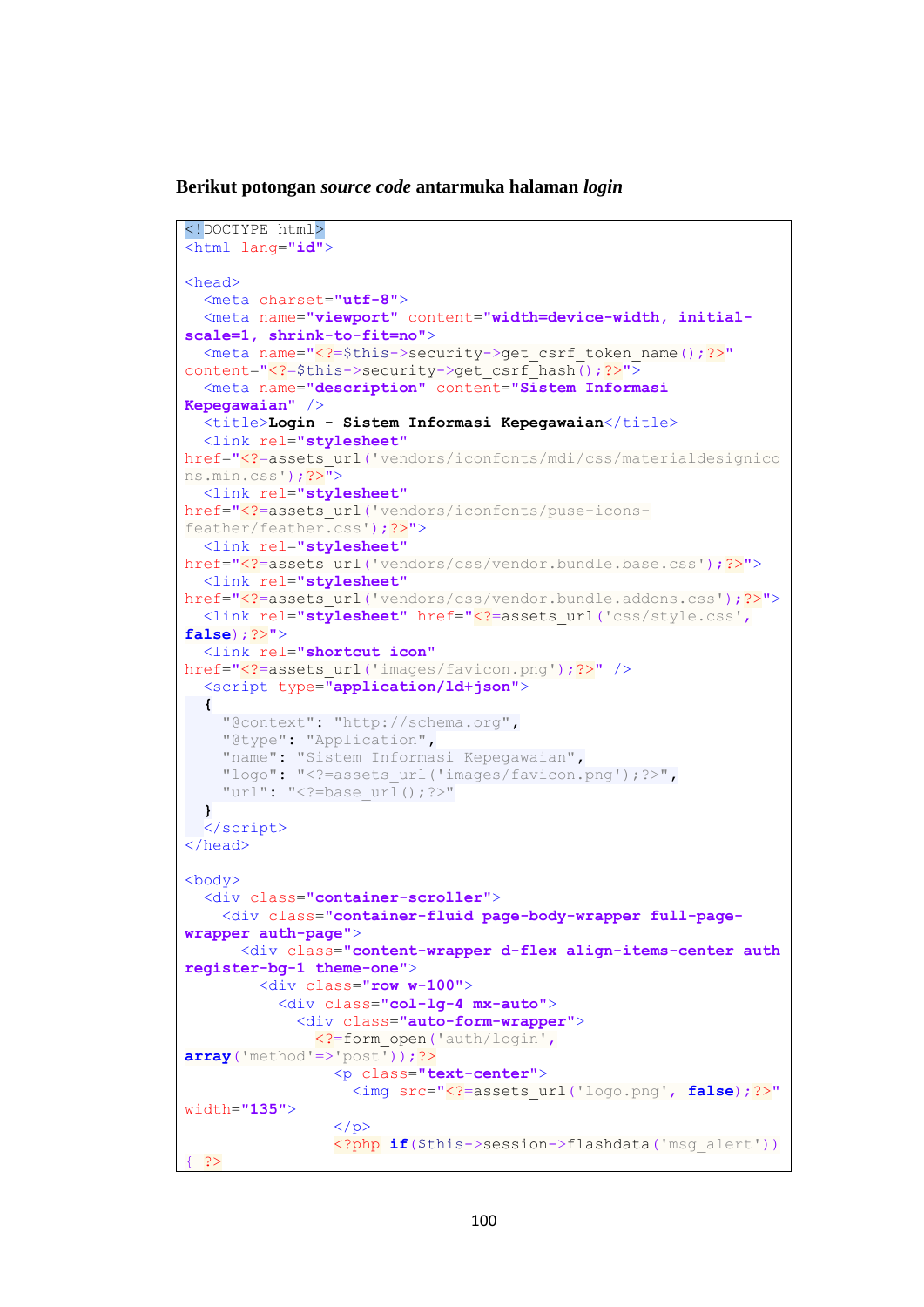```
 <div class="alert alert-info">
                    <label style="font-size: 13px;"><?=$this-
>session->flashdata('msq_alert');?></label>
                  </div>
                  <?php } ?>
                  <div class="form-group">
                    <label class="label">Email</label>
                    <input type="text" name="email" class="form-
control" placeholder="Email">
                  </div>
                  <div class="form-group">
                    <label class="label">Password</label>
                    <input type="password" name="password"
class="form-control" placeholder="*********">
                  </div>
                  <div class="form-group"><center>
                    <div class="g-recaptcha" data-
sitekey="6LftN2IUAAAAALCWS7KvM5zb913HfuR89PeQr04L"></div>
                  </center></div>
                  <div class="form-group">
                    <button class="btn btn-primary submit-btn btn-
block">Masuk</button>
                 \langle/div>
                  <div class="form-group d-flex justify-content-
between">
                    <div class="form-check form-check-flat mt-0">
                      <label class="form-check-label">
                        <input type="checkbox" name="remember"
class="form-check-input" checked> Tetap masuk
                      </label>
                   \langle/div>
                   <a href="<?=base_url('auth/lost_password');?>"
class="text-small forgot-password text-black">Lupa password</a>
                  </div>
                <?=form_close();?>
           </div>
        \langle/div>
       </div>
     </div>
   </div>
   <script type="text/javascript"
src="<?=assets_url('vendors/js/vendor.bundle.base.js');?>"></scr
ipt>
   <script type="text/javascript"
src="<?=assets_url('vendors/js/vendor.bundle.addons.js');?>"></s
cript>
   <script type="text/javascript" src="<?=assets_url('js/off-
canvas.js');?>"></script>
   <script type="text/javascript"
src="<?=assets_url('js/misc.js');?>"></script>
   <script type="text/javascript">
     $.ajaxSetup({
       headers: { 'X-CSRF-TOKEN': $('meta[name="<?=$this-
>security->get_csrf_token_name();?>"]').attr('content') },
       xhrFields: {
```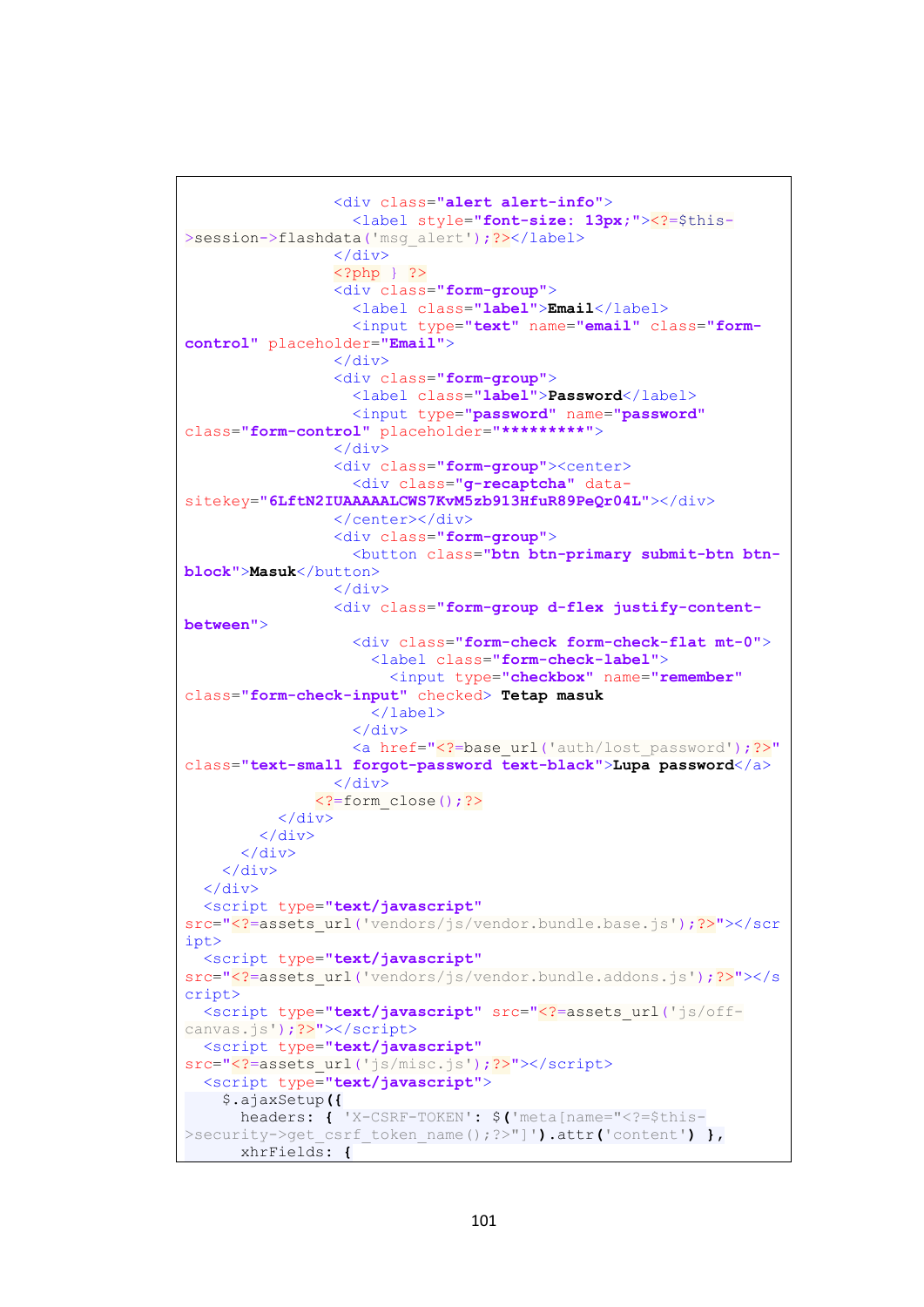```
 withCredentials: true
       },
       dataType: 'json',
       cache: false
     });
   </script>
</body>
</html>
```
**Berikut potongan** *source code* **antarmuka halaman** *dashboard (admin/camat)*

```
 <div class="content-wrapper">
       <div class="row">
         <div class="col-xl-3 col-lg-3 col-md-3 col-sm-6 grid-
margin stretch-card">
           <div class="card card-statistics">
              <div class="card-body">
                <div class="clearfix">
                  <div class="float-left">
                    <i class="mdi mdi-account-star text-danger 
icon-lg"></i>
                 \langle/div>
                  <div class="float-right">
                    <p class="mb-0 text-right">Admin</p>
                    <div class="fluid-container">
                      <h3 class="font-weight-medium text-right mb-
0"><?=$total_admin;?></h3>
                    </div>
                  </div>
                </div>
                <p class="text-muted mt-3 mb-0">
                  <i class="mdi mdi-account-star mr-1" aria-
hidden="true"></i> Jumlah data admin
               \langle/p>
              </div>
           </div>
         </div>
         <div class="col-xl-3 col-lg-3 col-md-3 col-sm-6 grid-
margin stretch-card">
           <div class="card card-statistics">
              <div class="card-body">
                <div class="clearfix">
                  <div class="float-left">
                    <i class="mdi mdi-treasure-chest text-warning 
icon-lg"></i>
                  </div>
                  <div class="float-right">
                    <p class="mb-0 text-right">Data Izin</p>
                    <div class="fluid-container">
```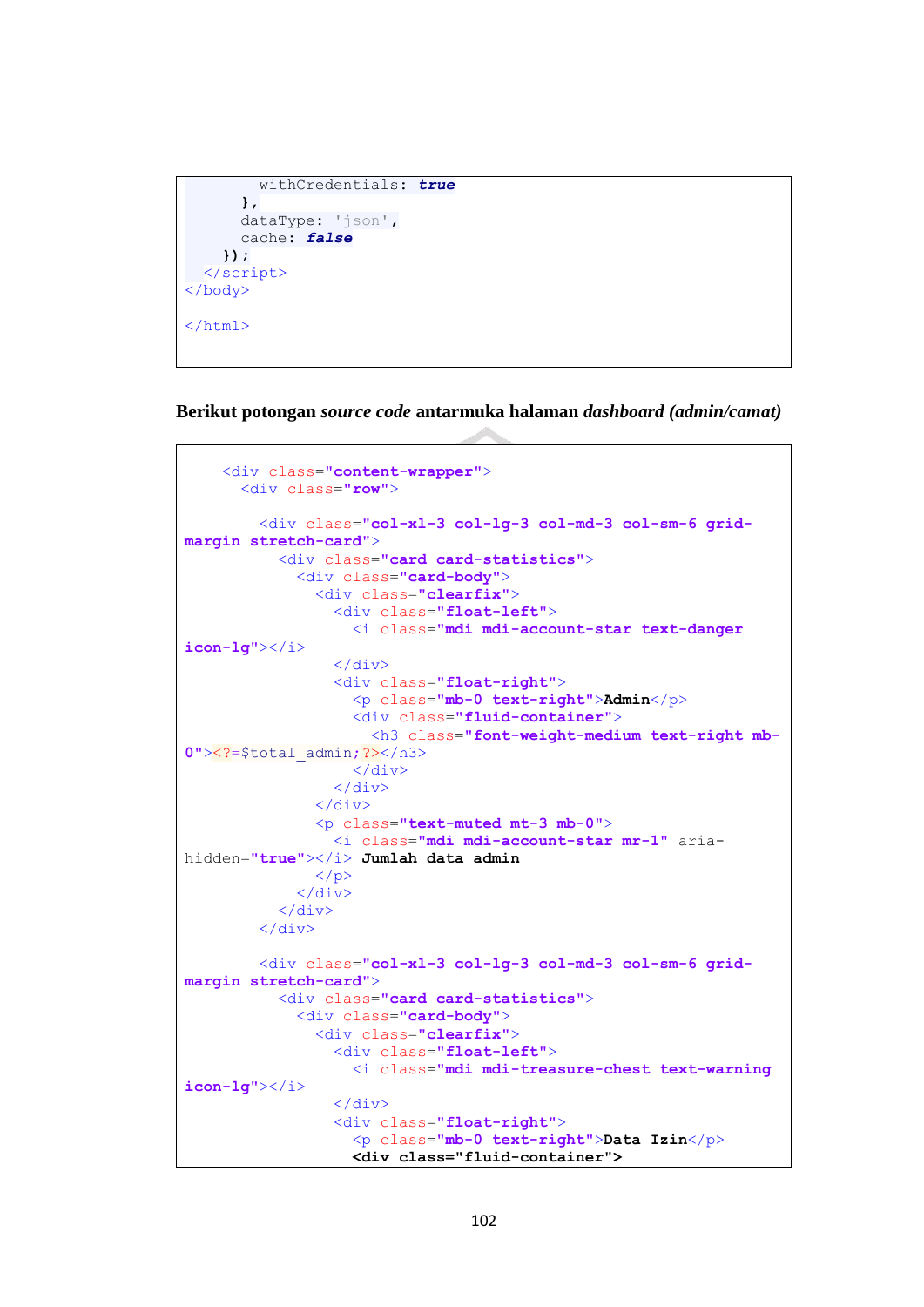```
 <h3 class="font-weight-medium text-right mb-
0"><?=$total_dataizin;?></h3>
                    </div>
                  </div>
                </div>
                <p class="text-muted mt-3 mb-0">
                  <i class="mdi mdi-treasure-chest mr-1" aria-
hidden="true"></i> Jumlah seluruh data izin
                </p>
             </div>
           </div>
         </div>
         <div class="col-xl-3 col-lg-3 col-md-3 col-sm-6 grid-
margin stretch-card">
           <div class="card card-statistics">
             <div class="card-body">
                <div class="clearfix">
                  <div class="float-left">
                    <i class="mdi mdi-checkbox-multiple-marked-
outline text-success icon-lg"></i>
                  </div>
                  <div class="float-right">
                    <p class="mb-0 text-right">Izin 
Terkonfirmasi</p>
                    <div class="fluid-container">
                      <h3 class="font-weight-medium text-right mb-
0"><?=$total_izinterkonfirmasi;?></h3>
                    </div>
                  </div>
                </div>
                <p class="text-muted mt-3 mb-0">
                  <i class="mdi mdi-checkbox-multiple-marked-
outline mr-1" aria-hidden="true"></i> Jumlah izin terkonfirmasi
                </p>
             </div>
           </div>
         </div>
         <div class="col-xl-3 col-lg-3 col-md-3 col-sm-6 grid-
margin stretch-card">
           <div class="card card-statistics">
              <div class="card-body">
                <div class="clearfix">
                  <div class="float-left">
                    <i class="mdi mdi-account-location text-info 
icon-lg"></i>
                  </div>
                  <div class="float-right">
                    <p class="mb-0 text-right">Pegawai</p>
                    <div class="fluid-container">
                      <h3 class="font-weight-medium text-right mb-
0"><?=$total_pegawai;?></h3>
                    </div>
                  </div>
               </div>
```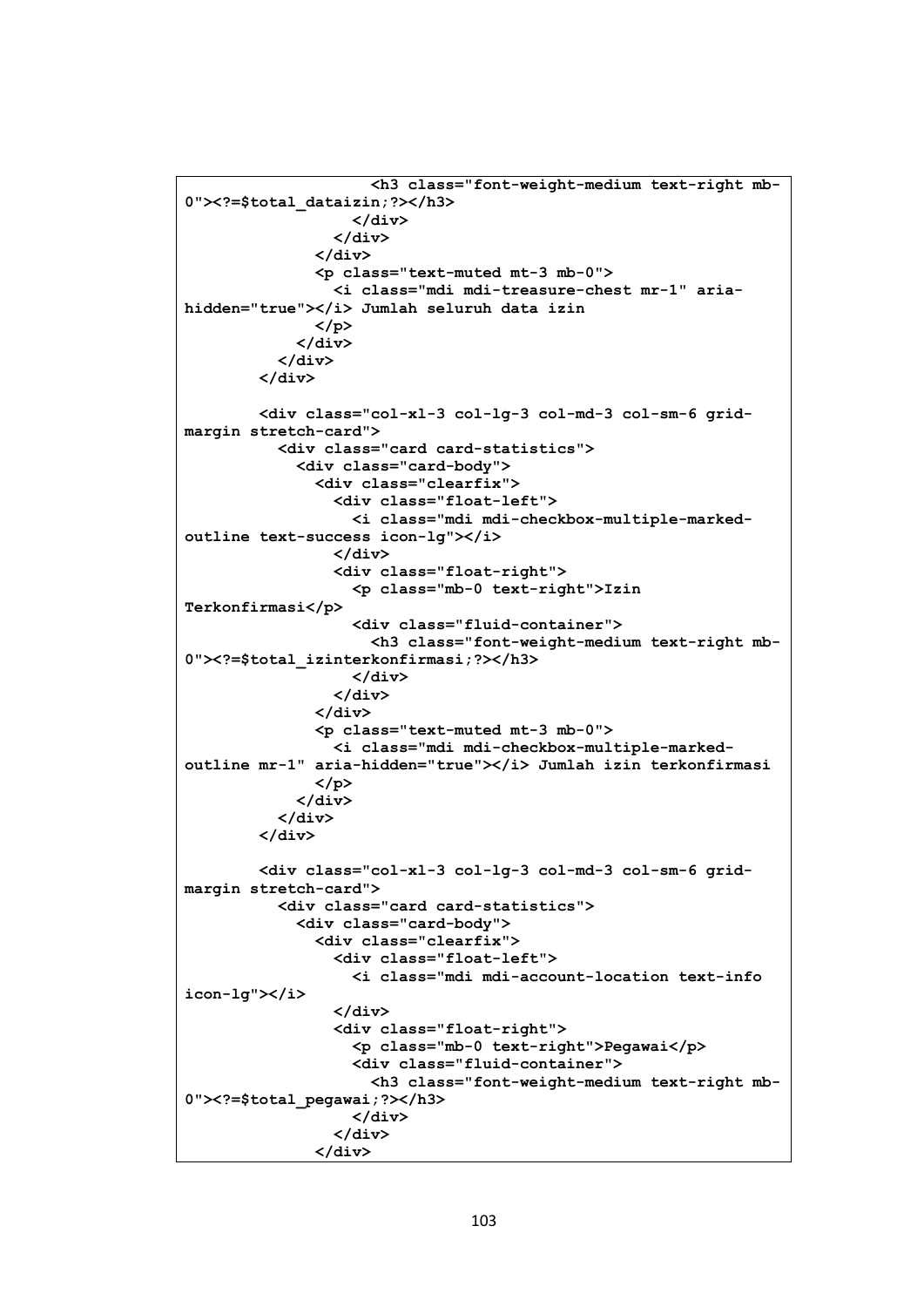```
 <p class="text-muted mt-3 mb-0">
                  <i class="mdi mdi-account-location mr-1" aria-
hidden="true"></i> Jumlah pegawai
                </p>
              </div>
            </div>
         </div>
     </div>
   </div>
```
**Berikut potongan** *source code* **antarmuka halaman** *manajemen data master* 

*(data admin)*

```
 <div class="content-wrapper">
     <div class="row">
       <div class="col-lg-12 grid-margin stretch-card">
         <div class="card">
           <div class="card-body">
             <h4 class="card-title"><?=$title_page;?></h4>
              <?php if($this->session->flashdata('msg_alert')) {
?>
             <div class="alert alert-info">
               <label style="font-size: 13px;"><?=$this->session-
>flashdata('msg_alert');?></label>
              </div>
              <?php } ?>
              <div class="card-tools">
                <div class="input-group input-group-sm"
style="width: 150px;">
                  <button type="button"
onclick="javascript:top.location.href='<?=base_url("/data_master
/add_new/admin");?>';" class="btn btn-block btn-success btn-
sm"><i class="mdi mdi-plus-circle-outline"></i> Tambah 
baru</button>
                </div>
              </div>
              <div class="table-responsive">
               p > <table class="data table table-striped"
cellspacing="0" width="100%"></table>
              \langle/p>
              </div>
           </div>
         </div>
       </div>
     </div>
   </div>
```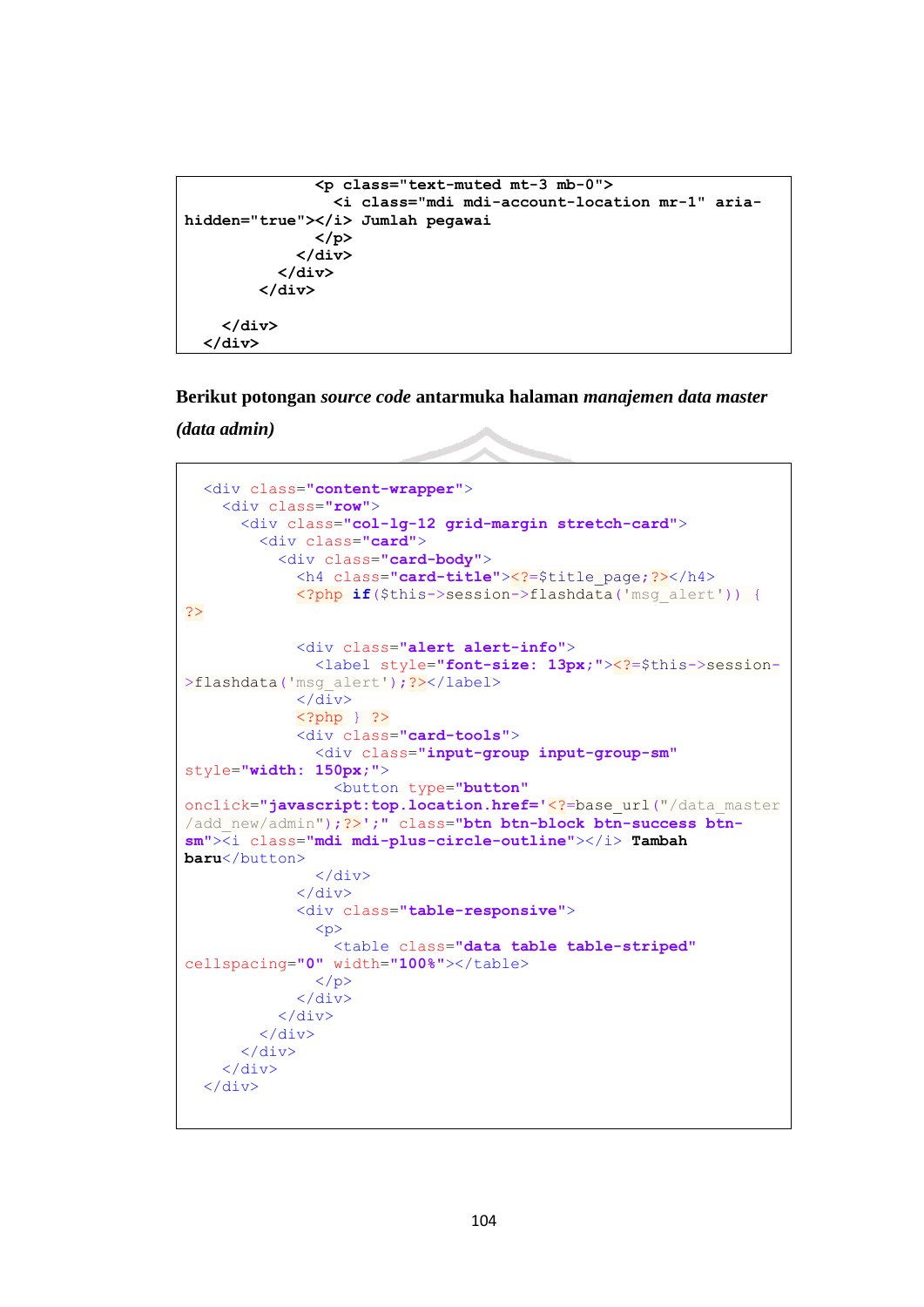Berikut potongan *source code* antarmuka halaman entry *data master admin(data admin)*

```
 <div class="content-wrapper">
       <div class="row">
         <div class="col-lg-12 grid-margin stretch-card">
           <div class="card">
             <div class="card-body">
               <h4 class="card-title"><?=$title_page;?></h4>
               <?php if($this->session->flashdata('msg_alert')) {
?>
               <div class="alert alert-info">
                 <label style="font-size: 13px;"><?=$this-
>session->flashdata('msg_alert');?></label>
              \langle/div>
               <?php } ?>
<?=form_open_multipart('data_master/add_new/admin',
array('method'=>'post'));?>
                 <div class="row">
                    <div class="col-md-6">
                      <div class="form-group row">
                        <label class="col-sm-3 col-form-
label">Nama Lengkap</label>
                        <div class="col-sm-9">
                          <input type="text" name="namalengkap"
class="form-control" />
                       \langle/div>
                      </div>
                   \langle/div>
                   <div class="col-md-6">
                      <div class="form-group row">
                        <label class="col-sm-3 col-form-
label">Type</label>
                        <div class="col-sm-9">
                          <select name="type" class="form-
control">
                            <option disabled selected>-- Pilih --
</option>
                            <option value="admin">Admin</option>
                            <option value="sekcam">SEKCAM</option>
                          </select>
                        </div>
                      </div>
                    </div>
                  </div>
                  <div class="row">
                    <div class="col-md-6">
                      <div class="form-group row">
                        <label class="col-sm-3 col-form-
label">Username</label>
                        <div class="col-sm-9">
```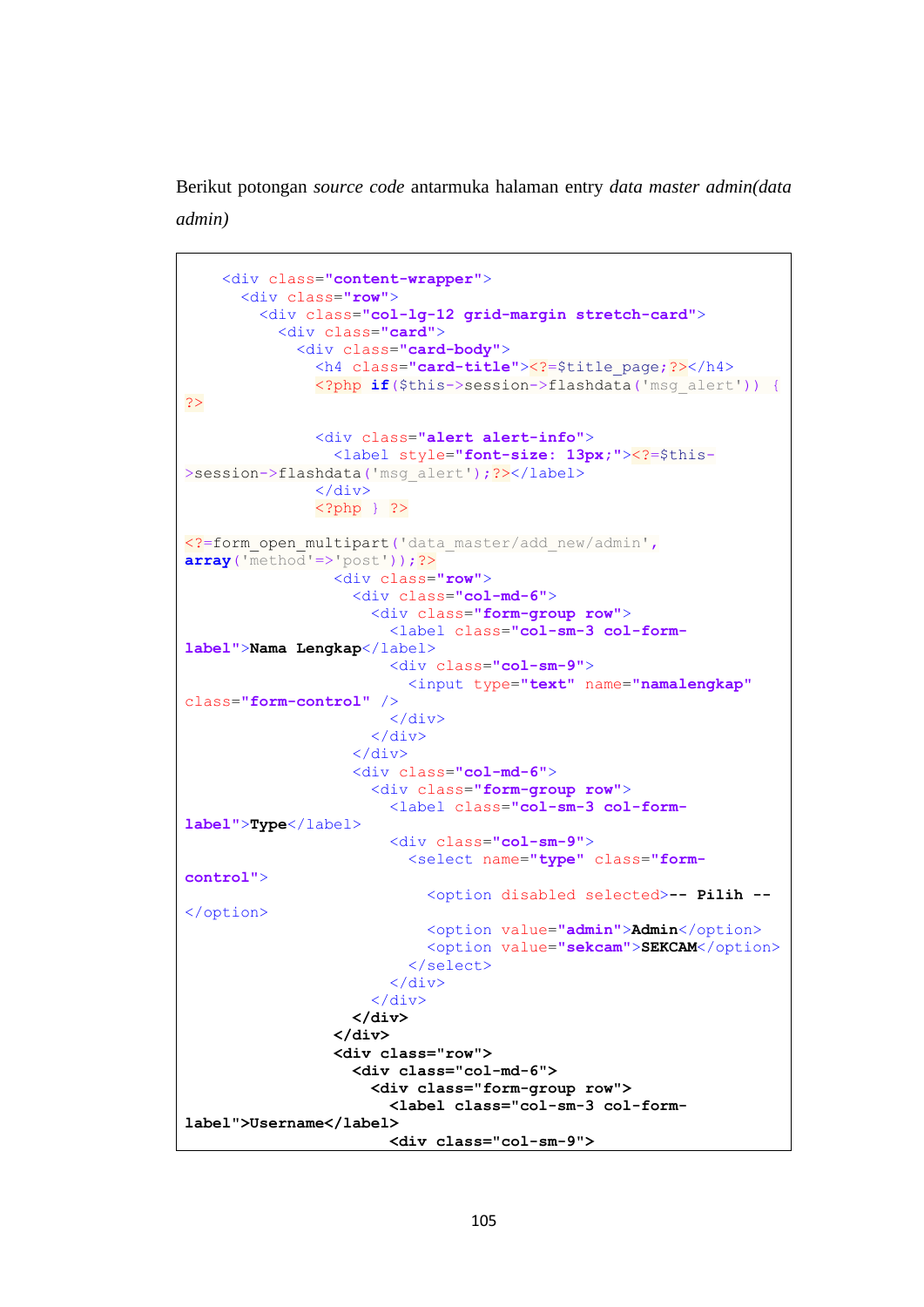```
 <input type="text" name="username" 
class="form-control" />
                        </div>
                      </div>
                    </div>
                   <div class="col-md-6">
                      <div class="form-group row">
                        <label class="col-sm-3 col-form-
label">Email</label>
                        <div class="col-sm-9">
                          <input type="email" name="email" 
class="form-control" />
                        </div>
                      </div>
                    </div>
                  </div>
                  <div class="row">
                    <div class="col-md-6">
                      <div class="form-group row">
                        <label class="col-sm-3 col-form-
label">Password</label>
                        <div class="col-sm-9">
                          <input type="password" name="password" 
class="form-control" />
                        </div>
                      </div>
                    </div>
                   <div class="col-md-6">
                      <div class="form-group row">
                        <label class="col-sm-3 col-form-
label">Avatar</label>
                        <div class="col-sm-9">
                            <input type="file" name="avatar">
                        </div>
                      </div>
                    </div>
                  </div>
                  <div class="row">
                    <div class="col-md-6">
                      <div class="form-group row">
                        <button type="submit" class="btn btn-
success mr-2">Submit</button>
                        <button class="btn btn-light" 
type="reset">Reset</button>
                      </div>
                    </div>
                  </div>
                <?=form_close();?>
             </div>
           </div>
         </div>
     </div>
   </div>
```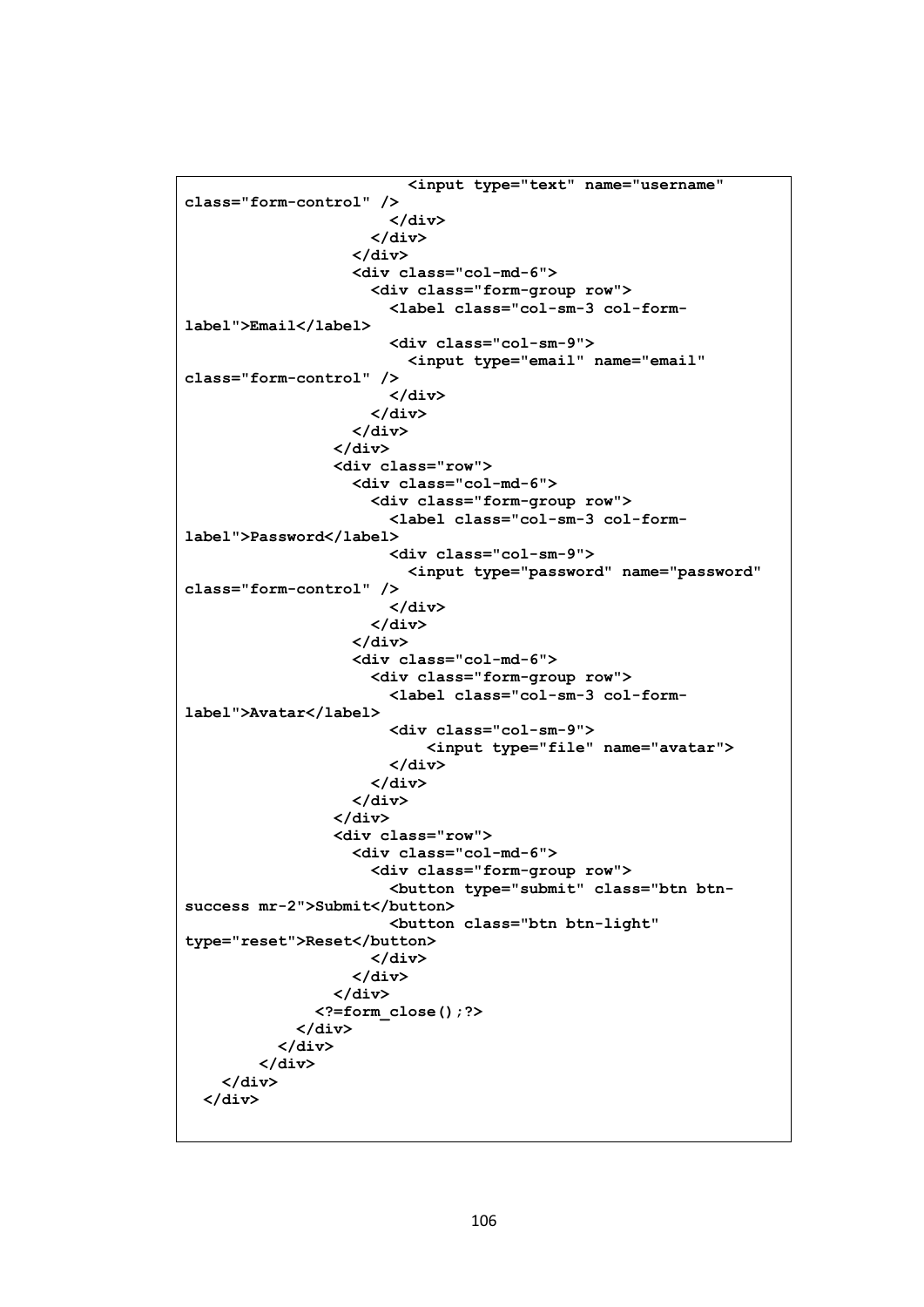**Berikut potongan** *source code* **antarmuka halaman edit** *data master admin (data admin)*

```
֧֪֚֞֝֬֝֬֝֬֝֬֝֬֝
     <div class="content-wrapper">
       <div class="row">
         <div class="col-lg-12 grid-margin stretch-card">
           <div class="card">
             <div class="card-body">
               <h4 class="card-title"><?=$title_page;?></h4>
               <?php if($this->session->flashdata('msg_alert')) {
?>
               <div class="alert alert-info">
                 <label style="font-size: 13px;"><?=$this-
>session->flashdata('msq_alert');?></label>
               </div>
               <?php } ?>
               <?=form_open_multipart('data_master/edit/admin/' .
$data admin->id user, array('method'=>'post'));?>
                  <input type="hidden" name="id_user"
value="<?=$data_admin->id_user;?>">
                  <div class="row">
                    <div class="col-md-6">
                      <div class="form-group row">
                        <label class="col-sm-3 col-form-
label">Nama Lengkap</label>
                        <div class="col-sm-9">
                          <input type="text"
value="<?=$data_admin->namalengkap;?>" name="namalengkap"
class="form-control" />
                        </div>
                      </div>
                    </div>
                   <div class="col-md-6">
                      <div class="form-group row">
                        <label class="col-sm-3 col-form-
label">Type</label>
                        <div class="col-sm-9">
                          <select name="type" class="form-
control">
                            <option disabled selected>-- Pilih --
</option>
                            <option value="admin" <?=(
($data_admin->type=='admin') ? 'selected' :
''); ?>>Admin</option>
                            <option value="sekcam" <?=(
($data_admin->type=='sekcam') ? 'selected' :
''); ?>>SEKCAM</option>
                          </select>
                        </div>
                      </div>
                    </div>
                  </div>
                  <div class="row">
```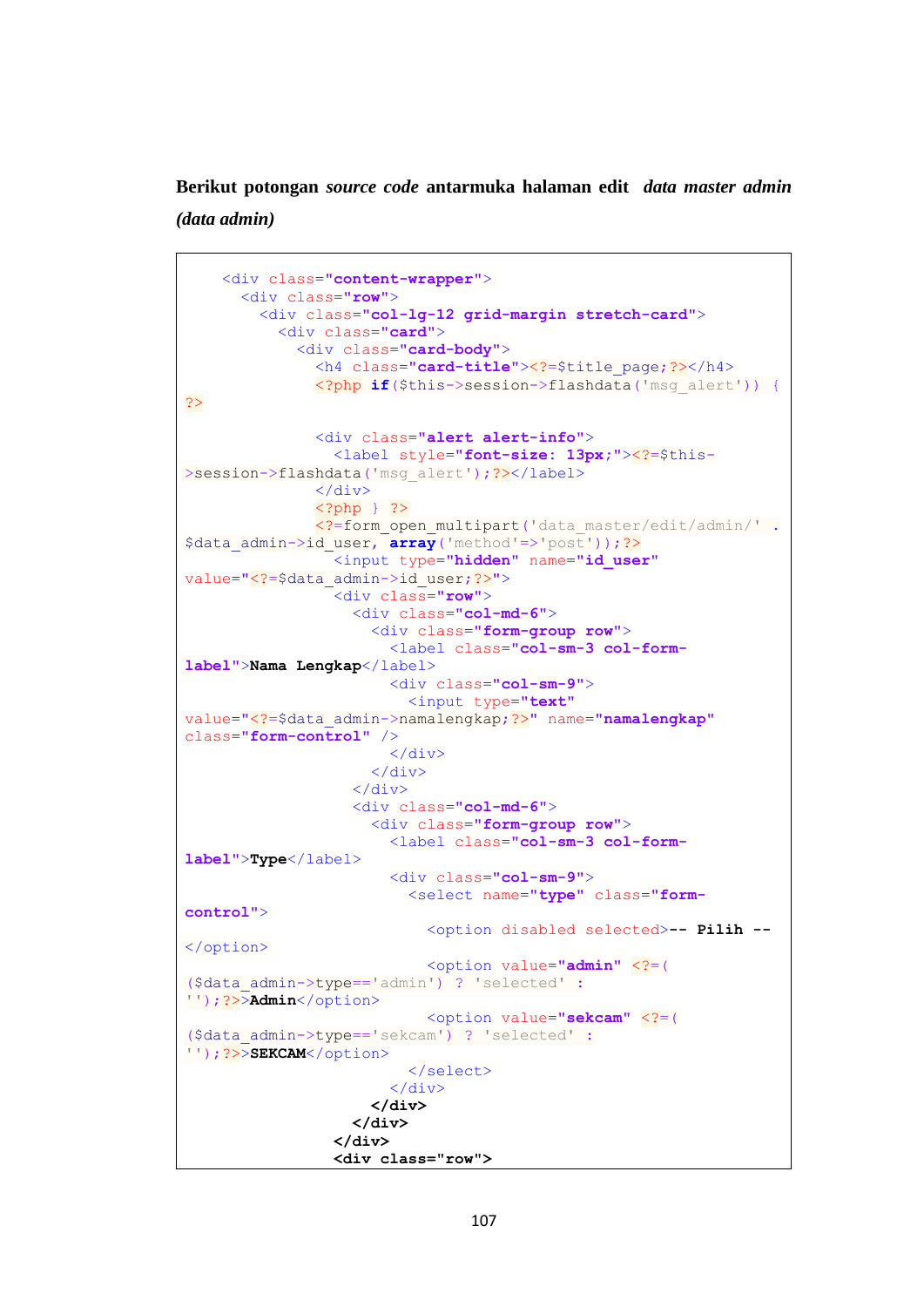```
 <div class="col-md-6">
                      <div class="form-group row">
                        <label class="col-sm-3 col-form-
label">Username</label>
                        <div class="col-sm-9">
                          <input type="text" 
value="<?=$data_admin->username;?>" name="username" class="form-
control" />
                        </div>
                      </div>
                    </div>
                   <div class="col-md-6">
                      <div class="form-group row">
                        <label class="col-sm-3 col-form-
label">Email</label>
                        <div class="col-sm-9">
                          <input type="email" 
value="<?=$data_admin->email;?>" name="email" class="form-
control" />
                        </div>
                      </div>
                    </div>
                  </div>
                  <div class="row">
                    <div class="col-md-6">
                      <div class="form-group row">
                        <label class="col-sm-3 col-form-
label">Password</label>
                        <div class="col-sm-9">
                          <input type="password" name="password" 
class="form-control" placeholder="*********" />
                        </div>
                      </div>
                    </div>
                   <div class="col-md-6">
                      <div class="form-group row">
                        <label class="col-sm-3 col-form-
label">Avatar</label>
                        <div class="col-sm-9">
                            <input type="file" name="avatar">
                        </div>
                      </div>
                    </div>
                  </div>
                  <div class="row">
                    <div class="col-md-6">
                      <div class="form-group row">
                        <button type="submit" class="btn btn-
success mr-2">Submit</button>
                        <button class="btn btn-light" 
type="reset">Reset</button>
                      </div>
                    </div>
                  </div>
                <?=form_close();?>
             </div>
```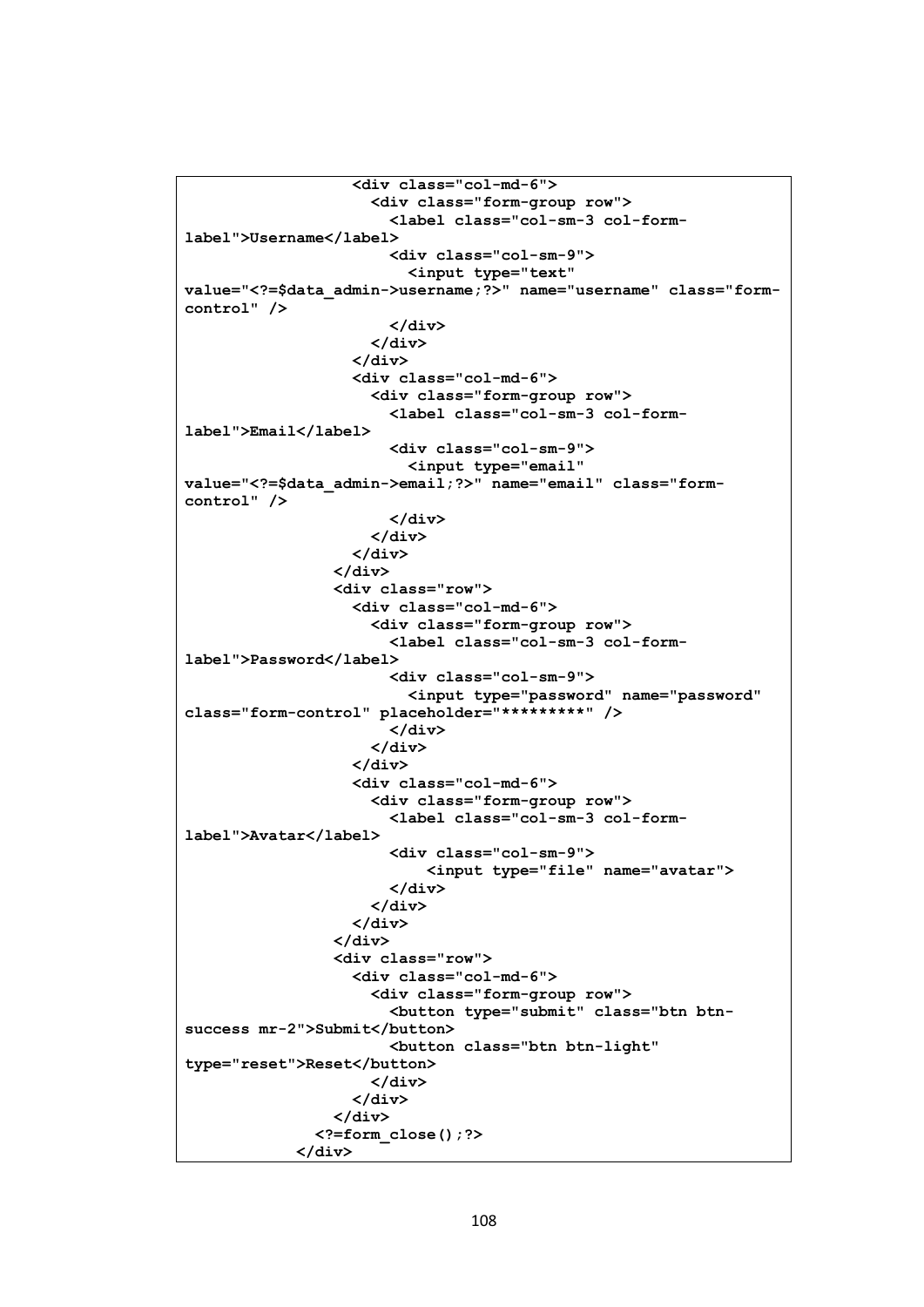```
 </div>
        </div>
   </div>
 </div>
```
**Berikut potongan** *source code* **antarmuka halaman** *manajemen data master* 

*(data jabatan)*

```
 <div class="content-wrapper">
     <div class="row">
       <div class="col-lg-12 grid-margin stretch-card">
         <div class="card">
           <div class="card-body">
              <h4 class="card-title"><?=$title_page;?></h4>
              <?php if($this->session->flashdata('msg_alert')) {
?>
              <div class="alert alert-info">
                <label style="font-size: 13px;"><?=$this->session-
>flashdata('msq alert'); ?></label>
             \langle/div>
              <?php } ?>
              <div class="card-tools">
                <div class="input-group input-group-sm"
style="width: 150px;">
                  <button type="button"
onclick="javascript:top.location.href='<?=base_url("/data_master
/add_new/jabatan");?>';" class="btn btn-block btn-success btn-
sm"><i class="mdi mdi-plus-circle-outline"></i> Tambah 
baru</button>
                </div>
              </div>
              <div class="table-responsive">
                <p>
                  <table class="data table table-striped"
cellspacing="0" width="100%"></table>
                </p>
              </div>
           </div>
         </div>
       </div>
     </div>
  \langle/div>
```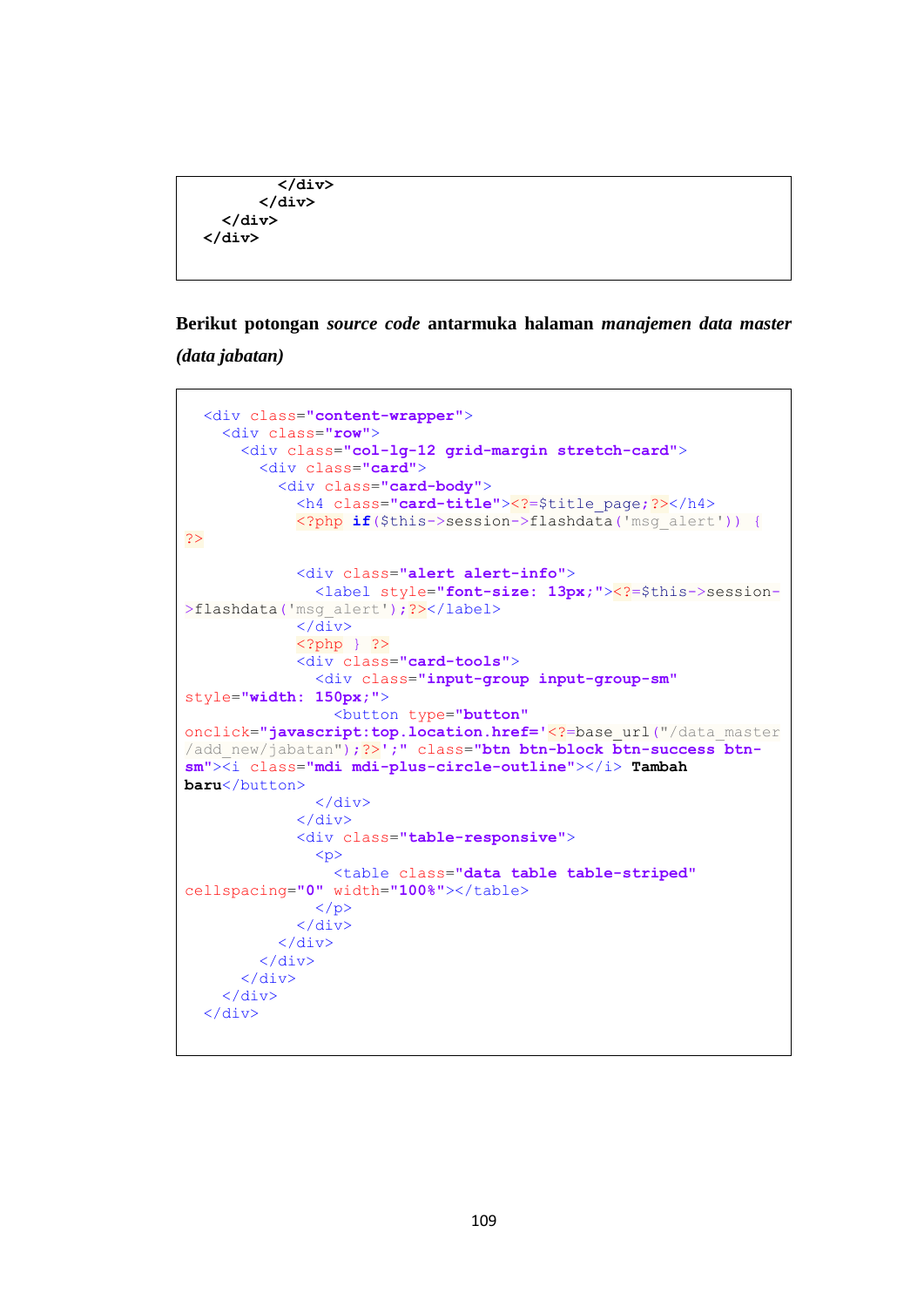**Berikut potongan** *source code* **antarmuka halaman** *entry data master jabatan* 

*(data jabatan)*

```
 <div class="content-wrapper">
       <div class="row">
         <div class="col-lg-12 grid-margin stretch-card">
           <div class="card">
             <div class="card-body">
               <h4 class="card-title"><?=$title_page;?></h4>
               <?php if($this->session->flashdata('msg_alert')) {
?>
               <div class="alert alert-info">
                 <label style="font-size: 13px;"><?=$this-
>session->flashdata('msg_alert');?></label>
               </div>
               <?php } ?>
               <?=form_open('data_master/add_new/jabatan',
array('method'=>'post'));?>
                 <div class="row">
                    <div class="col-md-6">
                      <div class="form-group row">
                        <label class="col-sm-3 col-form-
label">Nama Jabatan</label>
                        <div class="col-sm-9">
                          <input type="text" name="nama_jabatan"
class="form-control" />
                        </div>
                      </div>
                    </div>
                  </div>
                  <div class="row">
                    <div class="col-md-6">
                      <div class="form-group row">
                        <button type="submit" class="btn btn-
success mr-2">Submit</button>
                        <button class="btn btn-light"
type="reset">Reset</button>
                      </div>
                    </div>
                  </div>
               <?=form_close();?>
             </div>
           </div>
         </div>
     </div>
   </div>
```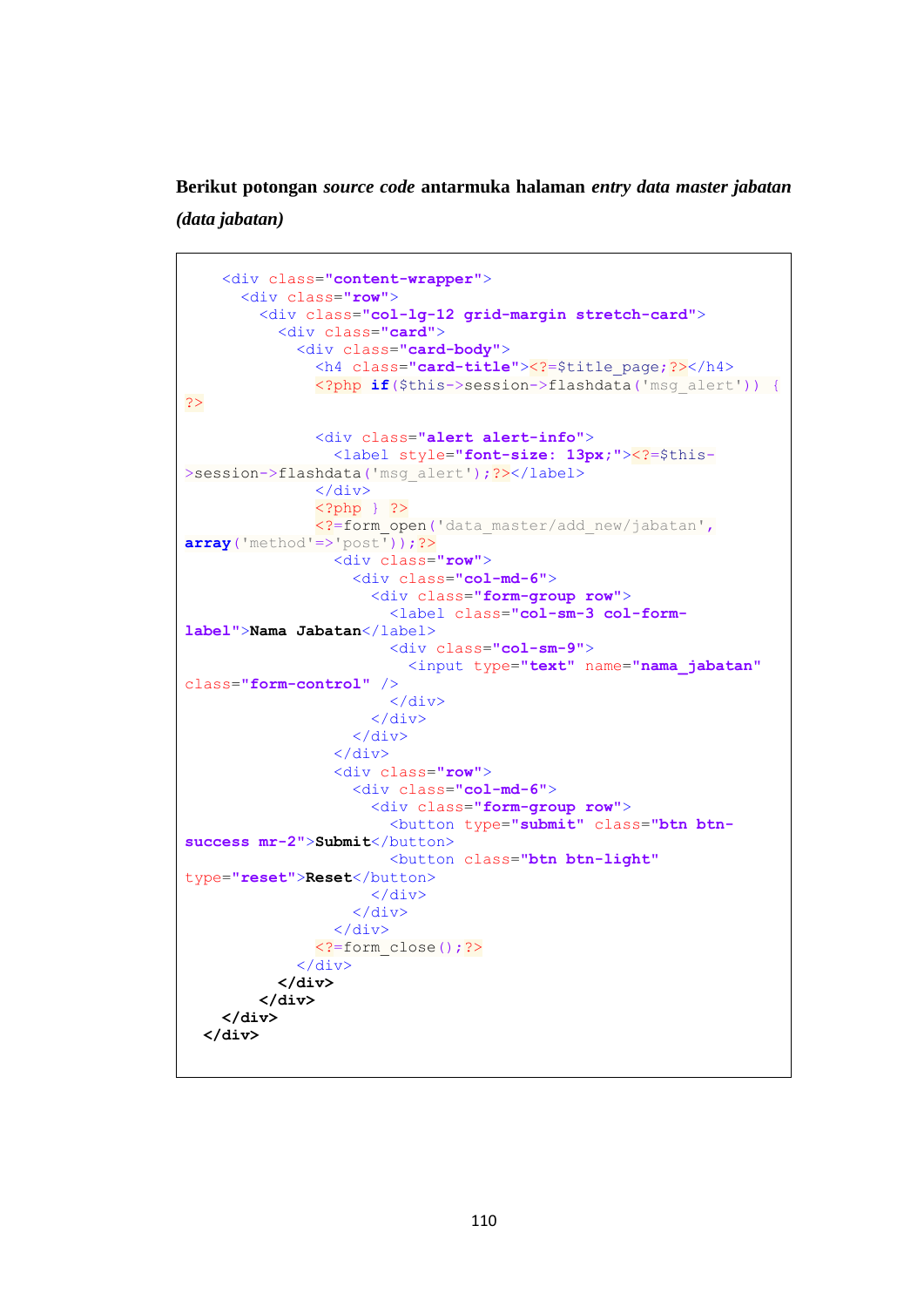**Berikut potongan** *source code* **antarmuka halaman** *edit data master jabatan (data jabatan)*

```
 <div class="content-wrapper">
       <div class="row">
         <div class="col-lg-12 grid-margin stretch-card">
           <div class="card">
             <div class="card-body">
               <h4 class="card-title"><?=$title_page;?></h4>
               <?php if($this->session->flashdata('msg_alert')) {
?>
               <div class="alert alert-info">
                 <label style="font-size: 13px;"><?=$this-
>session->flashdata('msg_alert');?></label>
               </div>
               <?php } ?>
               <?=form_open('data_master/edit/jabatan/' .
$data jabatan->id jabatan, array('method'=>'post'));?>
                 <input type="hidden" name="id_jabatan"
value="<?=$data_jabatan->id_jabatan;?>">
                 <div class="row">
                    <div class="col-md-6">
                      <div class="form-group row">
                        <label class="col-sm-3 col-form-
label">Nama Jabatan</label>
                        <div class="col-sm-9">
                          <input type="text"
value="<?=$data_jabatan->nama_jabatan;?>" name="nama_jabatan"
class="form-control" />
                        </div>
                      </div>
                    </div>
                 </div>
                 <div class="row">
                    <div class="col-md-6">
                      <div class="form-group row">
                        <button type="submit" class="btn btn-
success mr-2">Submit</button>
                        <button class="btn btn-light"
type="reset">Reset</button>
                      </div>
                    </div>
                 </div>
               <?=form_close();?>
             </div>
           </div>
         </div>
     </div>
   </div>
```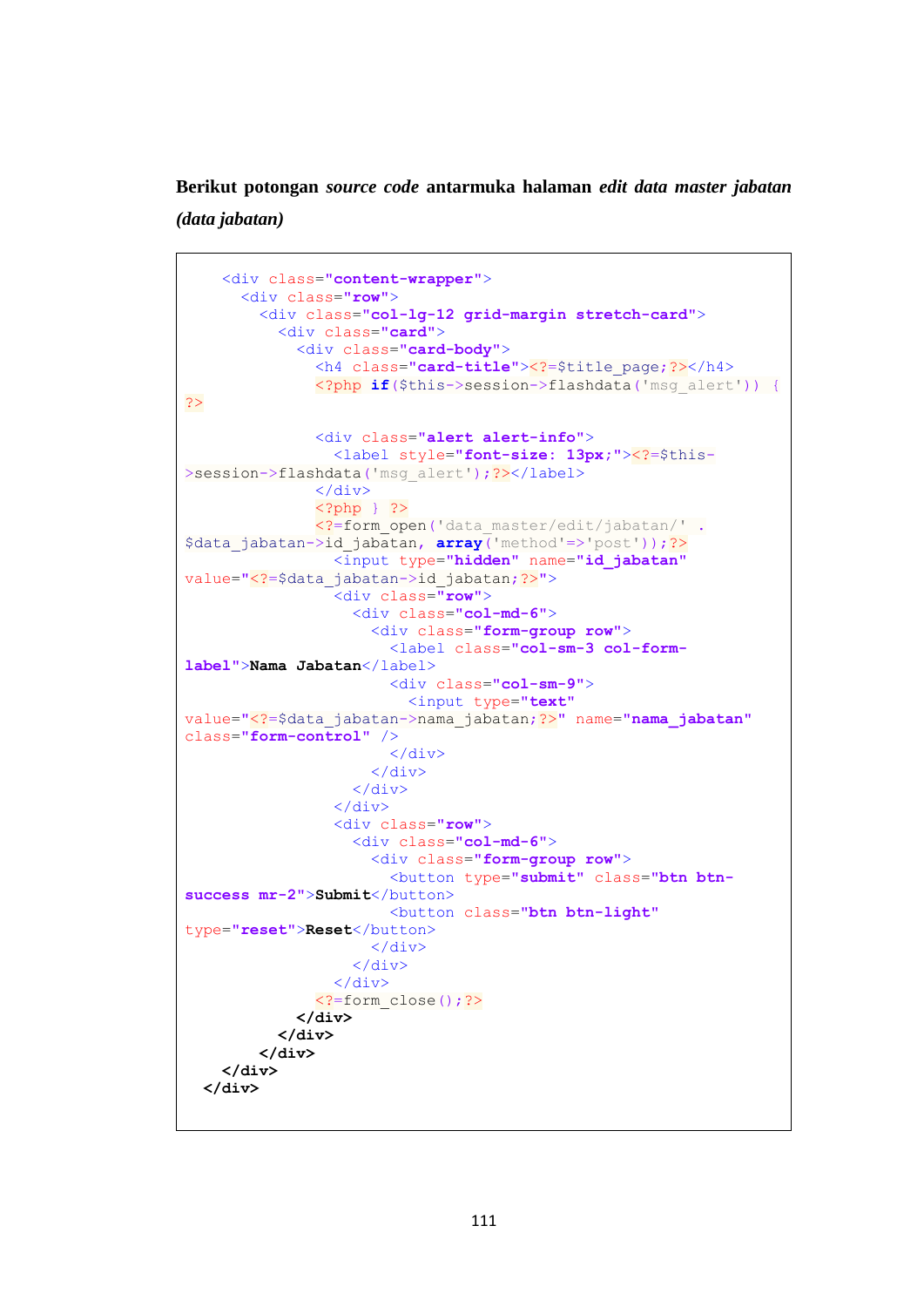**Berikut potongan** *source code* **antarmuka halaman** *manajemen data master (data bidang)*

```
֧֪֚֞֝֬֝֬֝֬֝֬֝֬֝
   <div class="content-wrapper">
     <div class="row">
       <div class="col-lg-12 grid-margin stretch-card">
          <div class="card">
            <div class="card-body">
              <h4 class="card-title"><?=$title_page;?></h4>
              <?php if($this->session->flashdata('msg_alert')) {
?>
              <div class="alert alert-info">
                <label style="font-size: 13px;"><?=$this->session-
>flashdata('msq_alert');?></label>
             \langle/div>
              <?php } ?>
              <div class="card-tools">
                <div class="input-group input-group-sm"
style="width: 150px;">
                  <button type="button"
onclick="javascript:top.location.href='<?=base_url("/data_master
/add_new/bidang");?>';" class="btn btn-block btn-success btn-
sm"><i class="mdi mdi-plus-circle-outline"></i> Tambah 
baru</button>
                </div>
              </div>
              <div class="table-responsive">
               p <table class="data table table-striped"
cellspacing="0" width="100%"></table>
               \langle p \rangle </div>
            </div>
          </div>
       </div>
     </div>
   </div>
```
**Berikut potongan** *source code* **antarmuka halaman** *entry data master (data bidang)*

```
 <div class="content-wrapper">
   <div class="row">
     <div class="col-lg-12 grid-margin stretch-card">
       <div class="card">
         <div class="card-body">
           <h4 class="card-title"><?=$title_page;?></h4>
```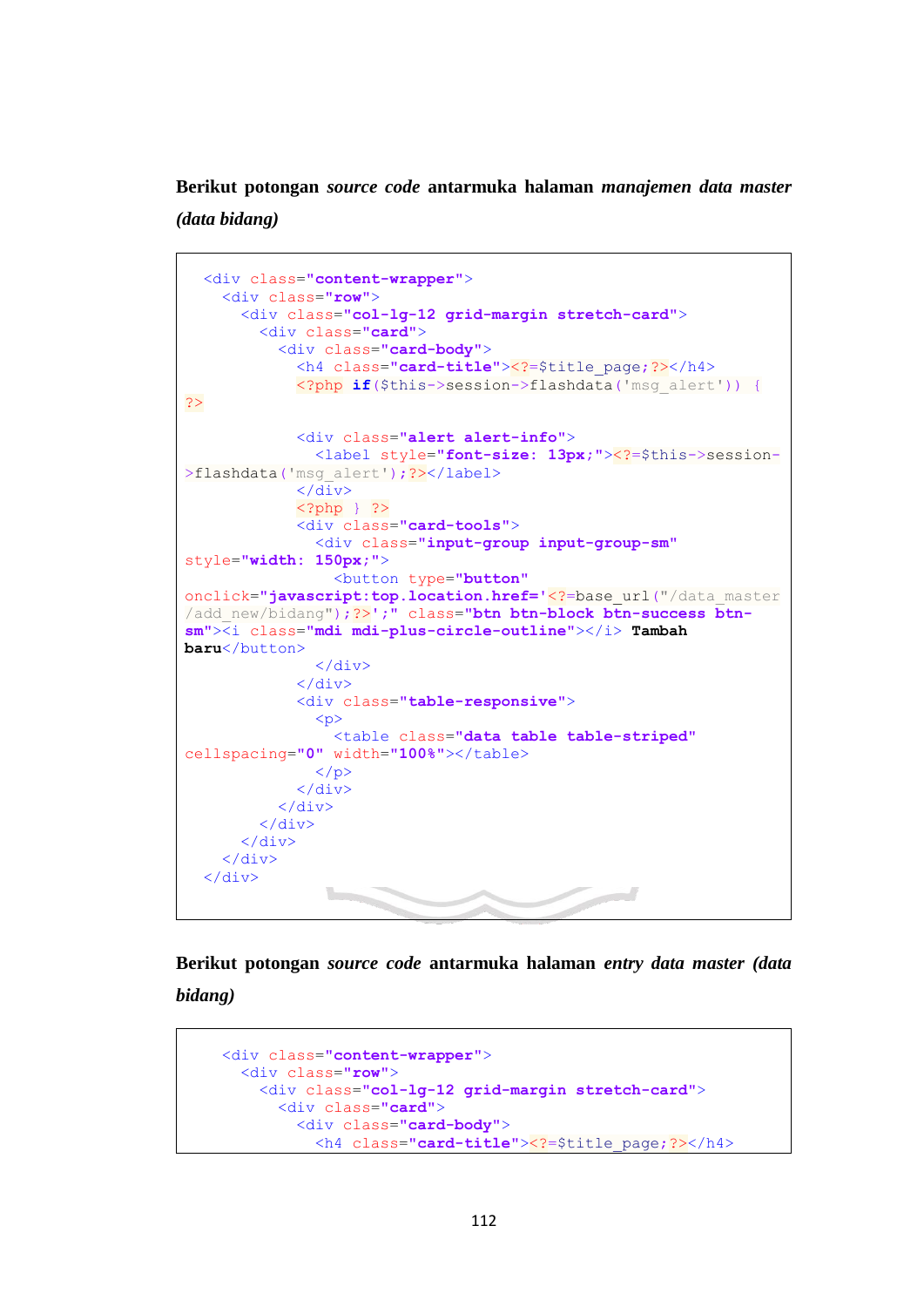```
 <?php if($this->session->flashdata('msg_alert')) {
?>
                <div class="alert alert-info">
                  <label style="font-size: 13px;"><?=$this-
>session->flashdata('msg_alert');?></label>
               \langle div>
                <?php } ?>
                <?=form_open('data_master/add_new/bidang',
array('method'=>'post'));?>
                  <div class="row">
                    <div class="col-md-6">
                      <div class="form-group row">
                        <label class="col-sm-3 col-form-
label">Nama Bidang</label>
                        <div class="col-sm-9">
                          <input type="text" name="nama_bidang"
class="form-control" />
                        </div>
                      </div>
                    </div>
                  </div>
                  <div class="row">
                    <div class="col-md-6">
                      <div class="form-group row">
                        <button type="submit" class="btn btn-
success mr-2">Submit</button>
                        <button class="btn btn-light"
type="reset">Reset</button>
                      </div>
                    </div>
                  </div>
                <?=form_close();?>
             </div>
           </div>
         </div>
     </div>
   </div>
```
**Berikut potongan** *source code* **antarmuka halaman** *edit data master (data bidang)*

```
 <div class="content-wrapper">
       <div class="row">
         <div class="col-lg-12 grid-margin stretch-card">
           <div class="card">
             <div class="card-body">
               <h4 class="card-title"><?=$title_page;?></h4>
               <?php if($this->session->flashdata('msg_alert')) {
?>
```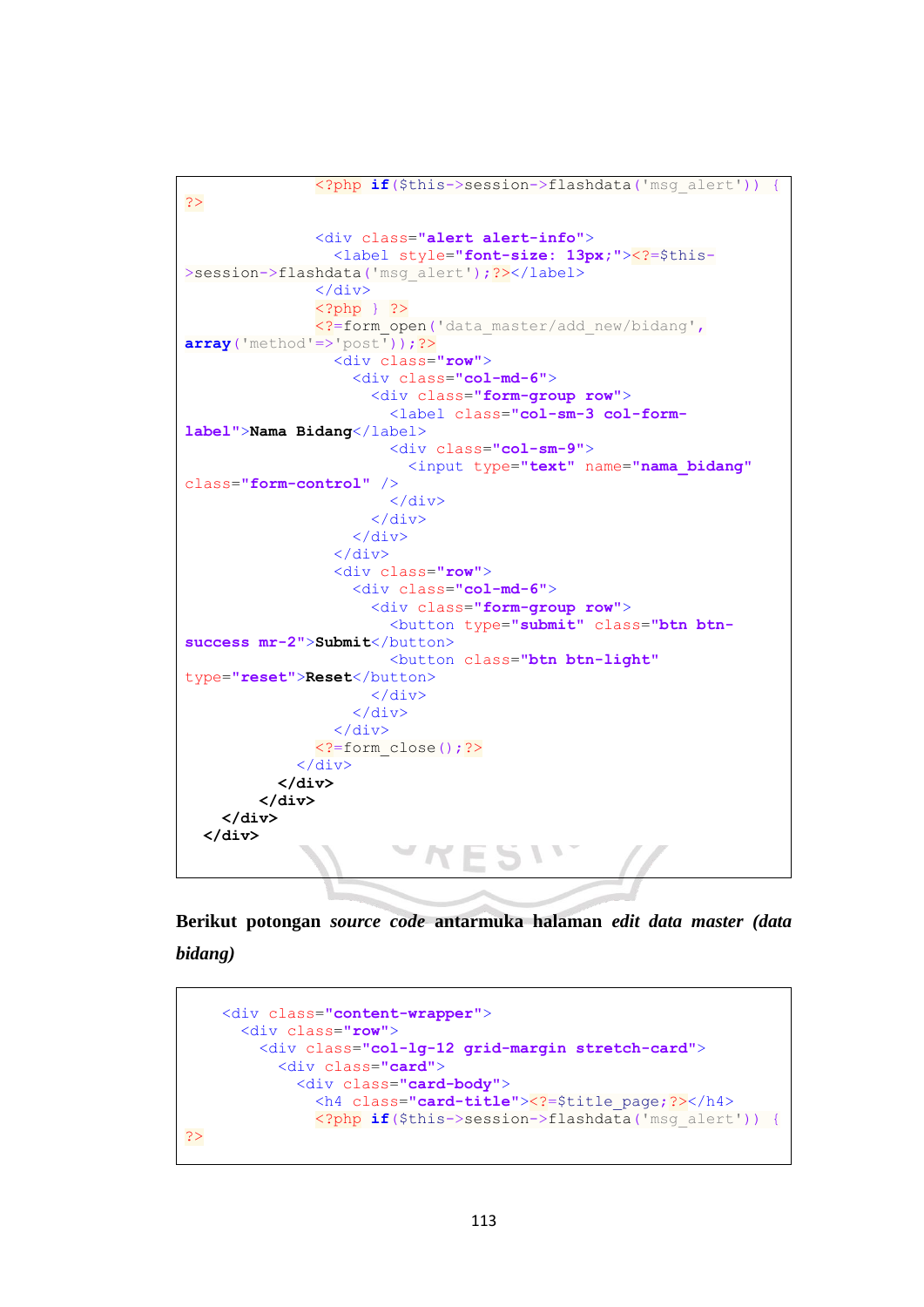```
 <div class="alert alert-info">
                  <label style="font-size: 13px;"><?=$this-
>session->flashdata('msg_alert');?></label>
                </div>
                <?php } ?>
                <?=form_open('data_master/edit/bidang/' .
$data_bidang->id_bidang, array('method'=>'post'));?>
                  <input type="hidden" name="id_bidang"
value="<?=$data_bidang->id_bidang;?>">
                  <div class="row">
                    <div class="col-md-6">
                      <div class="form-group row">
                        <label class="col-sm-3 col-form-
label">Nama Bidang</label>
                        <div class="col-sm-9">
                          <input type="text"
value="<?=$data_bidang->nama_bidang;?>" name="nama_bidang"
class="form-control" />
                        </div>
                      </div>
                    </div>
                  </div>
                  <div class="row">
                    <div class="col-md-6">
                      <div class="form-group row">
                        <button type="submit" class="btn btn-
success mr-2">Submit</button>
                        <button class="btn btn-light"
type="reset">Reset</button>
                      </div>
                    </div>
                  </div>
                <?=form_close();?>
             </div>
           </div>
         </div>
     </div>
   </div>
```
**Berikut potongan** *source code* **antarmuka halaman manajemen** *data master (data pegawai)*

```
 <div class="content-wrapper">
     <div class="row">
       <div class="col-lg-12 grid-margin stretch-card">
         <div class="card">
           <div class="card-body">
             <h4 class="card-title"><?=$title_page;?></h4>
             <?php if($this->session->flashdata('msg_alert')) {
?>
```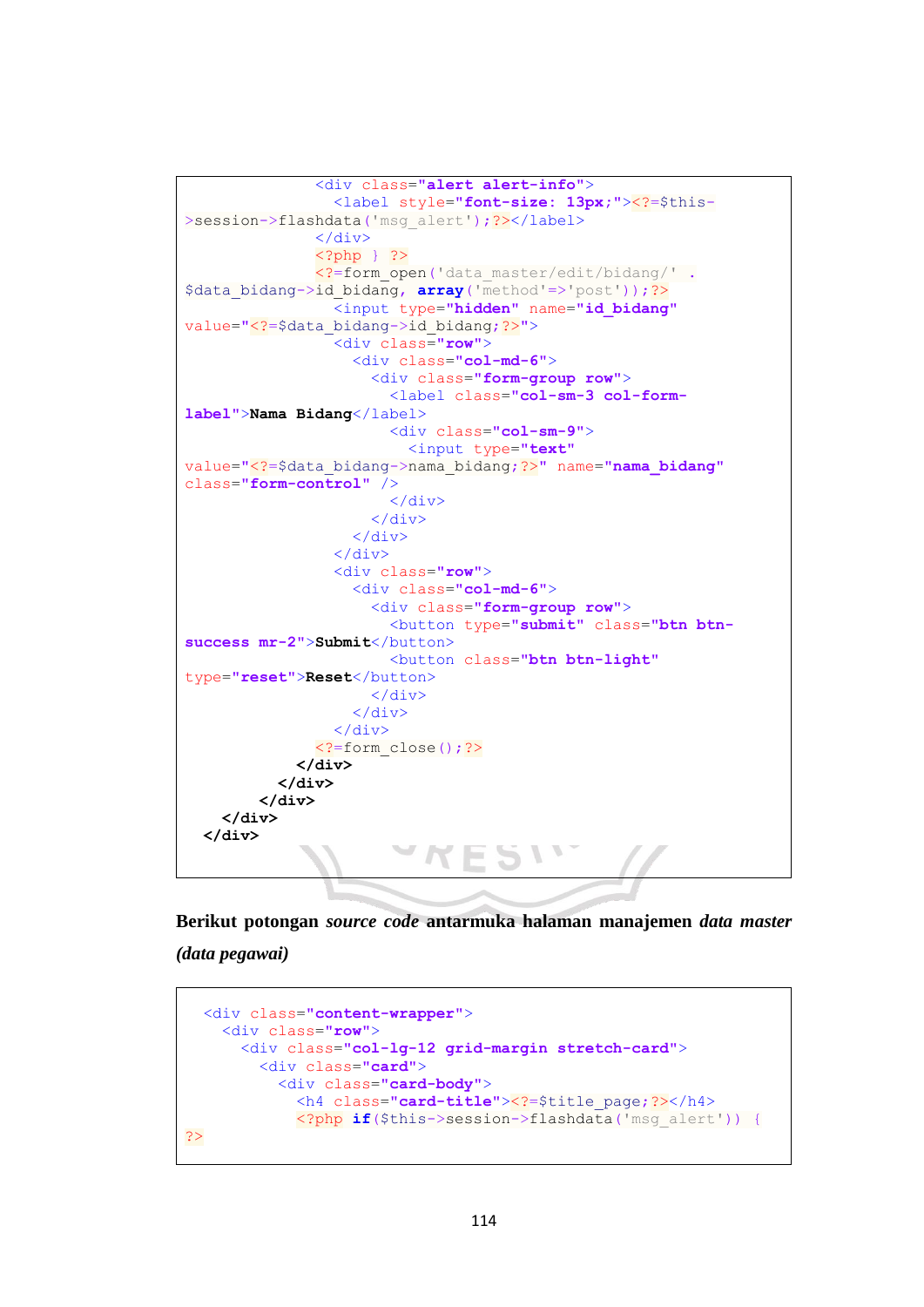```
 <div class="alert alert-info">
                <label style="font-size: 13px;"><?=$this->session-
>flashdata('msg_alert');?></label>
              </div>
              <?php } ?>
              <div class="card-tools">
                <div class="input-group input-group-sm"
style="width: 150px;">
                  <button type="button"
onclick="javascript:top.location.href='<?=base_url("/data_master
/add_new/pegawai");?>';" class="btn btn-block btn-success btn-
sm"><i class="mdi mdi-plus-circle-outline"></i> Tambah 
baru</button>
                </div>
              </div>
              <div class="table-responsive">
                <p>
                  <table class="data table table-striped"
cellspacing="0" width="100%"></table>
               \langle/p>
              </div>
           </div>
         </div>
       </div>
     </div>
   </div>
                               WWW.
```
**Berikut potongan** *source code* **antarmuka halaman** *entry data master (data pegawai)*

```
 <div class="content-wrapper">
       <div class="row">
         <div class="col-lg-12 grid-margin stretch-card">
           <div class="card">
             <div class="card-body">
               <h4 class="card-title"><?=$title_page;?></h4>
               <?php if($this->session->flashdata('msg_alert')) {
?>
               <div class="alert alert-info">
                 <label style="font-size: 13px;"><?=$this-
>session->flashdata('msg_alert');?></label>
               </div>
               <?php } ?>
<?=form open multipart('data master/add new/pegawai',
array('method' => 'post')) ;?>
                 <div class="row">
                   <div class="col-md-6">
                     <div class="form-group row">
```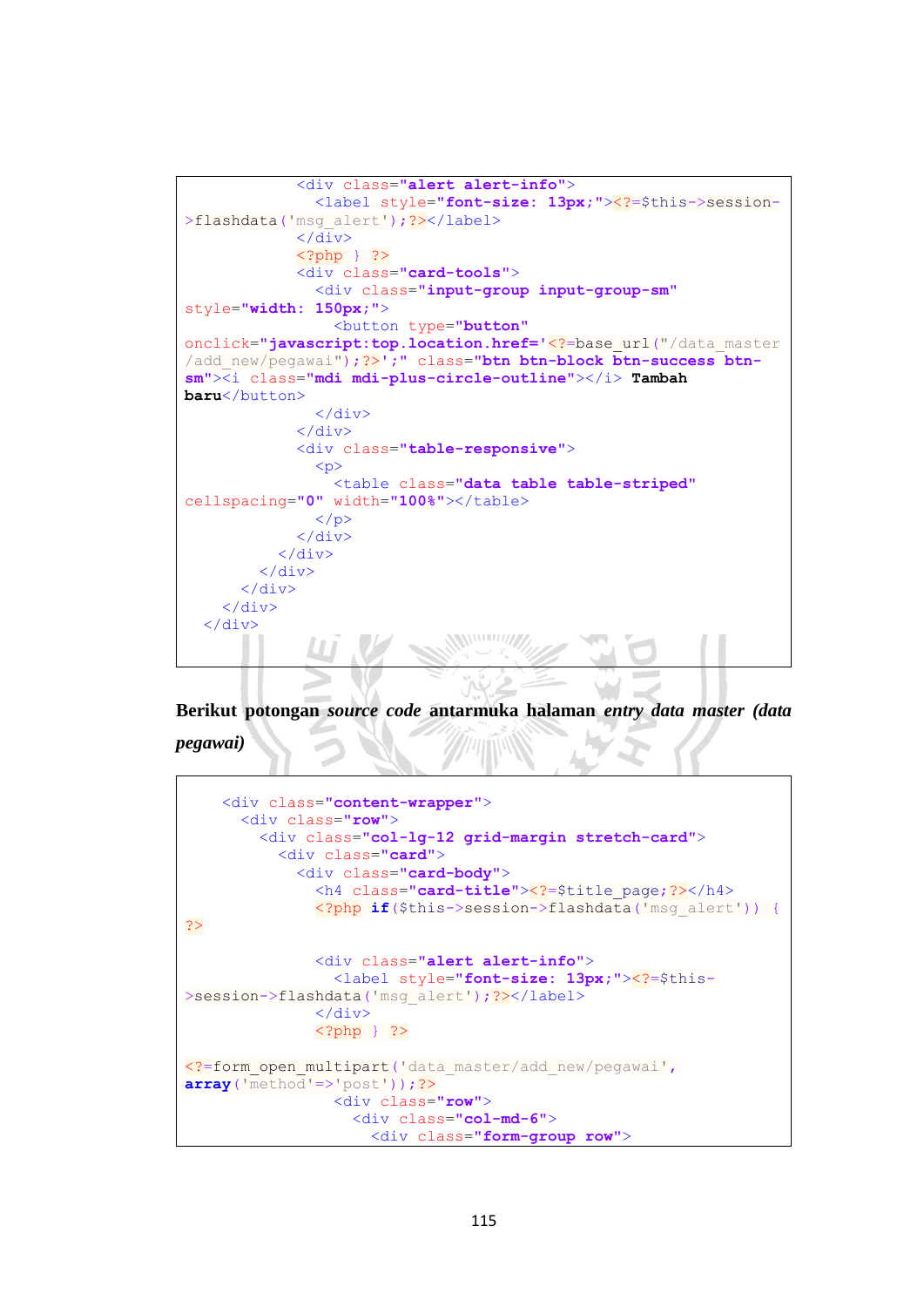```
 <label class="col-sm-3 col-form-
label">Nama Lengkap</label>
                        <div class="col-sm-9">
                          <input type="text" name="nama"
class="form-control" />
                       \langle div>
                      </div>
                   \langle/div>
                   <div class="col-md-6">
                      <div class="form-group row">
                        <label class="col-sm-3 col-form-
label">Tempat Lahir</label>
                        <div class="col-sm-9">
                          <input type="text" name="tempat_lahir"
class="form-control" />
                        </div>
                      </div>
                    </div>
                  </div>
                  <div class="row">
                    <div class="col-md-6">
                      <div class="form-group row">
                        <label class="col-sm-3 col-form-
label">Jenis Kelamin</label>
                        <div class="col-sm-9">
                          <select name="jenis_kelamin" 
class="form-control">
                            <option disabled selected>-- Pilih --
</option>
                            <option value="Laki-laki">Laki-
laki</option>
                            <option 
value="Perempuan">Perempuan</option>
                          </select>
                        </div>
                      </div>
                    </div>
                   <div class="col-md-6">
                      <div class="form-group row">
                        <label class="col-sm-3 col-form-
label">Tanggal Lahir</label>
                        <div class="col-sm-9">
                          <input type="date" name="tanggal_lahir" 
class="form-control" placeholder="dd/mm/yyyy" />
                        </div>
                      </div>
                    </div>
                  </div>
                  <div class="row">
                    <div class="col-md-6">
                      <div class="form-group row">
                        <label class="col-sm-3 col-form-
label">Avatar</label>
                        <div class="col-sm-9">
                             <input type="file" name="avatar">
                        </div>
```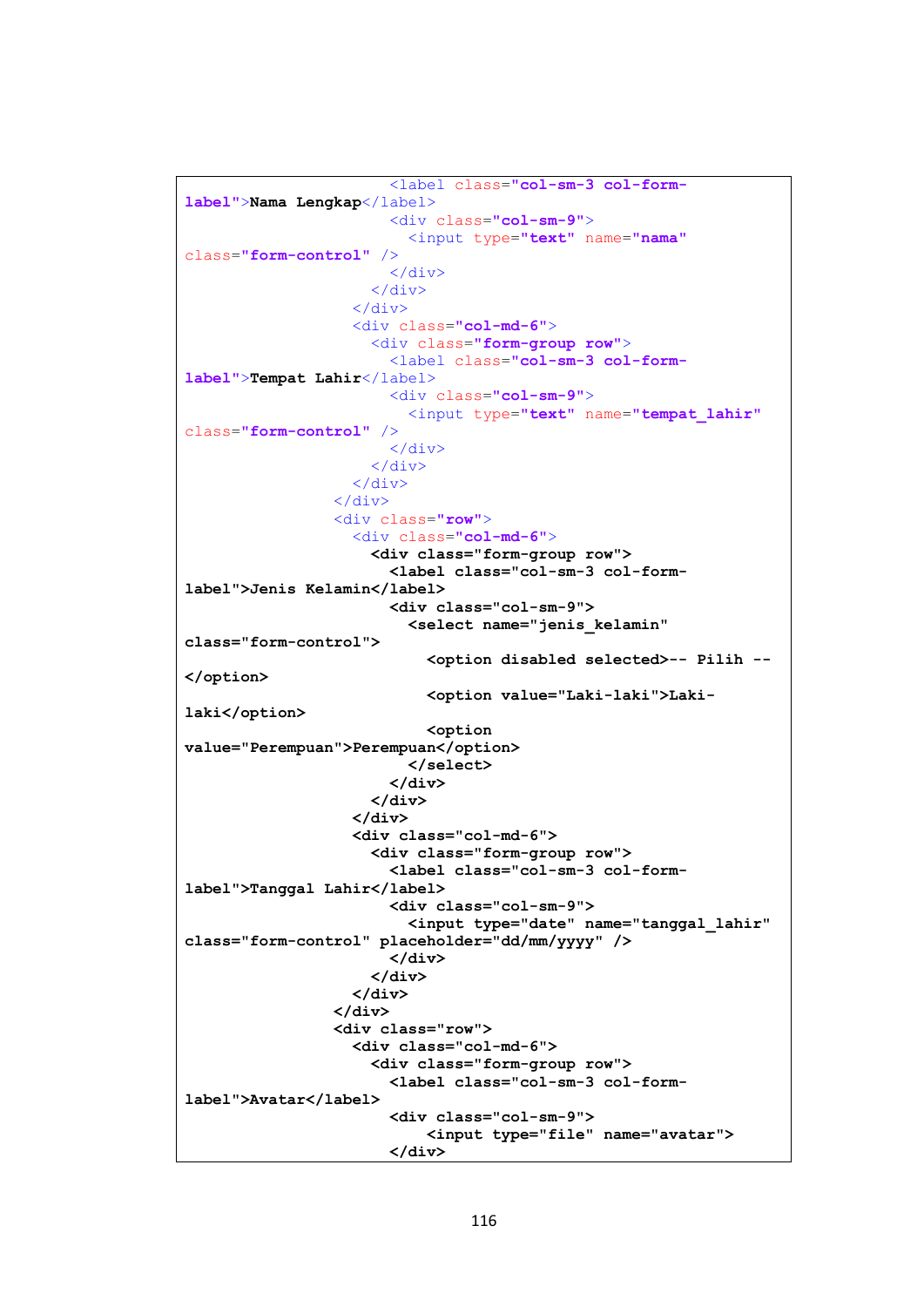```
 </div>
                    </div>
                   <div class="col-md-6">
                      <div class="form-group row">
                        <label class="col-sm-3 col-form-
label">Pendidikan Terakhir</label>
                        <div class="col-sm-9">
                          <select name="pendidikan_terakhir" 
class="form-control">
                            <option disabled selected>-- Pilih --
</option>
                            <option 
value="SMP/SMA">SMP/SMA</option>
                            <option 
value="Diploma">Diploma</option>
                            <option value="S1">S1</option>
                           <option value="S2">S2</option>
                            <option value="S3">S3</option>
                          </select>
                        </div>
                      </div>
                    </div>
                  </div>
                  <div class="row">
                    <div class="col-md-6">
                      <div class="form-group row">
                        <label class="col-sm-3 col-form-
label">NIP</label>
                        <div class="col-sm-9">
                          <input type="number" name="nip" 
class="form-control" />
                        </div>
                      </div>
                    </div>
                   <div class="col-md-6">
                      <div class="form-group row">
                        <label class="col-sm-3 col-form-
label">Status Perkawinan</label>
                        <div class="col-sm-9">
                          <select name="status_perkawinan" 
class="form-control">
                            <option disabled selected>-- Pilih --
</option>
                            <option value="Belum kawin">Belum 
kawin</option>
                            <option value="Kawin">Kawin</option>
                           <option value="Cerai mati">Cerai 
mati</option>
                            <option value="Cerai hidup">Cerai 
hidup</option>
                          </select>
                        </div>
                      </div>
                    </div>
                  </div>
                  <div class="row">
```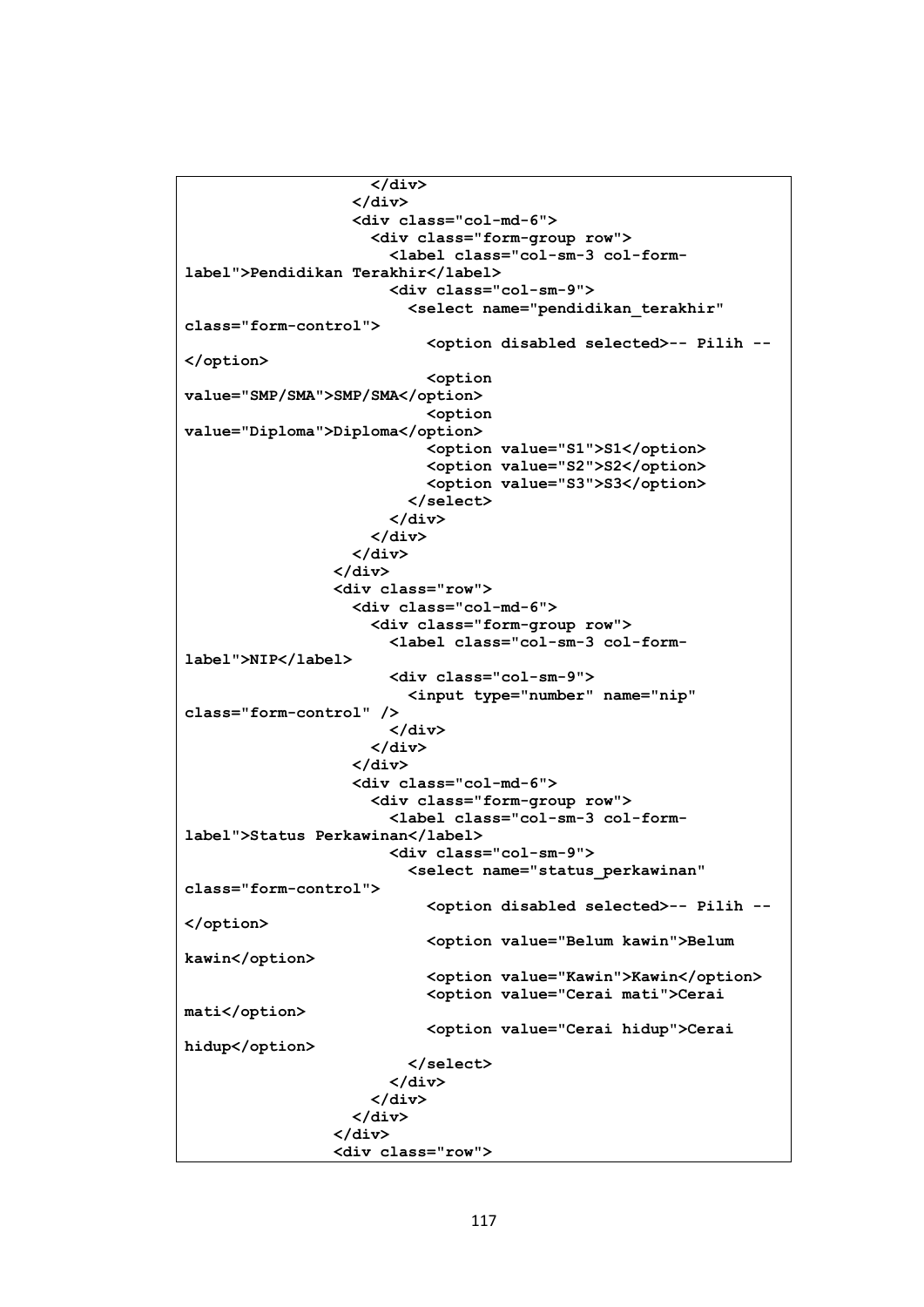```
 <div class="col-md-6">
                      <div class="form-group row">
                        <label class="col-sm-3 col-form-label">No. 
KTP</label>
                        <div class="col-sm-9">
                          <input type="number" name="no_ktp" 
class="form-control" />
                        </div>
                      </div>
                    </div>
                   <div class="col-md-6">
                      <div class="form-group row">
                        <label class="col-sm-3 col-form-
label">Agama</label>
                        <div class="col-sm-9">
                          <select name="agama" class="form-
control">
                            <option disabled selected>-- Pilih --
</option>
                            <option value="Islam">Islam</option>
                            <option value="Kristen 
Protestan">Kristen Protestan</option>
                            <option value="Kristen 
Katolik">Kristen Katolik</option>
                            <option value="Hindu">Hindu</option>
                           <option value="Buddha">Buddha</option>
                          </select>
                        </div>
                      </div>
                    </div>
                  </div>
                  <div class="row">
                    <div class="col-md-6">
                      <div class="form-group row">
                        <label class="col-sm-3 col-form-
label">Status Pegawai</label>
                        <div class="col-sm-9">
                          <select name="status_pegawai" 
class="form-control">
                            <option disabled selected>-- Pilih --
</option>
                            <option value="Karyawan 
tetap">Karyawan tetap</option>
                            <option value="Karyawan 
kontrak">Karyawan kontrak</option>
                          </select>
                        </div>
                      </div>
                    </div>
                   <div class="col-md-6">
                      <div class="form-group row">
                        <label class="col-sm-3 col-form-label">No. 
Rumah</label>
                        <div class="col-sm-9">
                          <input type="number" name="no_rumah" 
class="form-control" />
```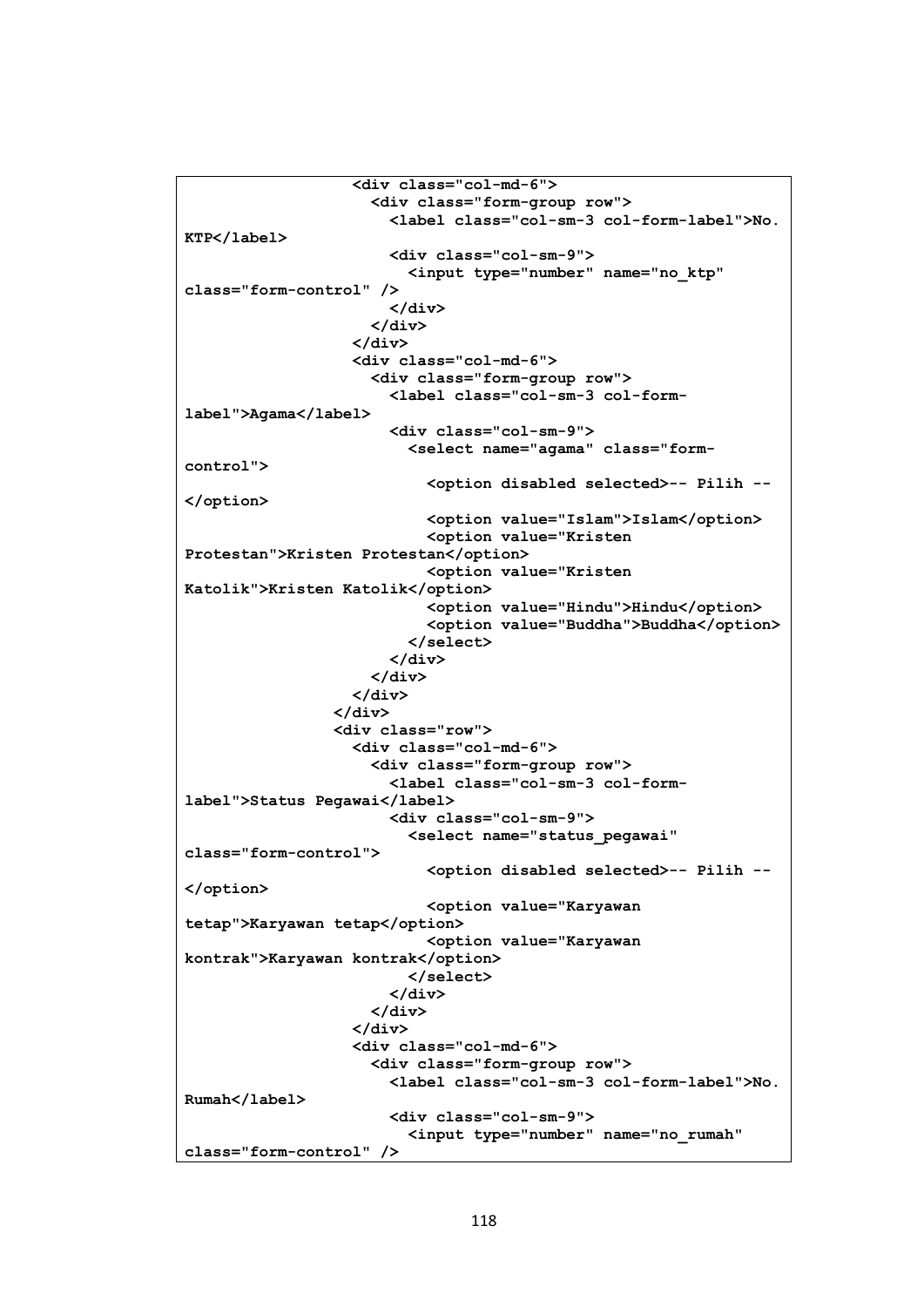```
 </div>
                       </div>
                     </div>
                   </div>
                   <div class="row">
                     <div class="col-md-6">
                        <div class="form-group row">
                          <label class="col-sm-3 col-form-
label">Nama Jabatan</label>
                          <div class="col-sm-9">
                            <select name="id_jabatan" class="form-
control">
                              <option disabled selected>-- Pilih --
</option>
                              <?php
                                foreach($list_jabatan as $lj) {
  ?>
                              <option value="<?=$lj-
>id_jabatan;?>"><?=$lj->nama_jabatan;?></option>
                              <?php
 }
2><br>2010年11月11日 - 10月11日 - 11月11日 - 11月11日 - 11月11日 - 11月11日 - 11月11日 - 11月11日 - 11月
                            </select>
                          </div>
                       </div>
                     </div>
                    <div class="col-md-6">
                       <div class="form-group row">
                          <label class="col-sm-3 col-form-
label">Email</label>
                          <div class="col-sm-9">
                            <input type="email" name="email" 
class="form-control" />
                          </div>
                       </div>
                     </div>
                   </div>
                   <div class="row">
                     <div class="col-md-6">
                        <div class="form-group row">
                          <label class="col-sm-3 col-form-
label">Nama Bidang</label>
                          <div class="col-sm-9">
                            <select name="id_bidang" class="form-
control">
                              <option disabled selected>-- Pilih --
</option>
                              <?php
                                 foreach($list_bidang as $lb) {
2><br>2010年11月11日 - 10月11日 - 11月11日 - 11月11日 - 11月11日 - 11月11日 - 11月11日 - 11月11日 - 11月
                             <option value="<?=$lb-
>id_bidang;?>"><?=$lb->nama_bidang;?></option>
                              <?php
 }
2><br>2010年11月11日 - 10月11日 - 11月11日 - 11月11日 - 11月11日 - 11月11日 - 11月11日 - 11月11日 - 11月
                            </select>
```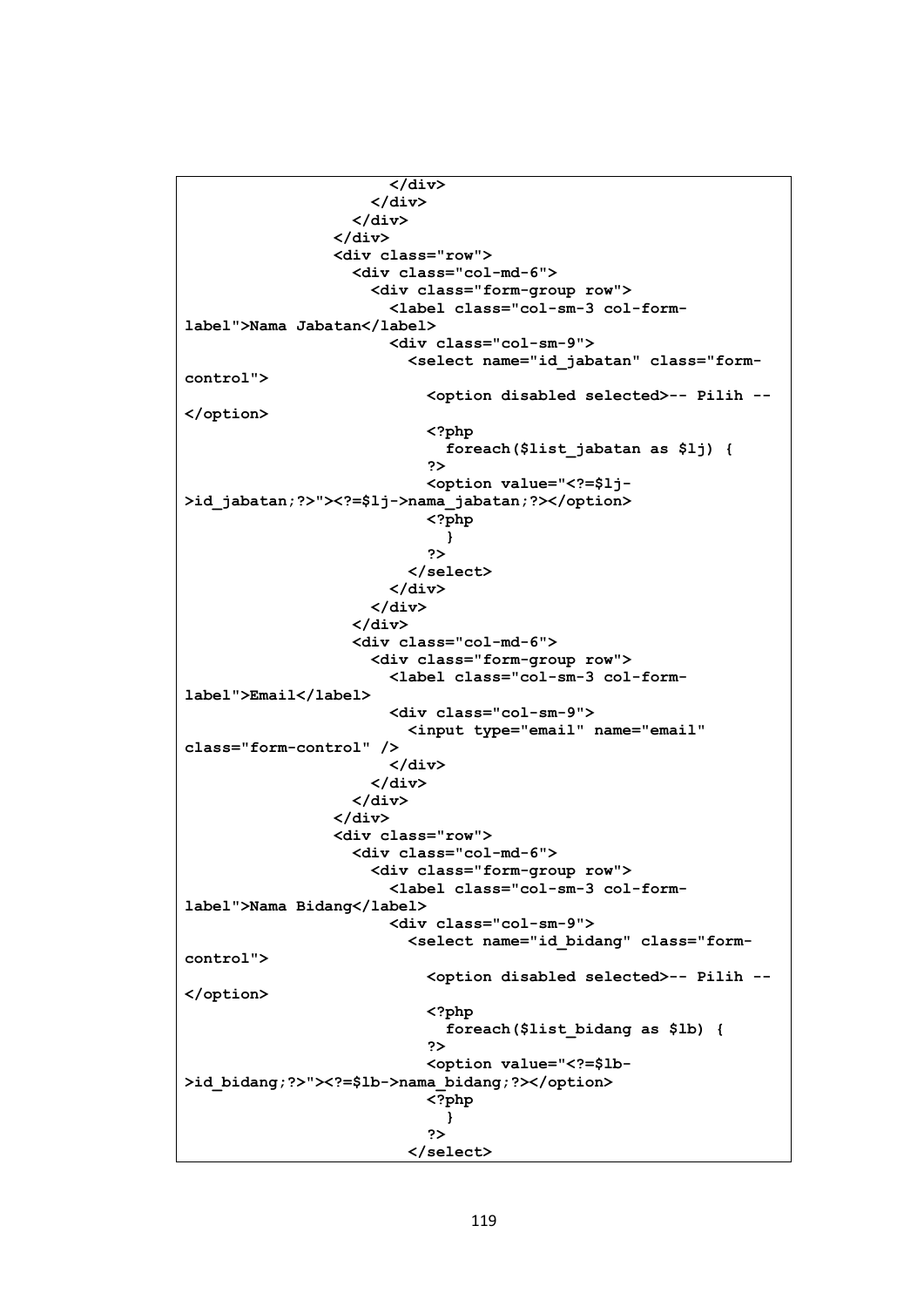```
 </div>
                      </div>
                    </div>
                   <div class="col-md-6">
                      <div class="form-group row">
                        <label class="col-sm-3 col-form-
label">Password</label>
                        <div class="col-sm-9">
                          <input type="password" name="password" 
class="form-control" />
                        </div>
                      </div>
                    </div>
                  </div>
                  <div class="row">
                    <div class="col-md-6">
                      <div class="form-group row">
                        <label class="col-sm-3 col-form-
label">Tanggal Pengangkatan</label>
                        <div class="col-sm-9">
                          <input type="date" 
name="tanggal_pengangkatan" class="form-control" 
placeholder="dd/mm/yyyy" />
                        </div>
                      </div>
                    </div>
                   <div class="col-md-6">
                      <div class="form-group row">
                        <label class="col-sm-3 col-form-
label">Username</label>
                        <div class="col-sm-9">
                          <input type="text" name="id_user" 
class="form-control" />
                        </div>
                      </div>
                   </div>
                  </div>
                  <div class="row">
                    <div class="col-md-6">
                      <div class="form-group row">
                        <label class="col-sm-3 col-form-label">No. 
Handphone</label>
                        <div class="col-sm-9">
                          <input type="number" name="no_handphone" 
class="form-control" />
                        </div>
                      </div>
                    </div>
                   <div class="col-md-6">
                      <div class="form-group row">
                        <label class="col-sm-3 col-form-
label">Alamat Rumah</label>
                        <div class="col-sm-9">
                          <textarea name="alamat" class="form-
control" rows="3"/></textarea>
                        </div>
```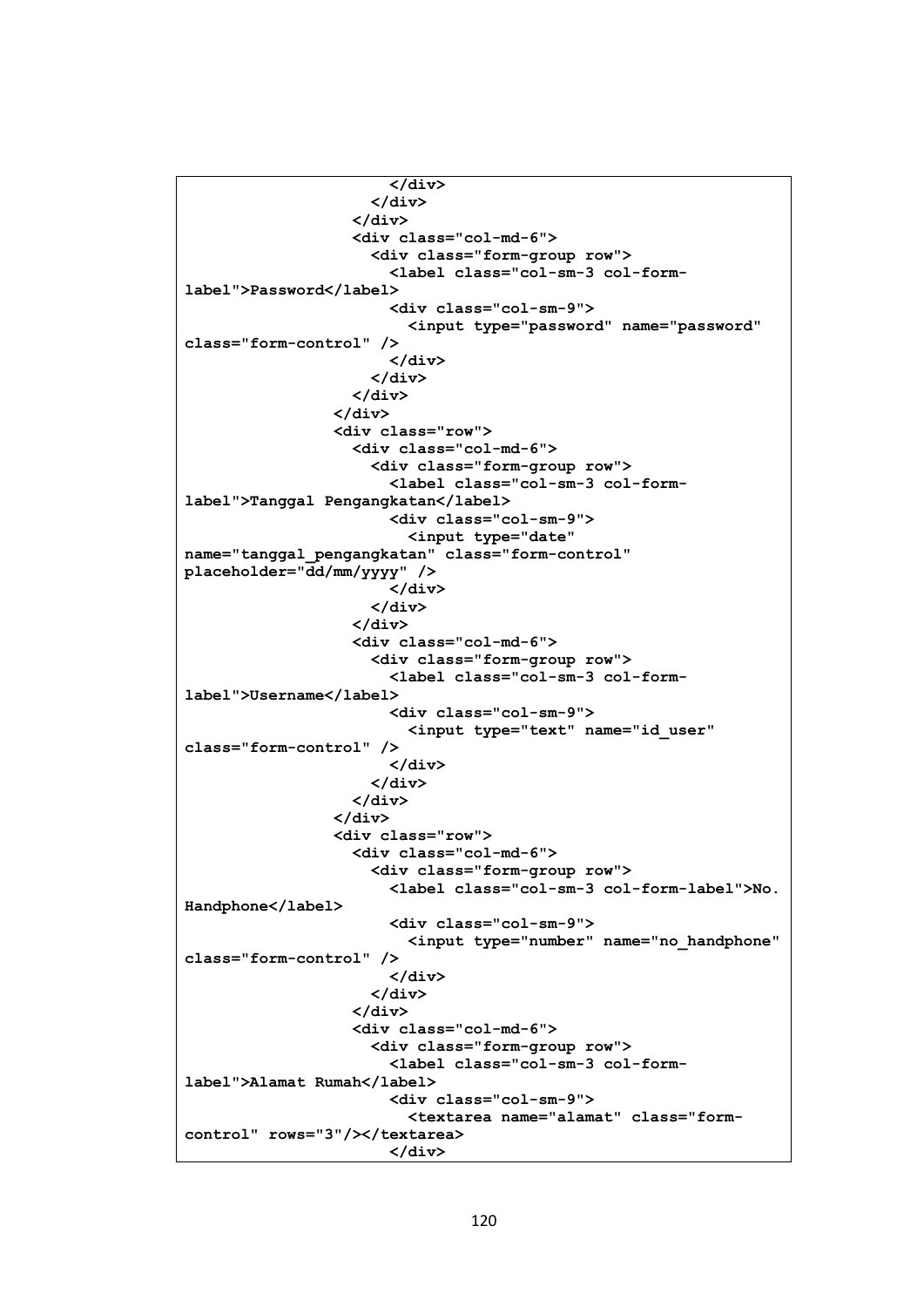```
 </div>
                    </div>
                  </div>
                  <div class="row">
                    <div class="col-md-6">
                       <div class="form-group row">
                         <button type="submit" class="btn btn-
success mr-2">Submit</button>
                         <button class="btn btn-light" 
type="reset">Reset</button>
                      </div>
                    </div>
                  </div>
                <?=form_close();?>
              </div>
            </div>
         </div>
     </div>
   </div>
```

```
Berikut potongan source code antarmuka halaman edit data master (data 
pegawai)
```

```
 <div class="content-wrapper">
       <div class="row">
         <div class="col-lg-12 grid-margin stretch-card">
           <div class="card">
             <div class="card-body">
               <h4 class="card-title"><?=$title_page;?></h4>
               <?php if($this->session->flashdata('msg_alert')) {
?>
               <div class="alert alert-info">
                 <label style="font-size: 13px;"><?=$this-
>session->flashdata('msg_alert');?></label>
               </div>
               <?php } ?>
               <?=form_open_multipart('data_master/edit/pegawai/'
. $data pegawai->id , array('method='>post'));?>
                 <input type="hidden" name="id"
value="<?=$data_pegawai->id;?>">
                 <div class="row">
                   <div class="col-md-6">
                     <div class="form-group row">
                        <label class="col-sm-3 col-form-
label">Nama Lengkap</label>
                        <div class="col-sm-9">
                          <input type="text"
value="<?=$data_pegawai->nama;?>" name="nama" class="form-
control" />
                        </div>
```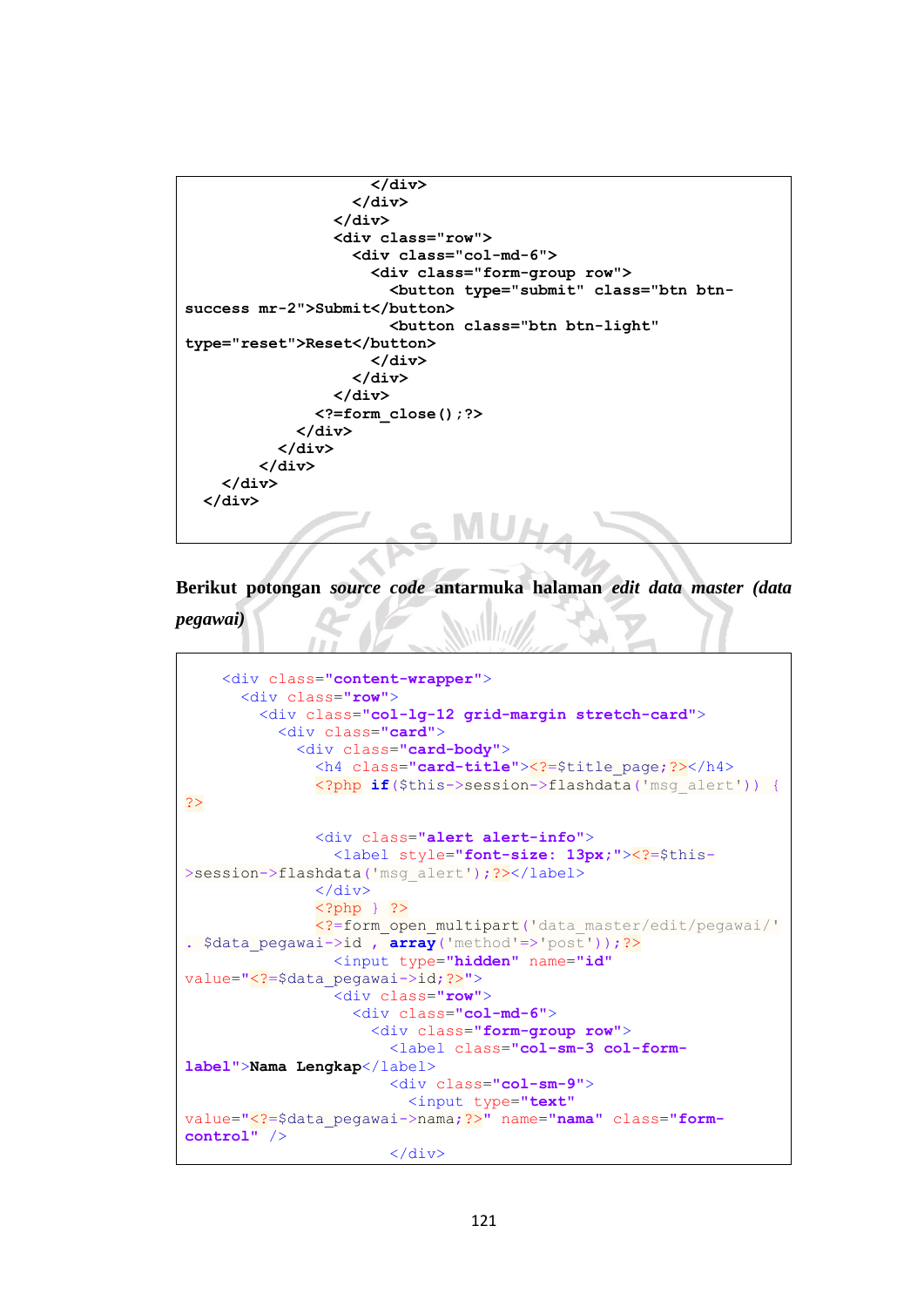```
 </div>
                   \langle/div>
                   <div class="col-md-6">
                      <div class="form-group row">
                        <label class="col-sm-3 col-form-
label">Tempat Lahir</label>
                        <div class="col-sm-9">
                           <input type="text"
value="<?=$data_pegawai->tempat_lahir;?>" name="tempat_lahir"
class="form-control" />
                        </div>
                     \langle/div>
                    </div>
                  </div>
                  <div class="row">
                    <div class="col-md-6">
                      <div class="form-group row">
                        <label class="col-sm-3 col-form-
label">Jenis Kelamin</label>
                        <div class="col-sm-9">
                          <select name="jenis_kelamin" 
class="form-control">
                            <option disabled selected>-- Pilih --
</option>
                            <option value="Laki-laki" <?=( 
($data_pegawai->jenis_kelamin=='Laki-laki') ? 'selected' : 
'');?>>Laki-laki</option>
                            <option value="Perempuan" <?=( 
($data_pegawai->jenis_kelamin=='Perempuan') ? 'selected' : 
'');?>>Perempuan</option>
                          </select>
                        </div>
                      </div>
                    </div>
                   <div class="col-md-6">
                      <div class="form-group row">
                        <label class="col-sm-3 col-form-
label">Tanggal Lahir</label>
                        <div class="col-sm-9">
                          <input type="date" 
value="<?=$data_pegawai->tanggal_lahir;?>" name="tanggal_lahir" 
class="form-control" placeholder="dd/mm/yyyy" />
                        </div>
                      </div>
                    </div>
                  </div>
                  <div class="row">
                    <div class="col-md-6">
                      <div class="form-group row">
                        <label class="col-sm-3 col-form-
label">Avatar</label>
                        <div class="col-sm-9">
                             <input type="file" name="avatar">
                        </div>
                      </div>
                    </div>
```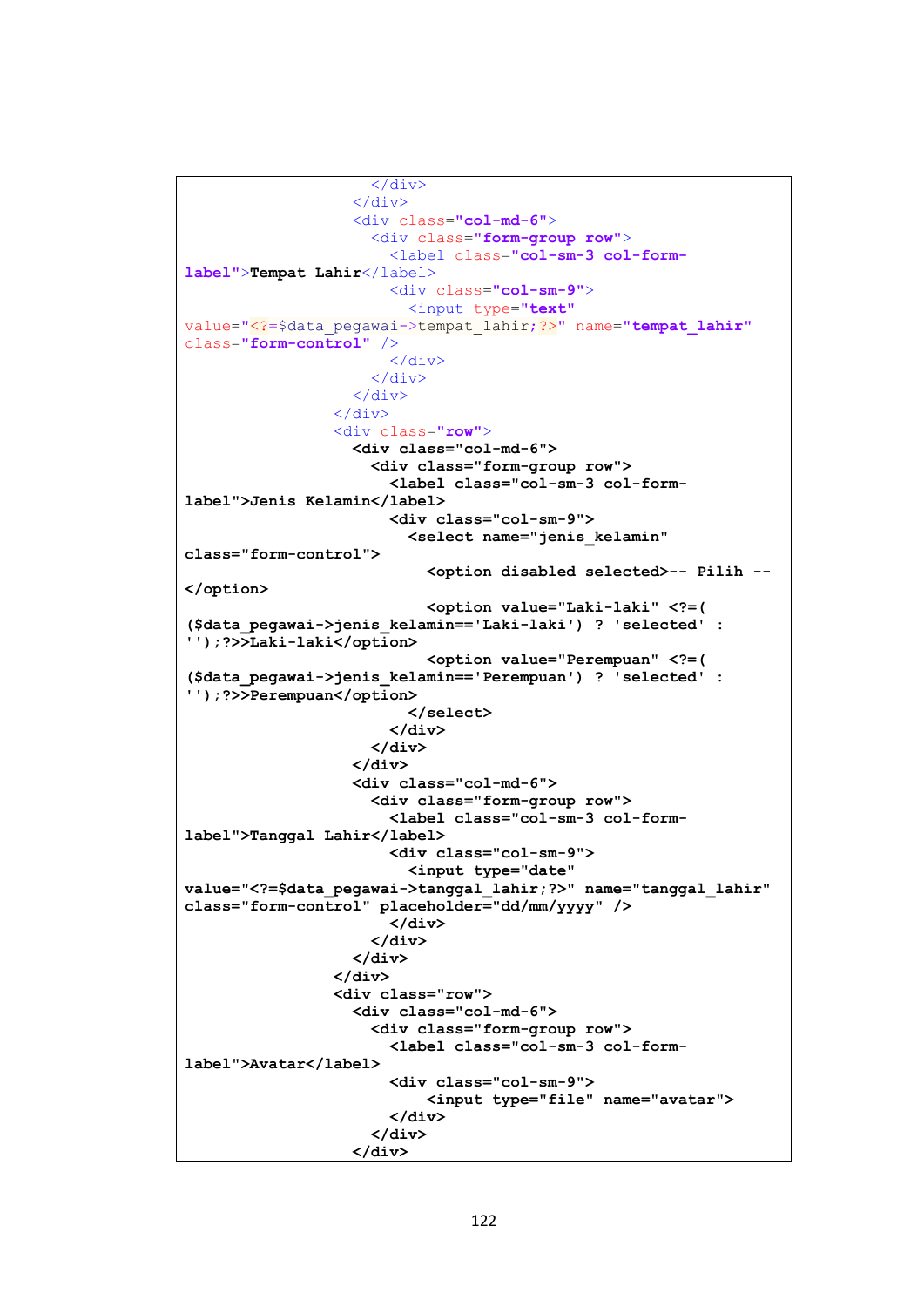```
 <div class="col-md-6">
                      <div class="form-group row">
                        <label class="col-sm-3 col-form-
label">Pendidikan Terakhir</label>
                        <div class="col-sm-9">
                          <select name="pendidikan_terakhir" 
class="form-control">
                            <option disabled selected>-- Pilih --
</option>
                            <option value="SMP/SMA" <?=( 
($data_pegawai->pendidikan_terakhir=='SMP/SMA') ? 'selected' : 
'');?>>SMP/SMA</option>
                            <option value="Diploma" <?=( 
($data_pegawai->pendidikan_terakhir=='Diploma') ? 'selected' : 
'');?>>Diploma</option>
                            <option value="S1" <?=( 
($data_pegawai->pendidikan_terakhir=='S1') ? 'selected' : 
'');?>>S1</option>
                            <option value="S2" <?=( 
($data_pegawai->pendidikan_terakhir=='S2') ? 'selected' : 
'');?>>S2</option>
                            <option value="S3" <?=( 
($data_pegawai->pendidikan_terakhir=='S3') ? 'selected' : 
'');?>>S3</option>
                          </select>
                        </div>
                      </div>
                    </div>
                 </div>
                 <div class="row">
                    <div class="col-md-6">
                      <div class="form-group row">
                        <label class="col-sm-3 col-form-
label">NIP</label>
                        <div class="col-sm-9">
                          <input type="number" 
value="<?=$data_pegawai->nip;?>" name="nip" class="form-control" 
/>
                        </div>
                      </div>
                    </div>
                   <div class="col-md-6">
                      <div class="form-group row">
                        <label class="col-sm-3 col-form-
label">Status Perkawinan</label>
                        <div class="col-sm-9">
                          <select name="status_perkawinan" 
class="form-control">
                            <option disabled selected>-- Pilih --
</option>
                            <option value="Belum kawin" <?=( 
($data_pegawai->status_perkawinan=='Belum kawin') ? 'selected' : 
'');?>>Belum kawin</option>
                            <option value="Kawin" <?=( 
($data_pegawai->status_perkawinan=='Kawin') ? 'selected' : 
'');?>>Kawin</option>
```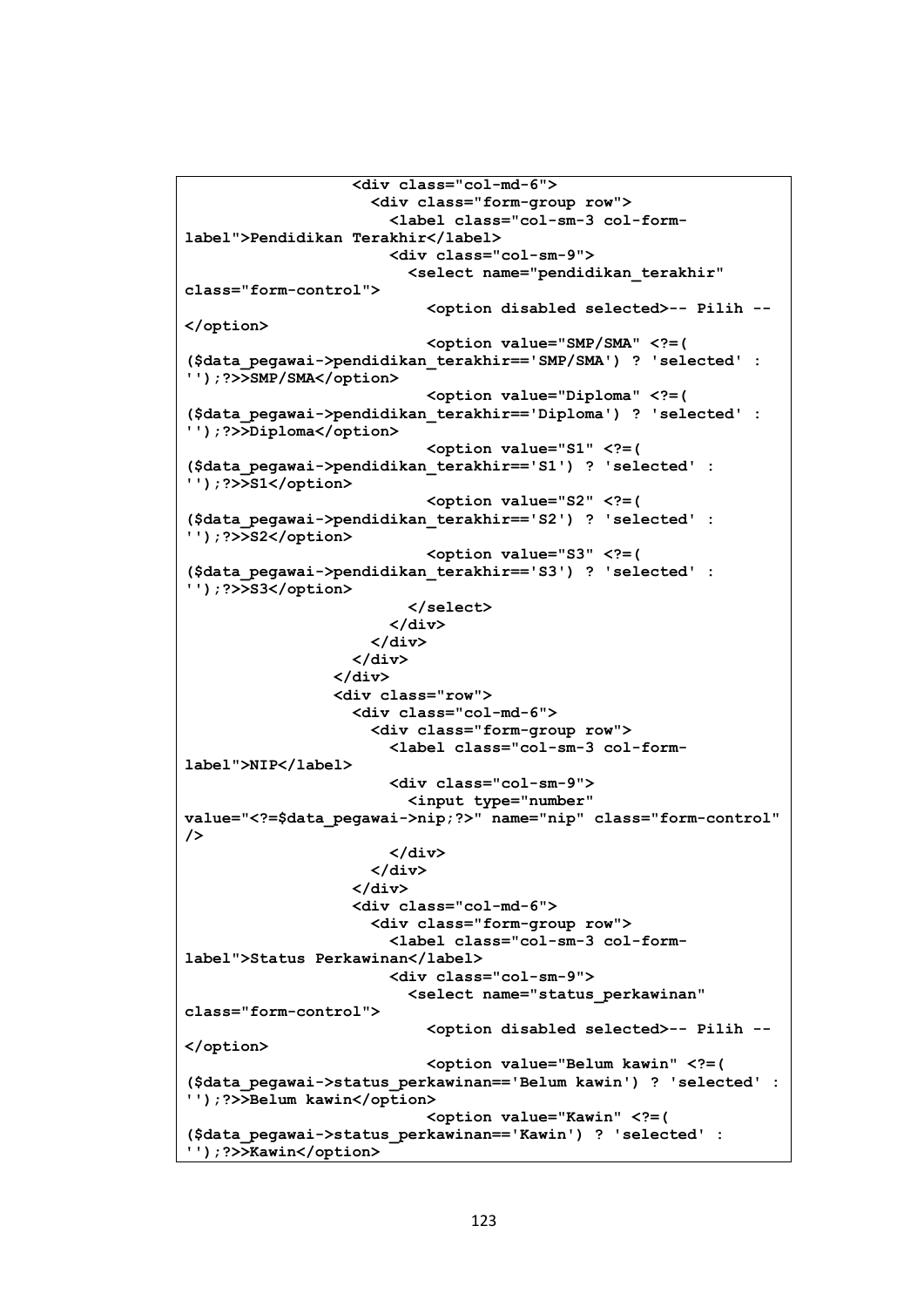```
 <option value="Cerai mati" <?=( 
($data_pegawai->status_perkawinan=='Cerai mati') ? 'selected' : 
'');?>>Cerai mati</option>
                            <option value="Cerai hidup" <?=( 
($data_pegawai->status_perkawinan=='Cerai hidup') ? 'selected' : 
'');?>>Cerai hidup</option>
                          </select>
                        </div>
                      </div>
                    </div>
                  </div>
                  <div class="row">
                    <div class="col-md-6">
                      <div class="form-group row">
                        <label class="col-sm-3 col-form-label">No. 
KTP</label>
                        <div class="col-sm-9">
                          <input type="number" 
value="<?=$data_pegawai->no_ktp;?>" name="no_ktp" class="form-
control" />
                        </div>
                      </div>
                    </div>
                   <div class="col-md-6">
                      <div class="form-group row">
                        <label class="col-sm-3 col-form-
label">Agama</label>
                        <div class="col-sm-9">
                          <select name="agama" class="form-
control">
                            <option disabled selected>-- Pilih --
</option>
                            <option value="Islam" <?=( 
($data_pegawai->agama=='Islam') ? 'selected' : 
'');?>>Islam</option>
                            <option value="Kristen Protestan" <?=( 
($data_pegawai->agama=='Kristen Protestan') ? 'selected' : 
'');?>>Kristen Protestan</option>
                            <option value="Kristen Katolik" <?=( 
($data_pegawai->agama=='Cerai hidup') ? 'selected' : 
'');?>>Kristen Katolik</option>
                            <option value="Hindu" <?=( 
($data_pegawai->agama=='Cerai hidup') ? 'selected' : 
'');?>>Hindu</option>
                            <option value="Buddha" <?=( 
($data_pegawai->agama=='Cerai hidup') ? 'selected' : 
'');?>>Buddha</option>
                          </select>
                        </div>
                      </div>
                    </div>
                  </div>
                  <div class="row">
                    <div class="col-md-6">
                      <div class="form-group row">
```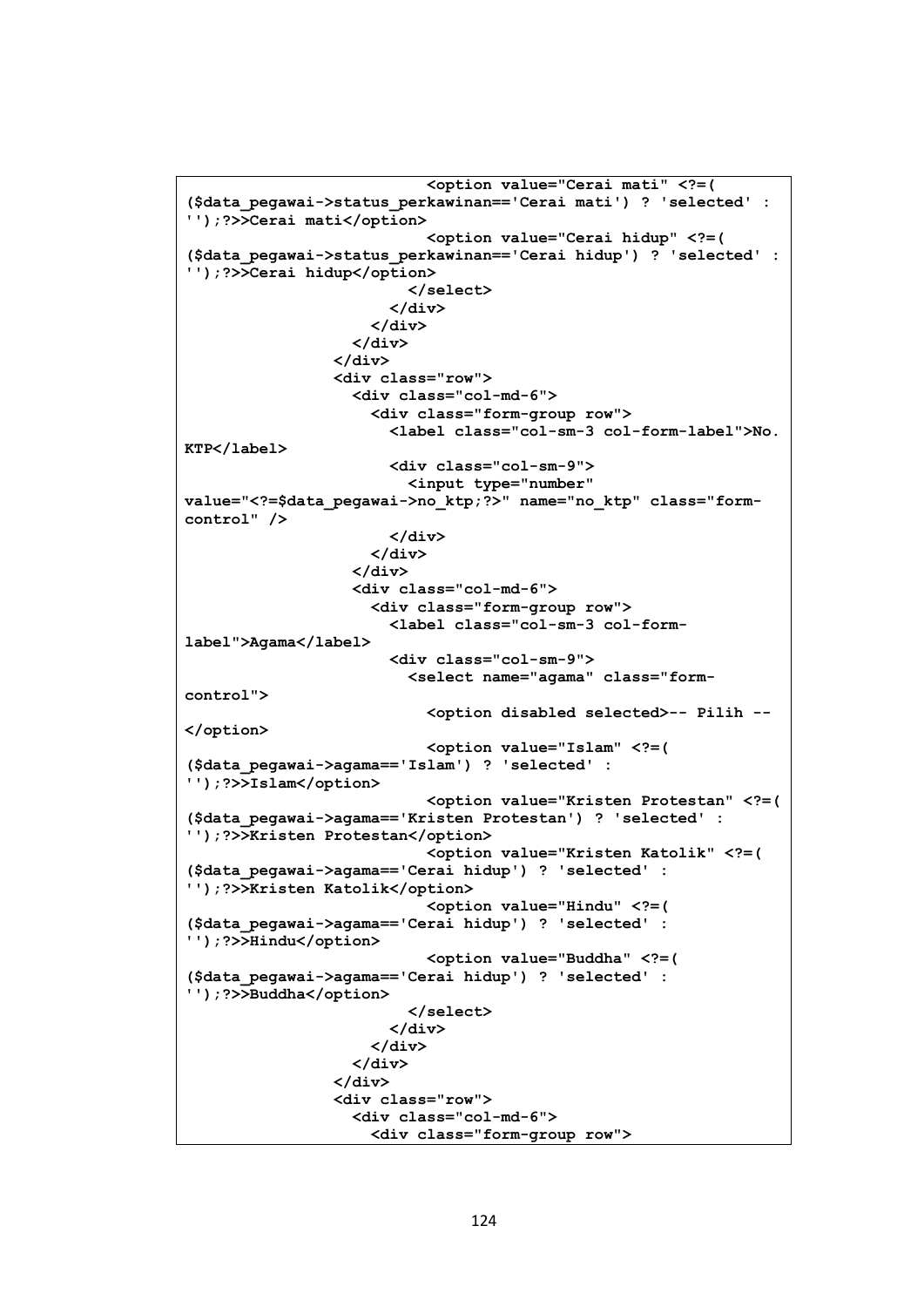```
 <label class="col-sm-3 col-form-
label">Status Pegawai</label>
                         <div class="col-sm-9">
                           <select name="status_pegawai" 
class="form-control">
                              <option disabled selected>-- Pilih --
</option>
                              <option value="Karyawan tetap" <?=( 
($data_pegawai->status_pegawai=='Karyawan tetap') ? 'selected' : 
'');?>>Karyawan tetap</option>
                              <option value="Karyawan kontrak" <?=( 
($data_pegawai->status_pegawai=='Karyawan kontrak') ? 'selected' 
: '');?>>Karyawan kontrak</option>
                           </select>
                         </div>
                       </div>
                     </div>
                    <div class="col-md-6">
                       <div class="form-group row">
                         <label class="col-sm-3 col-form-label">No. 
Rumah</label>
                         <div class="col-sm-9">
                           <input type="number" 
value="<?=$data_pegawai->no_rumah;?>" name="no_rumah" 
class="form-control" />
                         </div>
                       </div>
                     </div>
                   </div>
                   <div class="row">
                     <div class="col-md-6">
                       <div class="form-group row">
                         <label class="col-sm-3 col-form-
label">Nama Jabatan</label>
                         <div class="col-sm-9">
                            <select name="id_jabatan" class="form-
control">
                              <option disabled selected>-- Pilih --
</option>
                              <?php
                                foreach($list_jabatan as $lj) {
2><br>2010年11月11日 - 10月11日 - 11月11日 - 11月11日 - 11月11日 - 11月11日 - 11月11日 - 11月11日 - 11月
                             <option value="<?=$lj->id_jabatan;?>" 
<?=( ($data_pegawai->id_jabatan==$lj->id_jabatan) ? 'selected' : 
'');?>><?=$lj->nama_jabatan;?></option>
                              <?php
 }
2><br>2010年11月11日 - 10月11日 - 11月11日 - 11月11日 - 11月11日 - 11月11日 - 11月11日 - 11月11日 - 11月
                            </select>
                         </div>
                       </div>
                     </div>
                    <div class="col-md-6">
                       <div class="form-group row">
                         <label class="col-sm-3 col-form-
label">Email</label>
```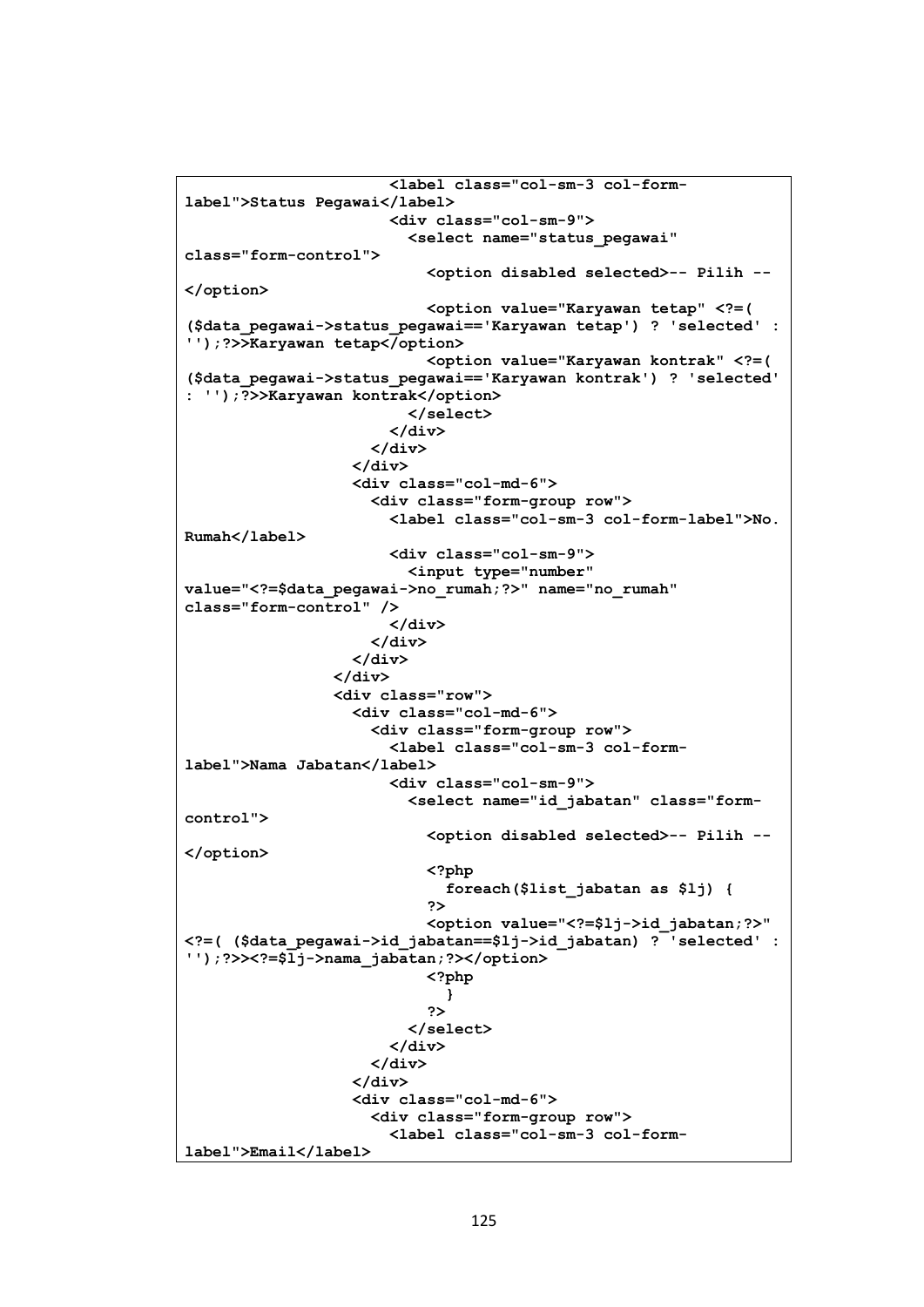```
 <div class="col-sm-9">
                            <input type="email" 
value="<?=$data_pegawai->email;?>" name="email" class="form-
control" />
                         </div>
                       </div>
                     </div>
                   </div>
                   <div class="row">
                     <div class="col-md-6">
                       <div class="form-group row">
                          <label class="col-sm-3 col-form-
label">Nama Bidang</label>
                         <div class="col-sm-9">
                            <select name="id_bidang" class="form-
control">
                              <option disabled selected>-- Pilih --
</option>
                              <?php
                                foreach($list_bidang as $lb) {
2><br>2010年11月11日 - 10月11日 - 11月11日 - 11月11日 - 11月11日 - 11月11日 - 11月11日 - 11月11日 - 11月
                             <option value="<?=$lb->id_bidang;?>" 
<?=( ($data_pegawai->id_bidang==$lb->id_bidang) ? 'selected' : 
'');?>><?=$lb->nama_bidang;?></option>
                              <?php
 }
2><br>2010年11月11日 - 10月11日 - 11月11日 - 11月11日 - 11月11日 - 11月11日 - 11月11日 - 11月11日 - 11月
                            </select>
                         </div>
                       </div>
                     </div>
                     <div class="col-md-6">
                       <div class="form-group row">
                          <label class="col-sm-3 col-form-
label">Password</label>
                          <div class="col-sm-9">
                            <input type="password" 
placeholder="********" name="password" class="form-control" />
                          </div>
                       </div>
                     </div>
                   </div>
                   <div class="row">
                     <div class="col-md-6">
                       <div class="form-group row">
                          <label class="col-sm-3 col-form-
label">Tanggal Pengangkatan</label>
                         <div class="col-sm-9">
                            <input type="date" 
value="<?=$data_pegawai->tanggal_pengangkatan;?>" 
name="tanggal_pengangkatan" class="form-control" 
placeholder="dd/mm/yyyy" />
                          </div>
                       </div>
                     </div>
                    <div class="col-md-6">
```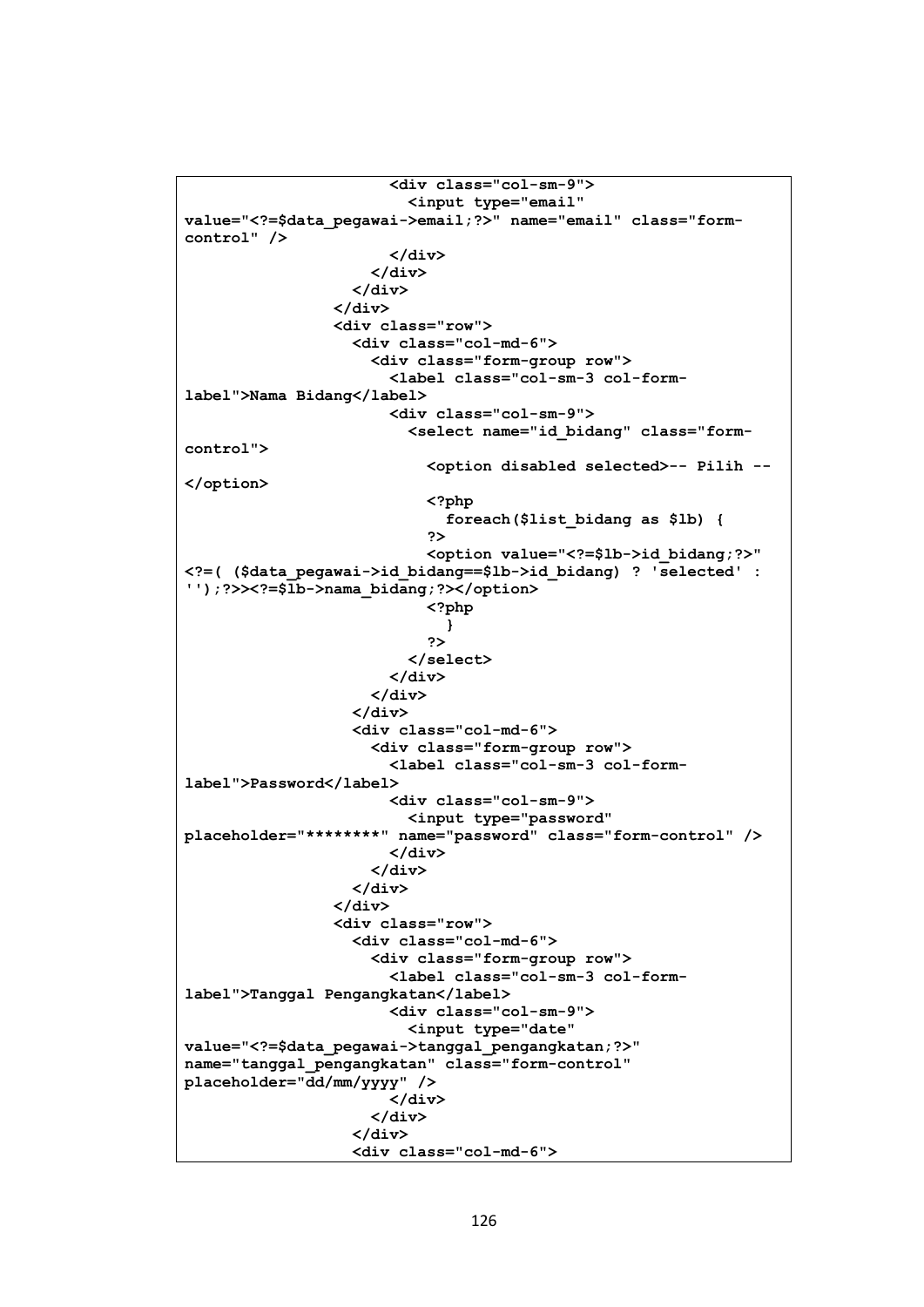```
 <div class="form-group row">
                        <label class="col-sm-3 col-form-
label">Username</label>
                        <div class="col-sm-9">
                          <input type="text" 
value="<?=$data_pegawai->id_user;?>" name="id_user" class="form-
control" />
                        </div>
                      </div>
                    </div>
                  </div>
                  <div class="row">
                    <div class="col-md-6">
                      <div class="form-group row">
                        <label class="col-sm-3 col-form-label">No. 
Handphone</label>
                        <div class="col-sm-9">
                          <input type="number" 
value="<?=$data_pegawai->no_handphone;?>" name="no_handphone" 
class="form-control" />
                        </div>
                      </div>
                    </div>
                   <div class="col-md-6">
                      <div class="form-group row">
                        <label class="col-sm-3 col-form-
label">Alamat Rumah</label>
                        <div class="col-sm-9">
                          <textarea name="alamat" class="form-
control" rows="3"/><?=$data_pegawai->alamat;?></textarea>
                        </div>
                      </div>
                    </div>
                  </div>
                  <div class="row">
                    <div class="col-md-6">
                      <div class="form-group row">
                        <button type="submit" class="btn btn-
success mr-2">Submit</button>
                        <button class="btn btn-light" 
type="reset">Reset</button>
                      </div>
                    </div>
                  </div>
               <?=form_close();?>
             </div>
           </div>
         </div>
     </div>
   </div>
```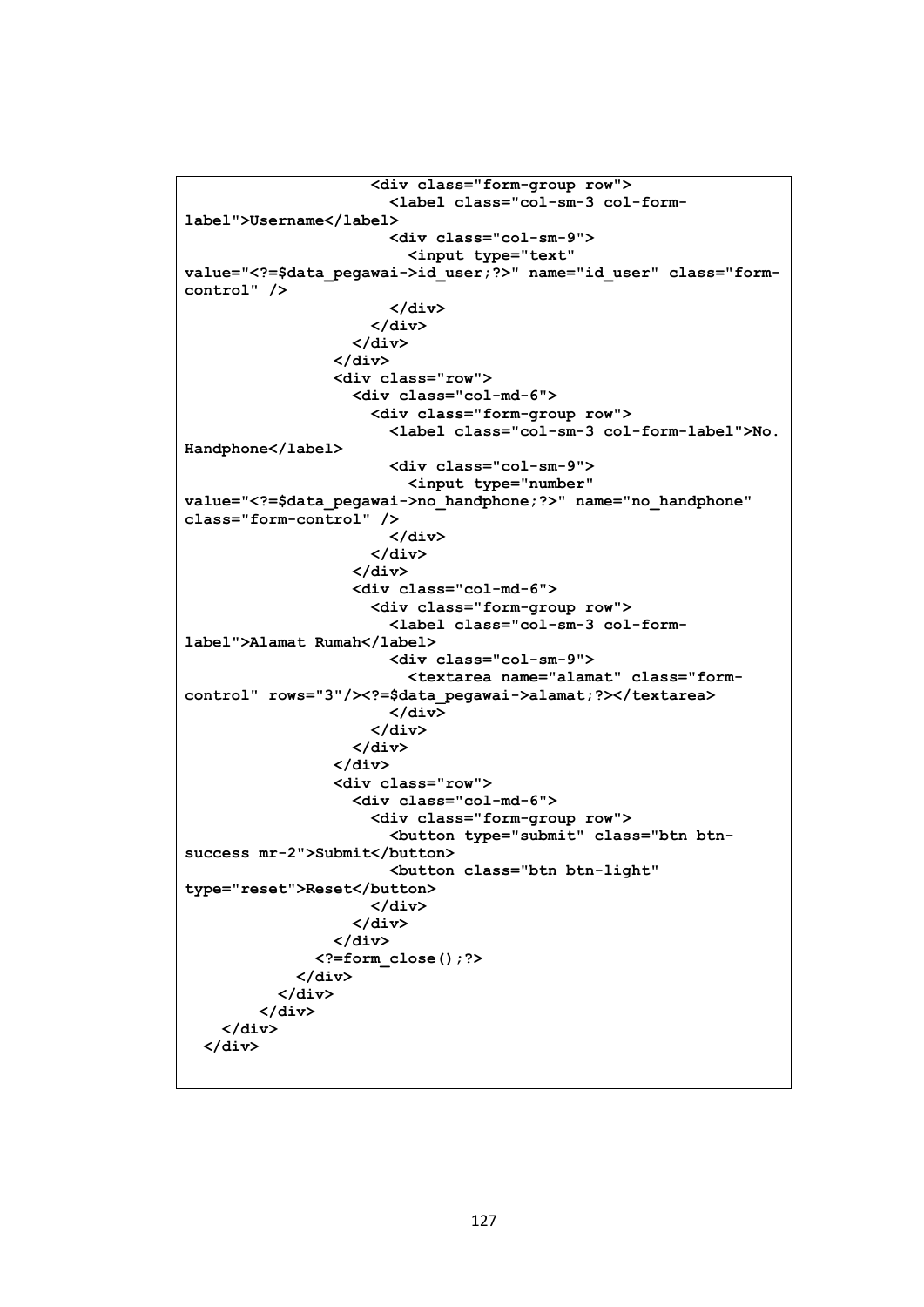**Berikut potongan** *source code* **antarmuka halaman** *manajemen data master* 

*(data nama izin)*

֧֪֚֞֝֬֝֬֝֬֝֬֝֬֝

```
 <div class="content-wrapper">
     <div class="row">
       <div class="col-lg-12 grid-margin stretch-card">
         <div class="card">
            <div class="card-body">
              <h4 class="card-title"><?=$title_page;?></h4>
              <?php if($this->session->flashdata('msg_alert')) {
?>
              <div class="alert alert-info">
                <label style="font-size: 13px;"><?=$this->session-
>flashdata('msq_alert');?></label>
             \langle/div>
              <?php } ?>
              <div class="card-tools">
                <div class="input-group input-group-sm"
style="width: 150px;">
                  <button type="button"
onclick="javascript:top.location.href='<?=base_url("/data_master
/add_new/nama_izin");?>';" class="btn btn-block btn-success btn-
sm"><i class="mdi mdi-plus-circle-outline"></i> Tambah 
baru</button>
                </div>
              </div>
              <div class="table-responsive">
               p <table class="data table table-striped"
cellspacing="0" width="100%"></table>
               \langle p \rangle </div>
            </div>
         </div>
       </div>
     </div>
   </div>
```
**Berikut potongan** *source code* **antarmuka halaman** *entry data master (data nama izin)*

```
 <div class="content-wrapper">
   <div class="row">
     <div class="col-lg-12 grid-margin stretch-card">
       <div class="card">
         <div class="card-body">
           <h4 class="card-title"><?=$title_page;?></h4>
```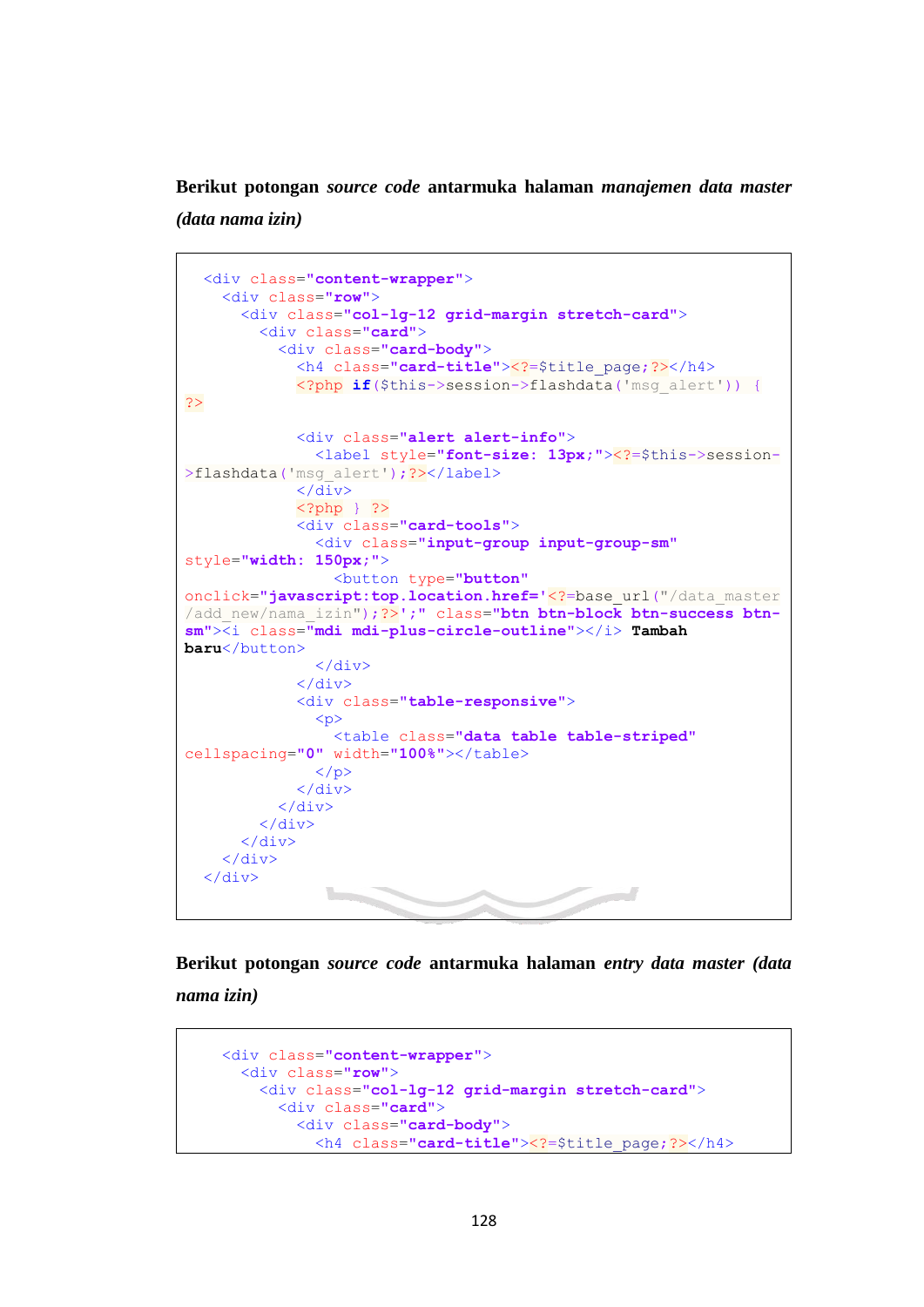```
 <?php if($this->session->flashdata('msg_alert')) {
?>
                 <div class="alert alert-info">
                    <label style="font-size: 13px;"><?=$this-
>session->flashdata('msg_alert');?></label>
                \langle div>
                 <?php } ?>
                 <?=form_open('data_master/add_new/nama_izin',
array('method'=>'post'));?>
                    <div class="row">
                      <div class="col-md-6">
                         <div class="form-group row">
                           <label class="col-sm-3 col-form-
label">Type Izin</label>
                           <div class="col-sm-9">
                             <select name="type" class="form-
control">
                                <option disabled selected>-- Pilih --
</option>
                                <?php
                                 $izin = array( array(
                                      'id' \Rightarrow 'cuti',
                                      'nama' => 'Cuti'
\overline{\phantom{a}}\left( \begin{array}{c} 0 & 1 \\ 0 & 1 \end{array} \right)foreach($izin as $iz) {
?> and an anti-service of the service of the service of the service of the service of the service of the service
                               <option
value="<?=$iz['id'];?>"><?=$iz['nama'];?></option>
                                <?php
 }
?> and an anti-service of the service of the service of the service of the service of the service of the service
                             </select>
                           </div>
                         </div>
                      </div>
                    </div>
                    <div class="row">
                      <div class="col-md-6">
                         <div class="form-group row">
                           <label class="col-sm-3 col-form-
label">Nama Izin</label>
                           <div class="col-sm-9">
                             <input type="text" name="nama_izin" 
class="form-control" />
                           </div>
                         </div>
                      </div>
                    </div>
                    <div class="row">
                      <div class="col-md-6">
                         <div class="form-group row">
                           <button type="submit" class="btn btn-
success mr-2">Submit</button>
```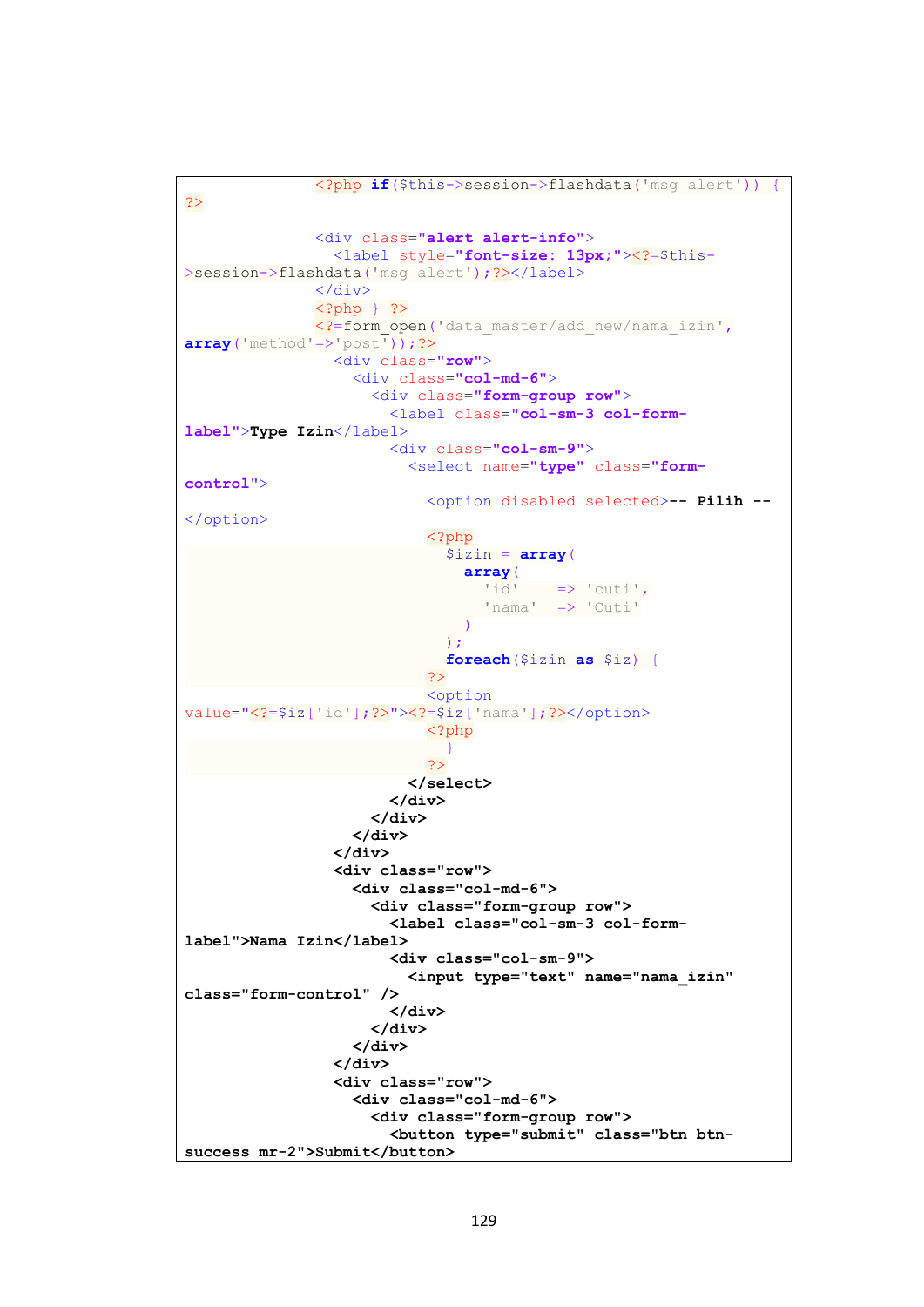```
 <button class="btn btn-light" 
type="reset">Reset</button>
                       </div>
                     </div>
                   </div>
                <?=form_close();?>
              </div>
            </div>
          </div>
     </div>
   </div>
```
**Berikut potongan** *source code* **antarmuka halaman** *edit data master (data nama* 

*izin)*

```
֧֪֚֞֝֬֝֬֝֬֝֬֝֬֝
     <div class="content-wrapper">
       <div class="row">
         <div class="col-lg-12 grid-margin stretch-card">
           <div class="card">
             <div class="card-body">
                <h4 class="card-title"><?=$title_page;?></h4>
                <?php if($this->session->flashdata('msg_alert')) {
?>
                <div class="alert alert-info">
                  <label style="font-size: 13px;"><?=$this-
>session->flashdata('msg_alert');?></label>
                </div>
                <?php } ?>
                <?=form_open('data_master/edit/nama_izin/' .
$data_namaizin->id_namaizin, array('method'=>'post'));?>
                  <input type="hidden" name="id_namaizin"
value="<?=$data_namaizin->id_namaizin;?>">
                  <div class="row">
                    <div class="col-md-6">
                      <div class="form-group row">
                        <label class="col-sm-3 col-form-
label">Type Izin</label>
                        <div class="col-sm-9">
                          <select name="type" class="form-
control">
                             <option disabled selected>-- Pilih --
</option>
                             <?php
                              $izin = array( array(
                                  'id' \Rightarrow 'cuti',
                                   'nama' => 'Cuti'
\overline{\phantom{a}}\left( \begin{array}{c} 1 \\ 2 \end{array} \right);
                              foreach($izin as $iz) {
```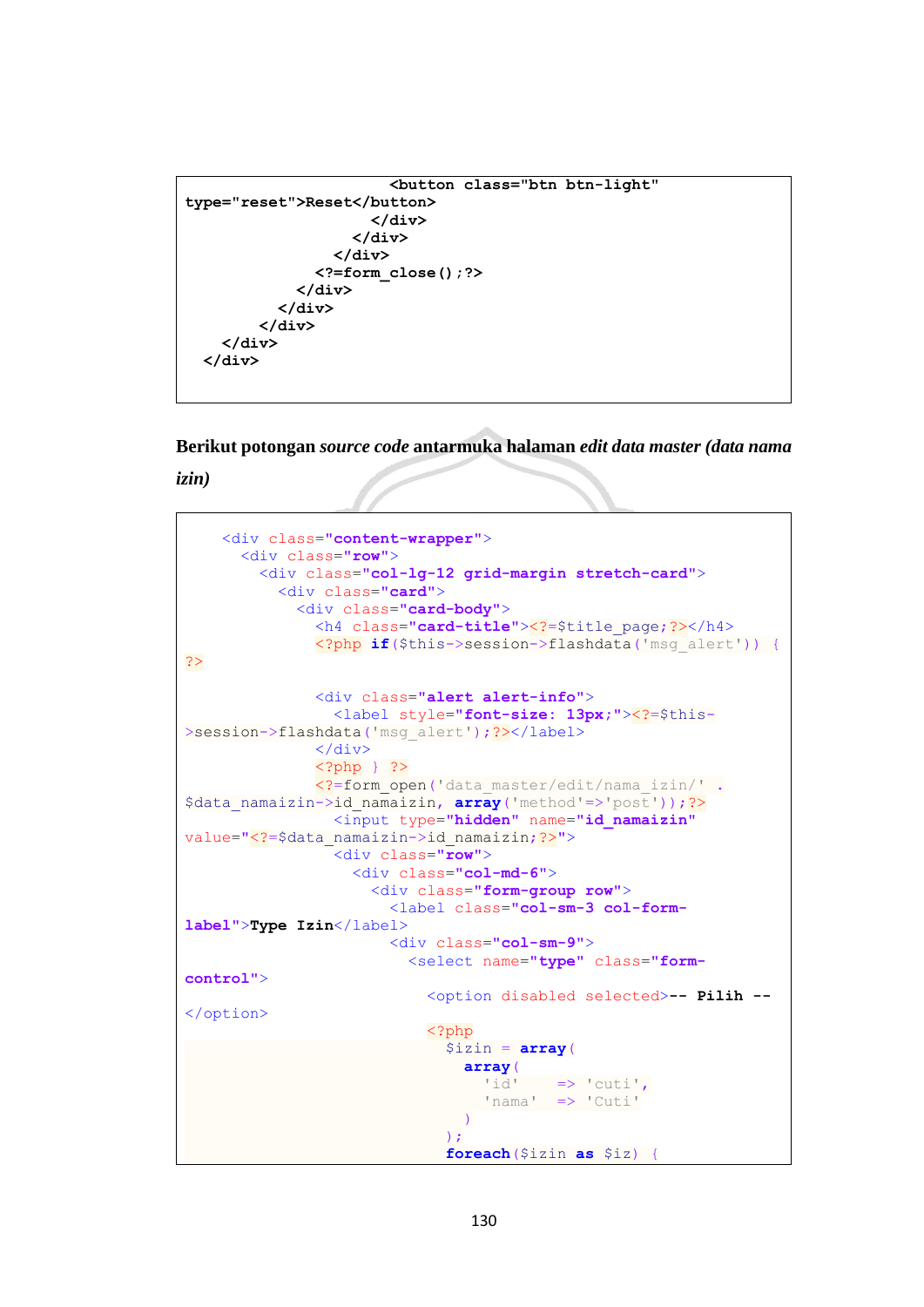```
?> and an anti-service of the service of the service of the service of the service of the service of the service
                                <option value="<?=$iz['id'];?>" <?=(
($iz['id']==$data_namaizin->type) ? 'selected' :
'');?>><?=$iz['nama'];?></option>
                                 <?php
 }
2><br>2010年11月11日 - 10月11日 - 11月11日 - 11月11日 - 11月11日 - 11月11日 - 11月11日 - 11月11日 - 11月
                              </select>
                            </div>
                         </div>
                       </div>
                    </div>
                    <div class="row">
                       <div class="col-md-6">
                         <div class="form-group row">
                            <label class="col-sm-3 col-form-
label">Nama Izin</label>
                            <div class="col-sm-9">
                              <input type="text" 
value="<?=$data_namaizin->nama_izin;?>" name="nama_izin" 
class="form-control" />
                            </div>
                         </div>
                       </div>
                    </div>
                    <div class="row">
                       <div class="col-md-6">
                         <div class="form-group row">
                            <button type="submit" class="btn btn-
success mr-2">Submit</button>
                            <button class="btn btn-light" 
type="reset">Reset</button>
                         </div>
                       </div>
                    </div>
                  <?=form_close();?>
               </div>
             </div>
          </div>
      </div>
   </div>
```
**Berikut potongan** *source code* **antarmuka halaman** *manajemen data izin*

```
֧֪֚֞֝֬֝֬֝֬֝֬֝֬֝
   <div class="content-wrapper">
     <div class="row">
       <div class="col-lg-12 grid-margin stretch-card">
         <div class="card">
            <div class="card-body">
              <h4 class="card-title"><?=$title_page;?></h4>
              <?php if($this->session->flashdata('msg_alert')) {
\sim
```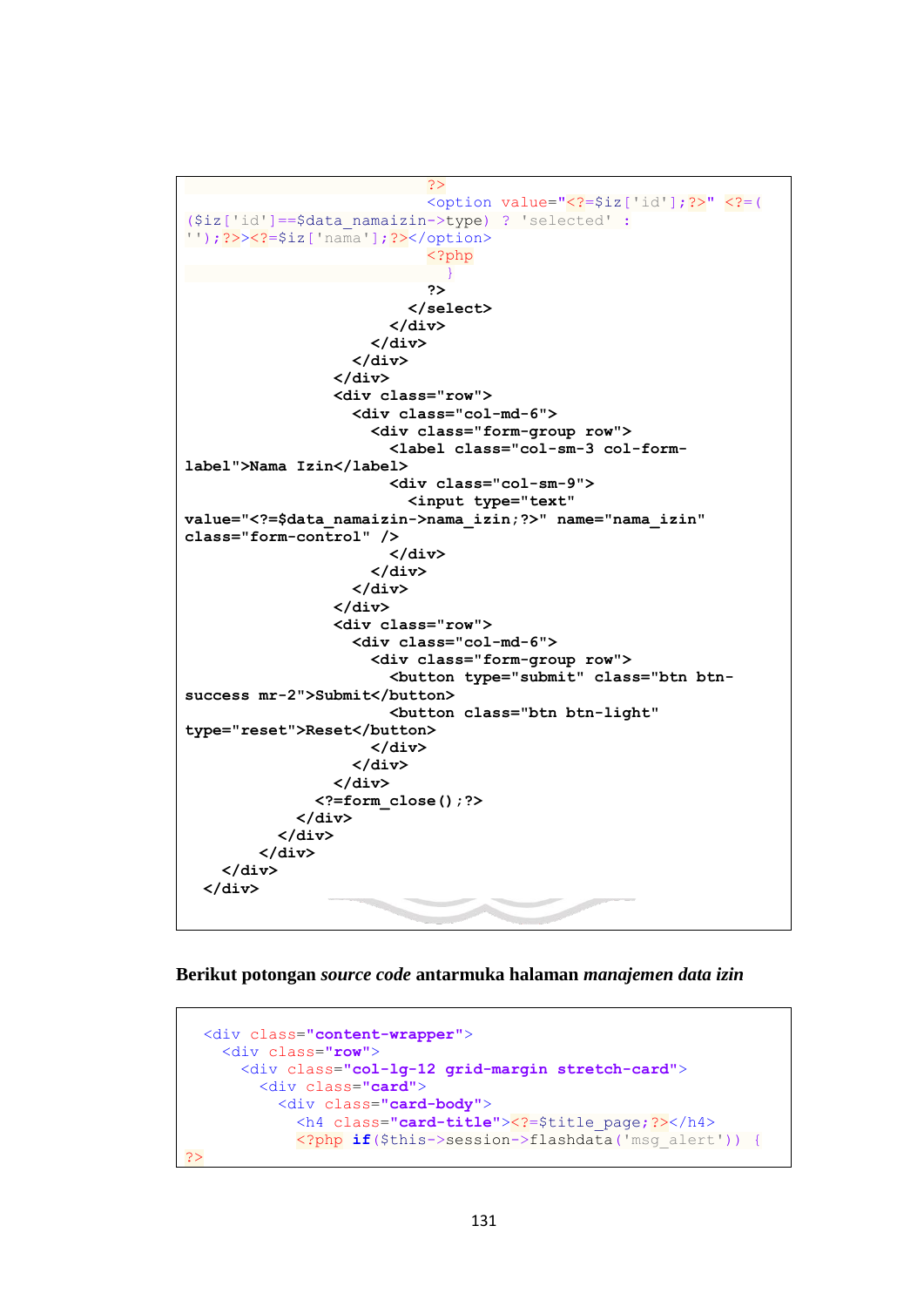```
 <div class="alert alert-info">
                <label style="font-size: 13px;"><?=$this->session-
>flashdata('msq_alert');?></label>
             \langle/div>
              <?php } ?>
              <div class="card-tools">
                <div class="input-group input-group-sm"
style="width: 150px;">
                  <button type="button"
onclick="javascript:top.location.href='<?=base_url("/data_izin/a
dd_new");?>';" class="btn btn-block btn-success btn-sm"><i
class="mdi mdi-plus-circle-outline"></i> Tambah baru</button>
                </div>
              </div>
              <div class="table-responsive">
                <p>
                  <table class="data table table-striped"
cellspacing="0" width="100%"></table>
               \langle/p>
              </div>
           </div>
         </div>
       </div>
     </div>
   </div>
                               ANNUELLIZZ
```
**Berikut potongan** *source code* **antarmuka halaman** *entry data izin*

```
 <div class="content-wrapper">
       <div class="row">
         <div class="col-lg-12 grid-margin stretch-card">
           <div class="card">
             <div class="card-body">
               <h4 class="card-title"><?=$title_page;?></h4>
               <?php if($this->session->flashdata('msg_alert')) {
?>
               <div class="alert alert-info">
                 <label style="font-size: 13px;"><?=$this-
>session->flashdata('msg_alert');?></label>
               </div>
              \langle?php } ?>
               <?=form_open('data_izin/add_new/',
array('method' => 'post') ; ?>
                  <div class="row">
                    <div class="col-md-6">
                      <div class="form-group row">
                        <label class="col-sm-3 col-form-
label">Type Izin</label>
                        <div class="col-sm-9">
```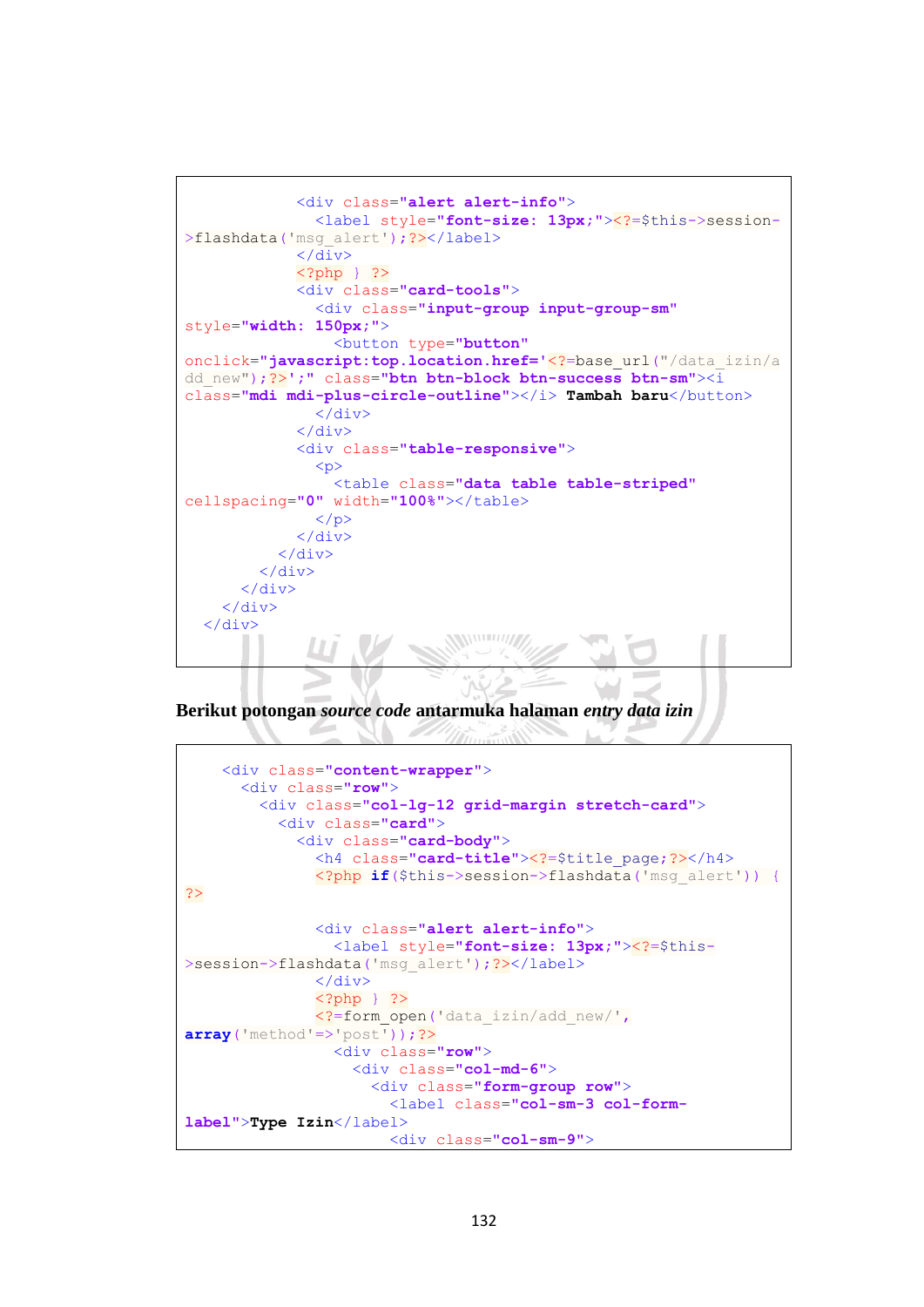```
 <select name="type" class="form-
control">
                             <option disabled selected>-- Pilih --
</option>
                             <?php
                               $izin = array( array(
                                   'id' => 'cuti',
                                   'nama' => 'Cuti'
) and the contract of \mathcal{L} and \mathcal{L}\left( \begin{array}{c} 1 \\ 2 \end{array} \right);
                               foreach($izin as $iz) {
 ?>
                            <option
value="<?=$iz['id'];?>"><?=$iz['nama'];?></option>
                              <?php
 }
 ?>
                           </select>
                         </div>
                       </div>
                     </div>
                  </div>
                  <div class="row">
                     <div class="col-md-6">
                       <div class="form-group row">
                         <label class="col-sm-3 col-form-
label">Nama Izin</label>
                         <div class="col-sm-9">
                           <select name="id_namaizin" class="form-
control">
                             <option disabled selected>-- Silahkan 
pilih type izin dahulu --</option>
                           </select>
                         </div>
                       </div>
                     </div>
                    <div class="col-md-6">
                       <div class="form-group row">
                         <label class="col-sm-3 col-form-
label">Nama Pengguna</label>
                         <div class="col-sm-9">
                           <select name="id" class="form-control">
                             <option disabled selected>-- Pilih --
</option>
                             <?php
                               foreach($pegawai_list_all as $pg) {
2><br>2010年11月11日 - 10月11日 - 11月11日 - 11月11日 - 11月11日 - 11月11日 - 11月11日 - 11月11日 - 11月
                            <option value="<?=$pg->id;?>"><?=$pg-
>nama;?></option>
                             <?php
 }
2><br>2010年11月11日 - 10月11日 - 11月11日 - 11月11日 - 11月11日 - 11月11日 - 11月11日 - 11月11日 - 11月
                           </select>
                         </div>
                       </div>
```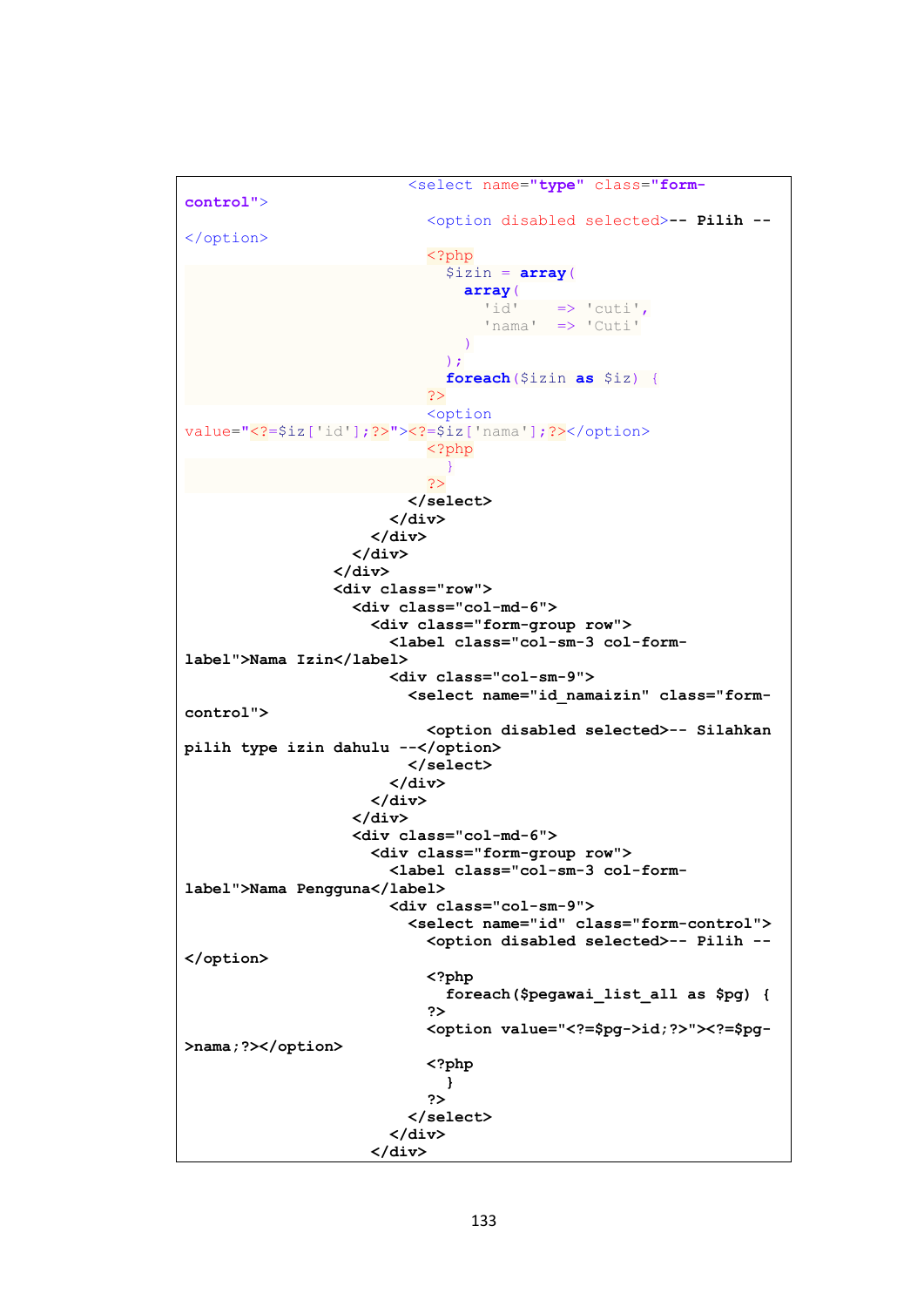```
 </div>
                  </div>
                  <div class="row">
                    <div class="col-md-6">
                      <div class="form-group row">
                        <label class="col-sm-3 col-form-
label">Tanggal Awal</label>
                        <div class="col-sm-9">
                          <input type="date" name="tglawal" 
class="form-control" />
                        </div>
                      </div>
                    </div>
                   <div class="col-md-6">
                      <div class="form-group row">
                        <label class="col-sm-3 col-form-
label">Tempat</label>
                        <div class="col-sm-9">
                          <input type="text" name="tempat" 
class="form-control" />
                        </div>
                      </div>
                    </div>
                  </div>
                  <div class="row">
                    <div class="col-md-6">
                      <div class="form-group row">
                        <label class="col-sm-3 col-form-
label">Tanggal Akhir</label>
                        <div class="col-sm-9">
                          <input type="date" name="tglakhir" 
class="form-control" />
                        </div>
                      </div>
                    </div>
                   <div class="col-md-6">
                      <div class="form-group row">
                        <label class="col-sm-3 col-form-
label">Status</label>
                        <div class="col-sm-9">
                          <select name="status" class="form-
control">
                            <option disabled selected>-- Pilih --
</option>
                            <option 
value="waiting">Waiting</option>
                             <option 
value="approved">Approved</option>
                             <option 
value="rejected">Rejected</option>
                          </select>
                        </div>
                      </div>
                    </div>
                  </div>
                  <div class="row">
```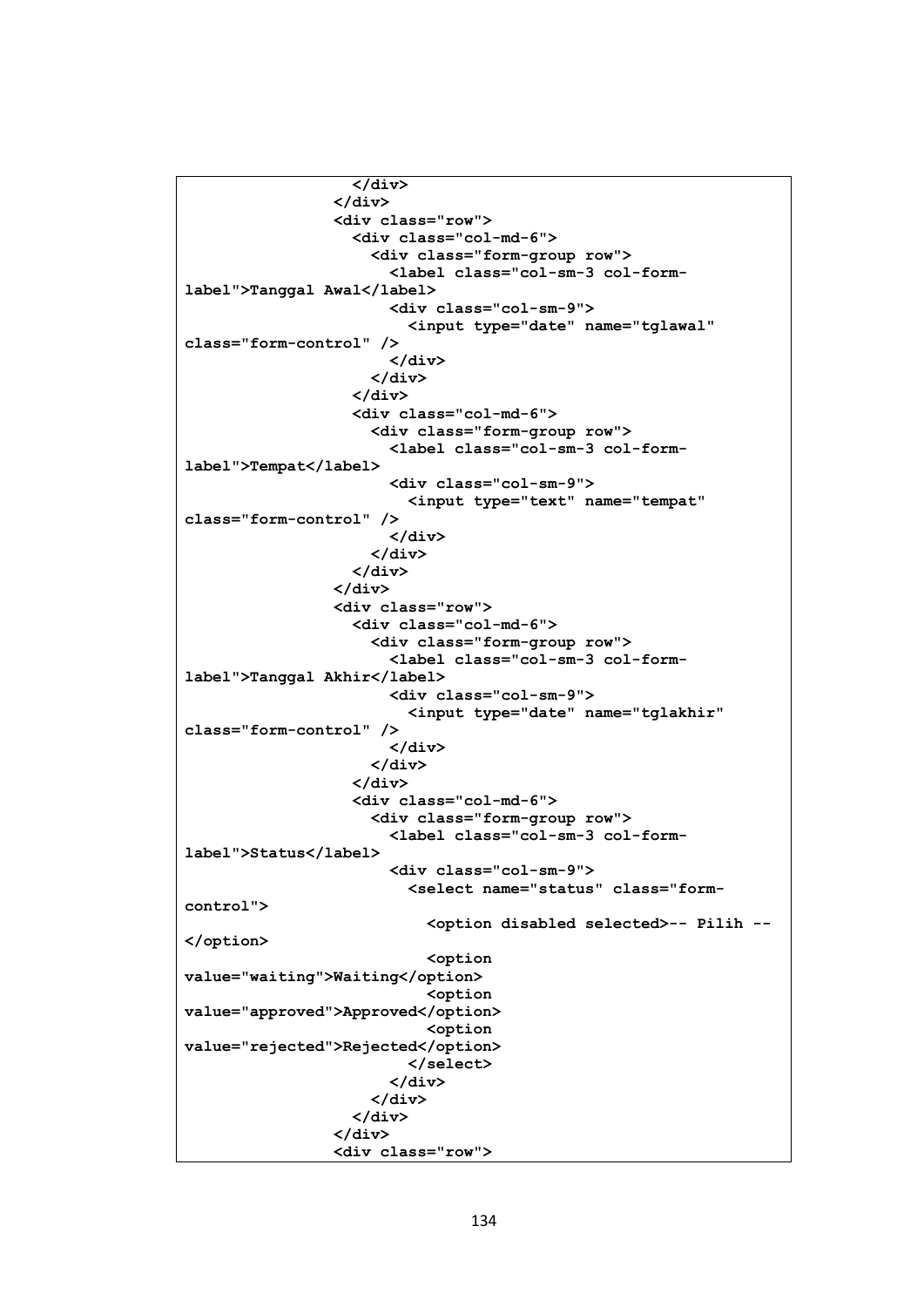```
 <div class="col-md-6">
                      <div class="form-group row">
                         <button type="submit" class="btn btn-
success mr-2">Submit</button>
                         <button class="btn btn-light" 
type="reset">Reset</button>
                      </div>
                    </div>
                  </div>
                <?=form_close();?>
              </div>
           </div>
         </div>
     </div>
   </div>
```
## **Berikut potongan** *source code* **antarmuka halaman** *edit data izin*

 $\sim$ 

```
 <div class="content-wrapper">
       <div class="row">
         <div class="col-lg-12 grid-margin stretch-card">
           <div class="card">
             <div class="card-body">
               <h4 class="card-title"><?=$title_page;?></h4>
               <?php if($this->session->flashdata('msg_alert')) {
?>
               <div class="alert alert-info">
                  <label style="font-size: 13px;"><?=$this-
>session->flashdata('msg_alert');?></label>
               </div>
               <?php } ?>
               <?=form_open('data_izin/edit/' . $data_izin-
\frac{1}{2}id izin, array('method'=>'post'));?>
                  <input type="hidden" name="id_izin"
value="<?=$data_izin->id_izin;?>">
                  <div class="row">
                    <div class="col-md-6">
                      <div class="form-group row">
                        <label class="col-sm-3 col-form-
label">Type Izin</label>
                        <div class="col-sm-9">
                          <select name="type" class="form-
control">
                            <option disabled selected>-- Pilih --
</option>
                            <?php
                              $izin = array(
                                array(
                                  'id' \Rightarrow 'cuti',
                                   'nama' => 'Cuti'
\overline{\phantom{a}}
```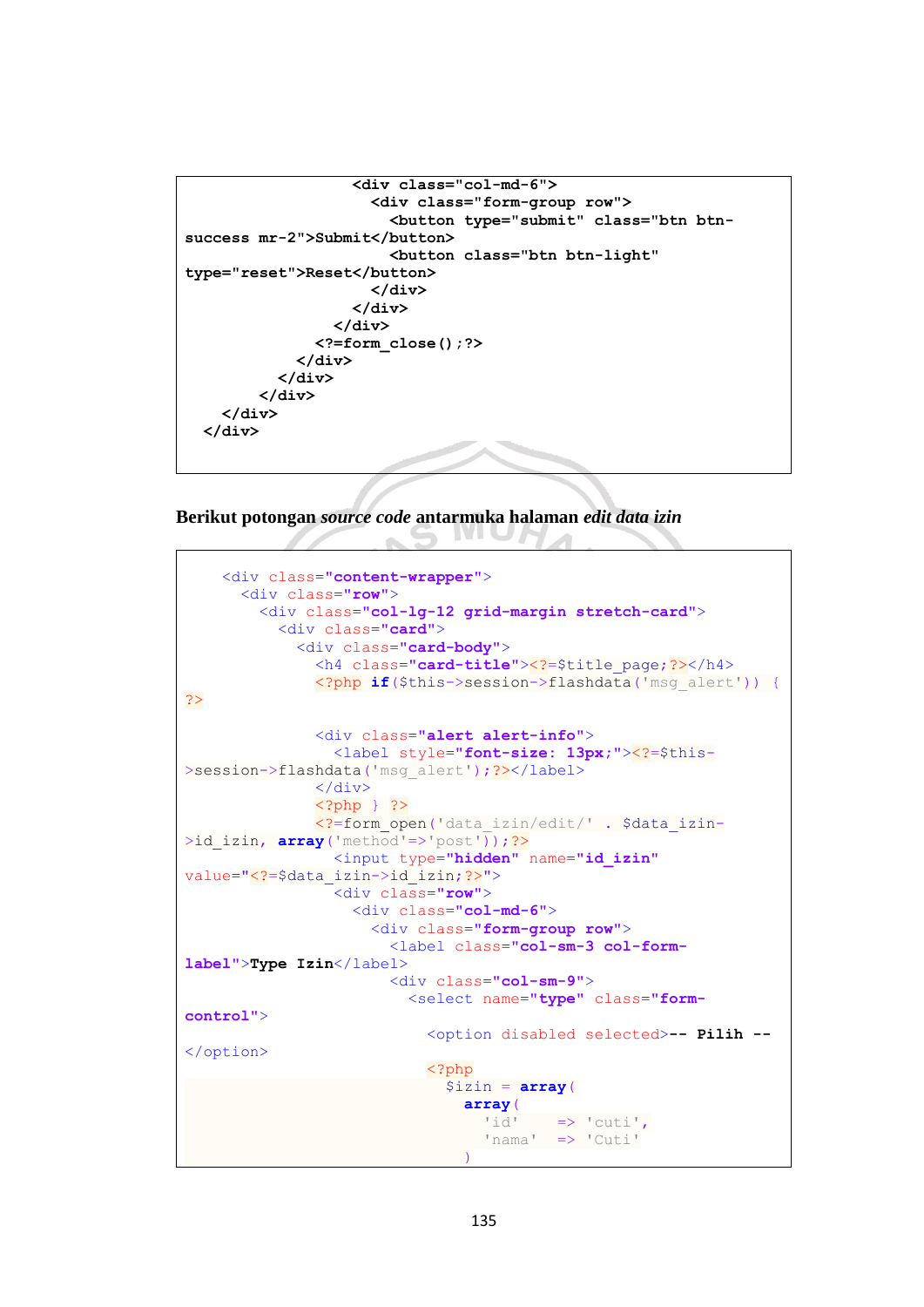```
\left( \begin{array}{c} 1 \\ 2 \end{array} \right);
                                    foreach($izin as $iz) {
?> and an anti-service of the service of the service of the service of the service of the service of the service
                                  <option value="<?=$iz['id'];?>" <?=(
($iz['id']==$data_izin->type) ? 'selected' :
'');?>><?=$iz['nama'];?></option>
                                   <?php
 }
2><br>2010年11月11日 - 10月11日 - 11月11日 - 11月11日 - 11月11日 - 11月11日 - 11月11日 - 11月11日 - 11月
                                </select>
                             </div>
                          </div>
                        </div>
                     </div>
                     <div class="row">
                        <div class="col-md-6">
                           <div class="form-group row">
                             <label class="col-sm-3 col-form-
label">Nama Cuti</label>
                             <div class="col-sm-9">
                                <select name="id_namaizin" class="form-
control">
                                  <option disabled selected>-- Pilih --
</option>
                                  <?php
                                     foreach($namaizin_list as $di) {
2><br>2010年11月11日 - 10月11日 - 11月11日 - 11月11日 - 11月11日 - 11月11日 - 11月11日 - 11月11日 - 11月
                                 <option value="<?=$di->id_namaizin;?>" 
<?=( ($di->id_namaizin==$data_izin->id_namaizin) ? 'selected' : 
'');?>><?=$di->nama_izin;?></option>
                                  <?php
 }
2><br>2010年11月11日 - 10月11日 - 11月11日 - 11月11日 - 11月11日 - 11月11日 - 11月11日 - 11月11日 - 11月
                                </select>
                             </div>
                          </div>
                        </div>
                       <div class="col-md-6">
                          <div class="form-group row">
                             <label class="col-sm-3 col-form-
label">Nama Pengguna</label>
                             <div class="col-sm-9">
                                <select name="id" class="form-control">
                                  <option disabled selected>-- Pilih --
</option>
                                  <?php
                                     foreach($pegawai_list_all as $pg) {
2><br>2010年11月11日 - 10月11日 - 11月11日 - 11月11日 - 11月11日 - 11月11日 - 11月11日 - 11月11日 - 11月
                                  <option value="<?=$pg->id;?>" <?=( 
($pg->id==$data_izin->id) ? 'selected' : '');?>><?=$pg-
>nama;?></option>
                                  <?php
 }
2><br>2010年11月11日 - 10月11日 - 11月11日 - 11月11日 - 11月11日 - 11月11日 - 11月11日 - 11月11日 - 11月
                                </select>
                             </div>
```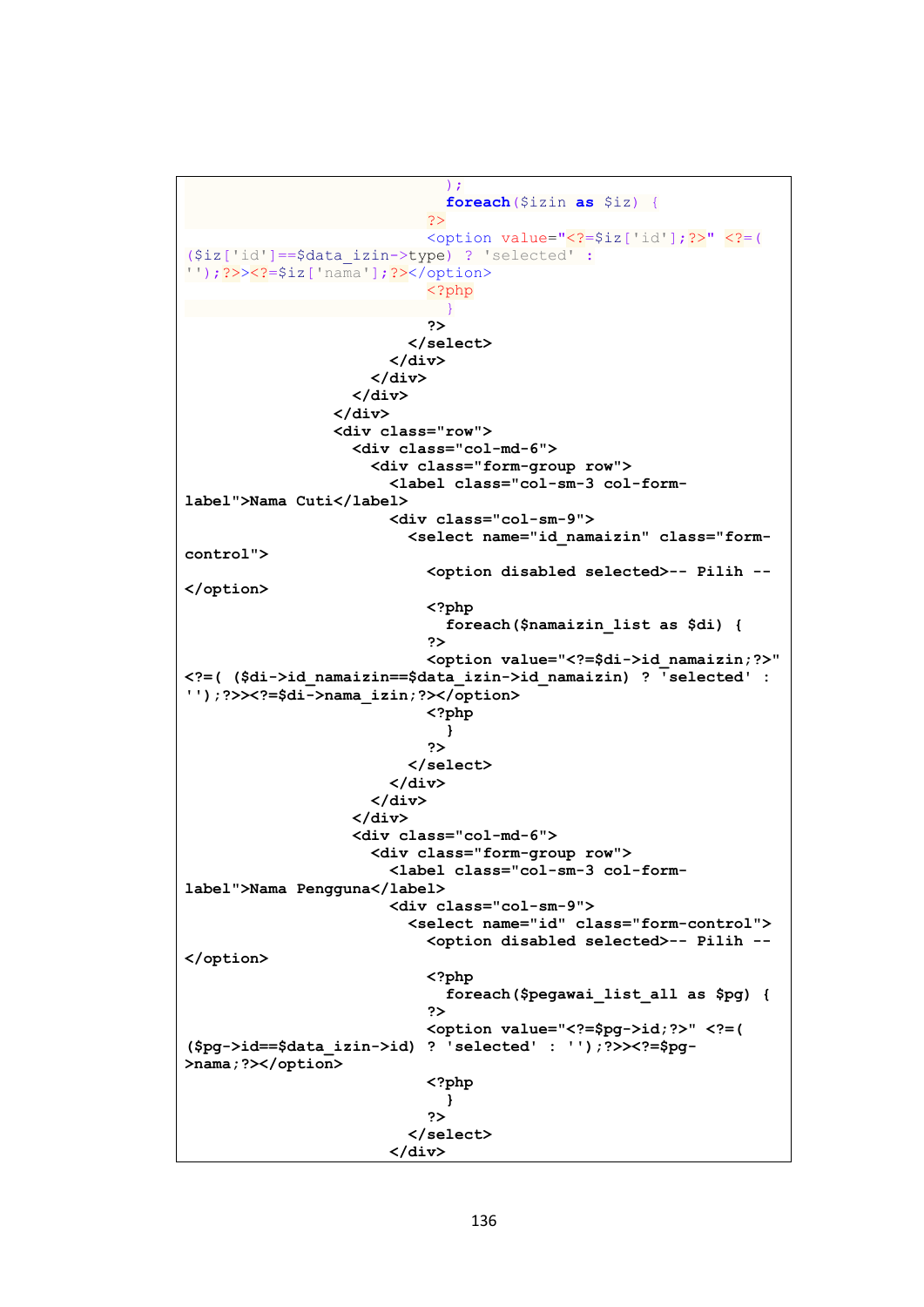```
 </div>
                    </div>
                  </div>
                  <div class="row">
                    <div class="col-md-6">
                      <div class="form-group row">
                        <label class="col-sm-3 col-form-
label">Tanggal Awal</label>
                        <div class="col-sm-9">
                          <input type="date" value="<?=$data_izin-
>tglawal;?>" name="tglawal" class="form-control" />
                        </div>
                      </div>
                    </div>
                   <div class="col-md-6">
                      <div class="form-group row">
                        <label class="col-sm-3 col-form-
label">Tempat</label>
                        <div class="col-sm-9">
                          <input type="text" value="<?=$data_izin-
>tempat;?>" name="tempat" class="form-control" />
                        </div>
                      </div>
                    </div>
                  </div>
                  <div class="row">
                    <div class="col-md-6">
                      <div class="form-group row">
                        <label class="col-sm-3 col-form-
label">Tanggal Akhir</label>
                        <div class="col-sm-9">
                          <input type="date" value="<?=$data_izin-
>tglakhir;?>" name="tglakhir" class="form-control" />
                        </div>
                      </div>
                    </div>
                    <div class="col-md-6">
                      <div class="form-group row">
                        <label class="col-sm-3 col-form-
label">Status</label>
                        <div class="col-sm-9">
                          <select name="status" class="form-
control">
                            <option disabled selected>-- Pilih --
</option>
                            <option value="waiting" <?=( 
($data_izin->status=='waiting') ? 'selected' : 
'');?>>Waiting</option>
                            <option value="approved" <?=( 
($data_izin->status=='approved') ? 'selected' : 
'');?>>Approved</option>
                            <option value="rejected" <?=( 
($data_izin->status=='rejected') ? 'selected' : 
'');?>>Rejected</option>
                          </select>
                        </div>
```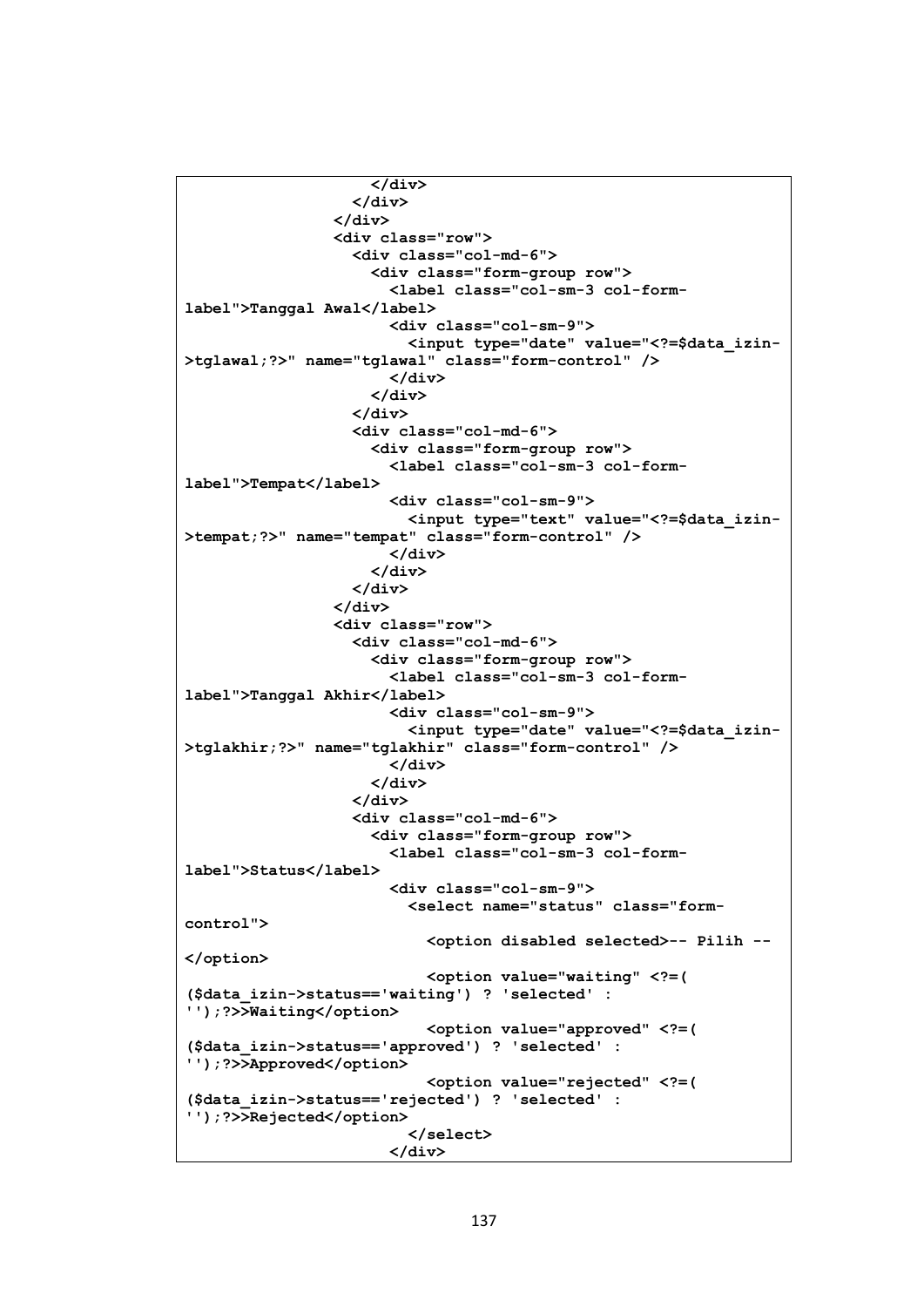```
 </div>
                    </div>
                  </div>
                  <div class="row">
                    <div class="col-md-6">
                       <div class="form-group row">
                         <button type="submit" class="btn btn-
success mr-2">Submit</button>
                         <button class="btn btn-light" 
type="reset">Reset</button>
                      </div>
                    </div>
                  </div>
                <?=form_close();?>
              </div>
            </div>
         </div>
     </div>
   </div>
```
**Berikut potongan** *source code* **antarmuka halaman** *konfirmasi izin*

 $\curvearrowright$ 

```
 <div class="content-wrapper">
     <div class="row">
       <div class="col-lg-12 grid-margin stretch-card">
         <div class="card">
           <div class="card-body">
             <h4 class="card-title"><?=$title_page;?></h4>
             <?php if($this->session->flashdata('msg_alert')) {
?>
             <div class="alert alert-info">
                <label style="font-size: 13px;"><?=$this->session-
>flashdata('msq alert'); ?></label>
             </div>
             <?php } ?>
             <div class="table-responsive">
               p <table class="data table table-striped"
cellspacing="0" width="100%"></table>
              \langle p \rangle </div>
           </div>
         </div>
       </div>
     </div>
   </div>
```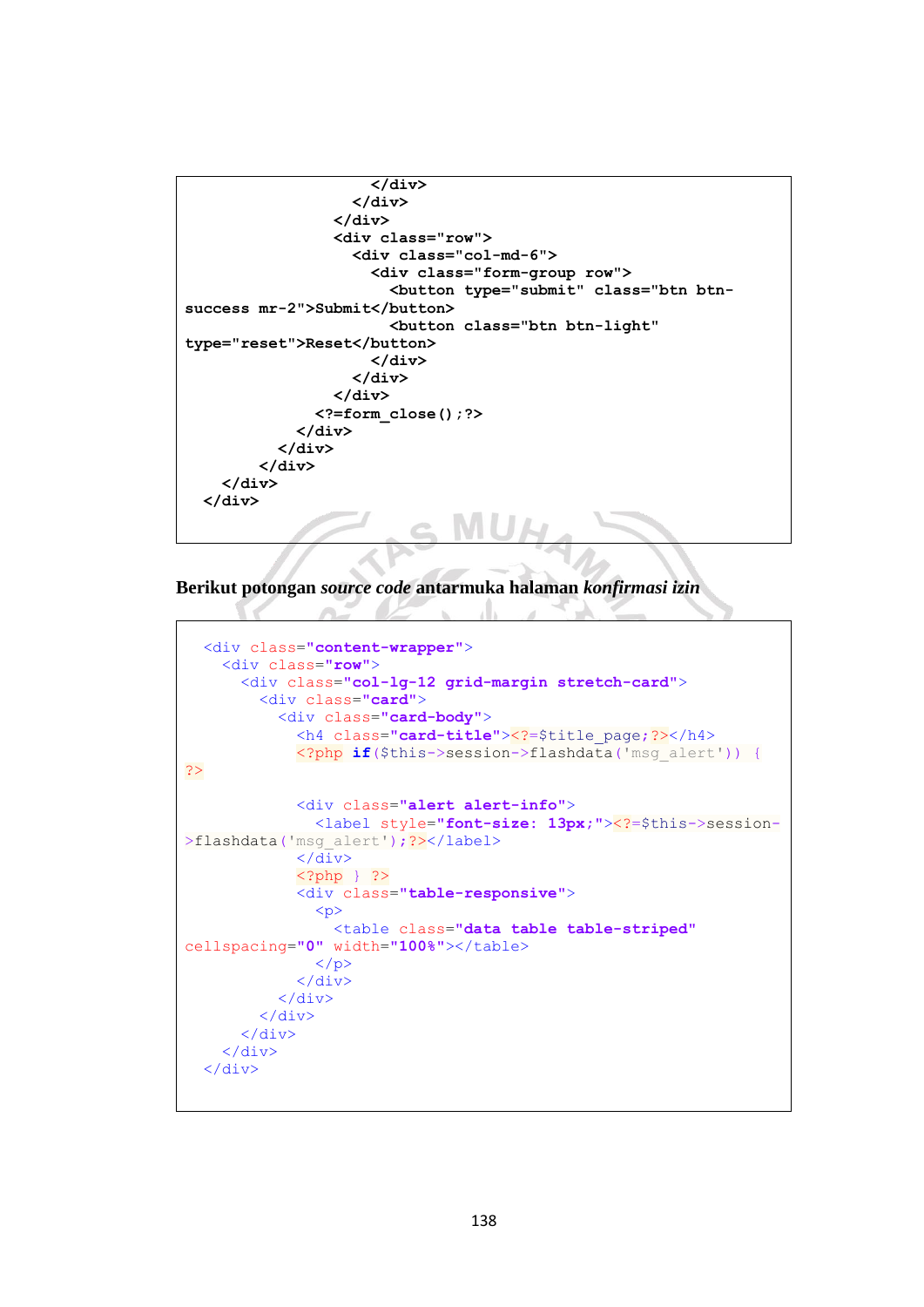**Berikut potongan** *source code* **antarmuka halaman** *dashboard (Admin / Sekcam)*

```
 <nav class="sidebar sidebar-offcanvas" id="sidebar">
          <ul class="nav">
            <li class="nav-item nav-profile">
              <div class="nav-link">
                 <div class="user-wrapper" style="margin-bottom: 
0px;">
                   <div class="profile-image">
                     <img src="<?=$user_avatar;?>" alt="profile 
image">
                  \langle/div>
                   <div class="text-wrapper">
                     <p class="profile-name"><?=$user_name;?></p>
                    \langlediv>
                       <small class="designation text-
muted">SEKCAM</small>
                    \langle/div>
                   </div>
               \langle/div>
             \langle/div>
           \frac{2}{11} <li class="nav-item">
              <a class="nav-link"
href="<?=base_url('dashboard');?>">
                <i class="menu-icon mdi mdi-television"></i>
                <span class="menu-title">Dashboard</span>
             \langlea>
           \langle/li>
            <li class="nav-item">
              <a class="nav-link"
href="<?=base_url('data_izin');?>">
                <i class="menu-icon mdi mdi-treasure-chest"></i>
                <span class="menu-title">Manajemen Data 
Izin</span>
             \langlea>
           \frac{2}{11} <li class="nav-item">
              <a class="nav-link"
href="<?=base_url('konfirmasi_izin');?>">
                <i class="menu-icon mdi mdi-checkbox-multiple-
marked-outline"></i>
                <span class="menu-title">Konfirmasi Izin</span>
             \langle/a>
           \langle/li>
          </ul>
       \langle/nav>
<div class="main-panel">
```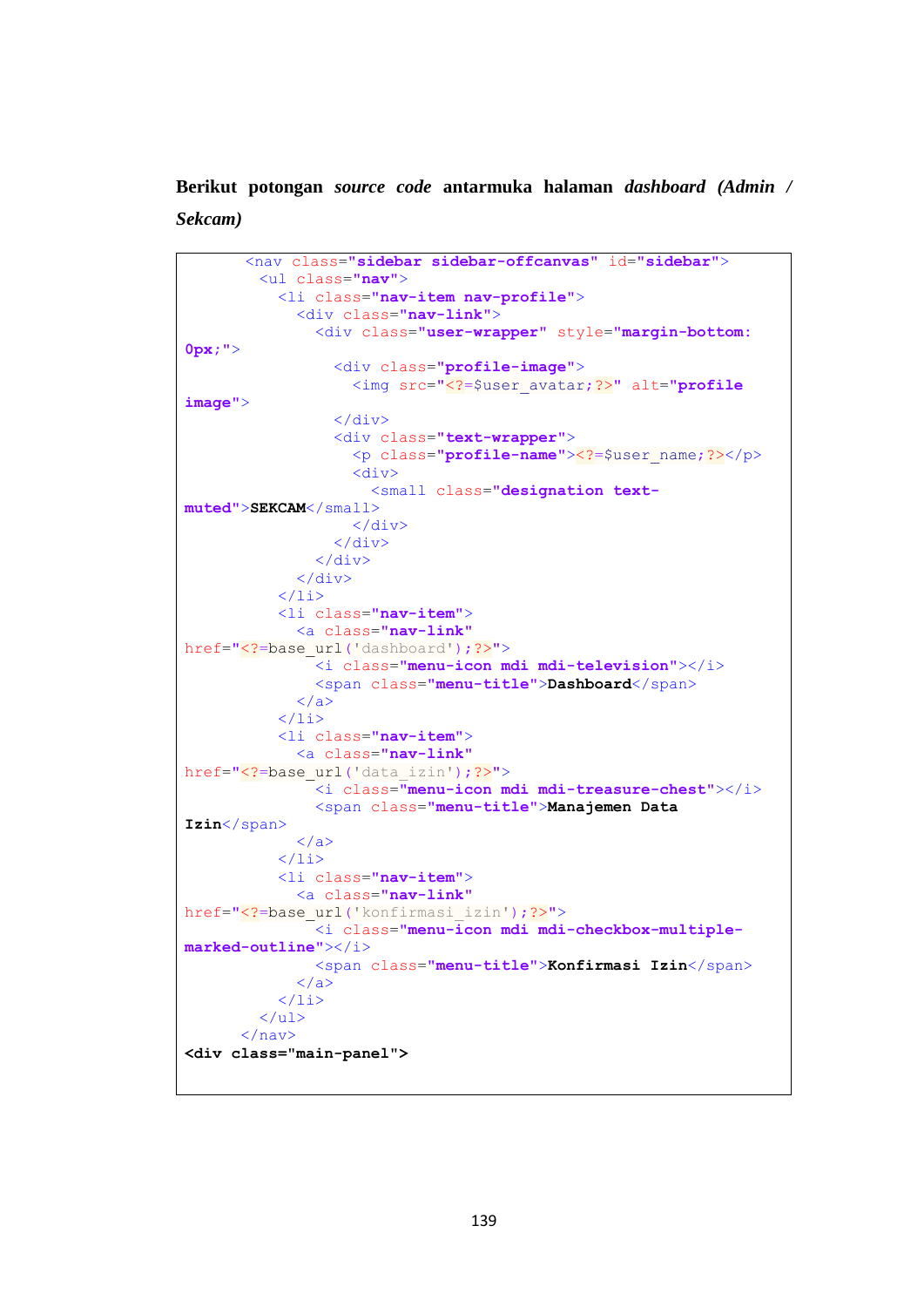**Berikut potongan** *source code* **antarmuka halaman** *manajemen data izin*

```
 <div class="content-wrapper">
     <div class="row">
       <div class="col-lg-12 grid-margin stretch-card">
         <div class="card">
           <div class="card-body">
             <h4 class="card-title"><?=$title_page;?></h4>
             <?php if($this->session->flashdata('msg_alert')) {
?>
             <div class="alert alert-info">
               <label style="font-size: 13px;"><?=$this->session-
>flashdata('msg_alert');?></label>
              </div>
             <?php } ?>
             <div class="card-tools">
               <div class="input-group input-group-sm"
style="width: 150px;">
                  <button type="button"
onclick="javascript:top.location.href='<?=base_url("/data_izin/a
dd_new");?>';" class="btn btn-block btn-success btn-sm"><i
class="mdi mdi-plus-circle-outline"></i> Tambah baru</button>
                </div>
             </div>
             <div class="table-responsive">
                <p>
                  <table class="data table table-striped"
cellspacing="0" width="100%"></table>
              \langle/p>
             </div>
           </div>
         </div>
       </div>
     </div>
   </div>
```
**Berikut potongan** *source code* **antarmuka halaman** *entry data izin*

```
 <div class="content-wrapper">
       <div class="row">
         <div class="col-lg-12 grid-margin stretch-card">
           <div class="card">
             <div class="card-body">
               <h4 class="card-title"><?=$title_page;?></h4>
               <?php if($this->session->flashdata('msg_alert')) {
?>
               <div class="alert alert-info">
```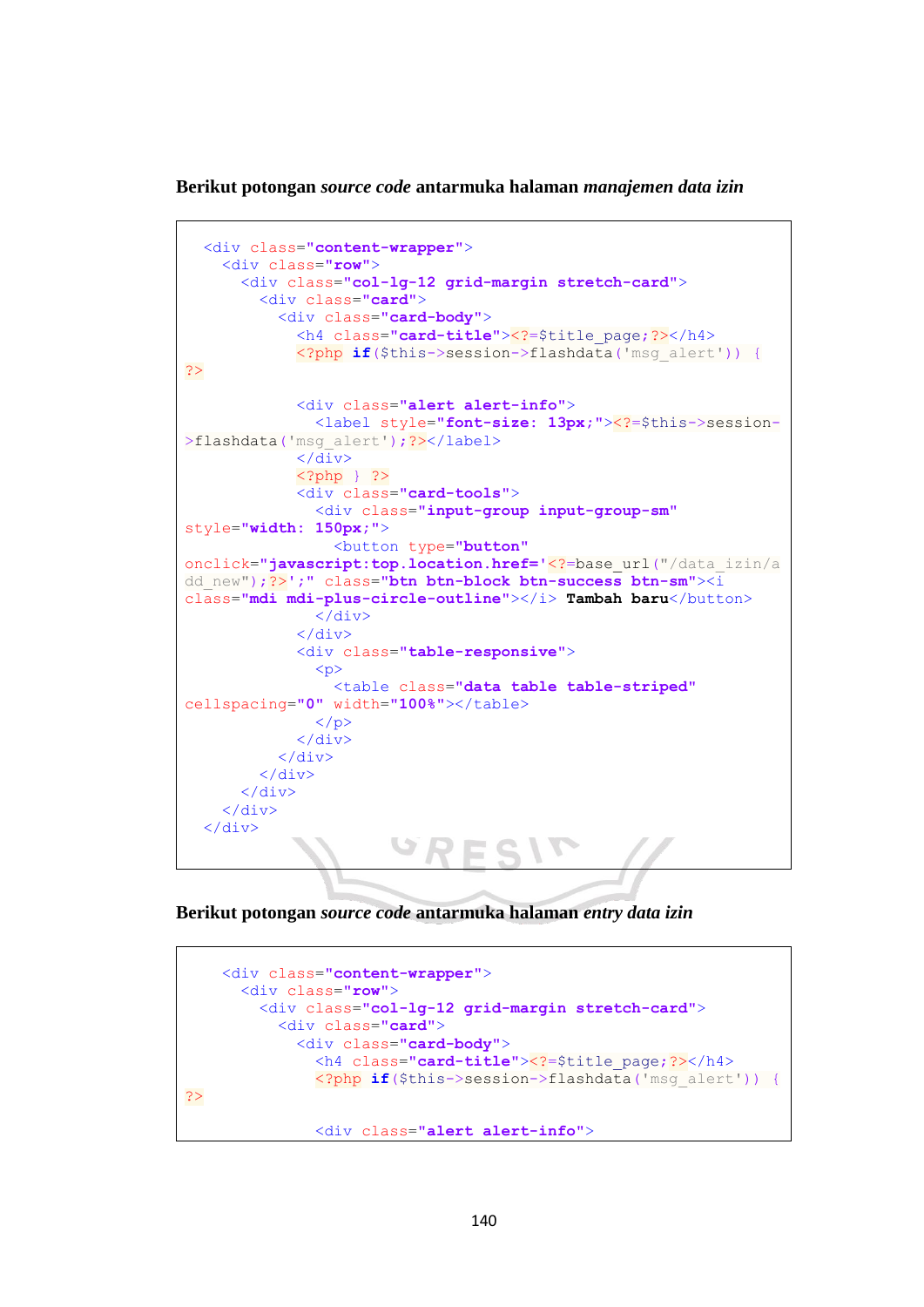```
 <label style="font-size: 13px;"><?=$this-
>session->flashdata('msg_alert');?></label>
                </div>
                <?php } ?>
                <?=form_open('data_izin/add_new/',
array('method'=>'post'));?>
                  <div class="row">
                     <div class="col-md-6">
                       <div class="form-group row">
                         <label class="col-sm-3 col-form-
label">Type Izin</label>
                         <div class="col-sm-9">
                           <select name="type" class="form-
control">
                             <option disabled selected>-- Pilih --
</option>
                             <?php
                                $izin = array(
                                  array(
                                   'id' \Rightarrow 'cuti',
                                   'nama' => 'Cuti'
\overline{\phantom{a}}\left( \begin{array}{c} 0 & 1 \\ 0 & 1 \end{array} \right)foreach($izin as $iz) {
?> and an anti-service of the service of the service of the service of the service of the service of the service
                             <option
value="<?=$iz['id'];?>"><?=$iz['nama'];?></option>
                              <?php
 }
 ?>
                           </select>
                         </div>
                       </div>
                     </div>
                  </div>
                  <div class="row">
                     <div class="col-md-6">
                       <div class="form-group row">
                         <label class="col-sm-3 col-form-
label">Nama Izin</label>
                         <div class="col-sm-9">
                           <select name="id_namaizin" class="form-
control">
                             <option disabled selected>-- Silahkan 
pilih type izin dahulu --</option>
                           </select>
                         </div>
                       </div>
                     </div>
                    <div class="col-md-6">
                       <div class="form-group row">
                         <label class="col-sm-3 col-form-
label">Nama Pengguna</label>
                         <div class="col-sm-9">
                           <select name="id" class="form-control">
```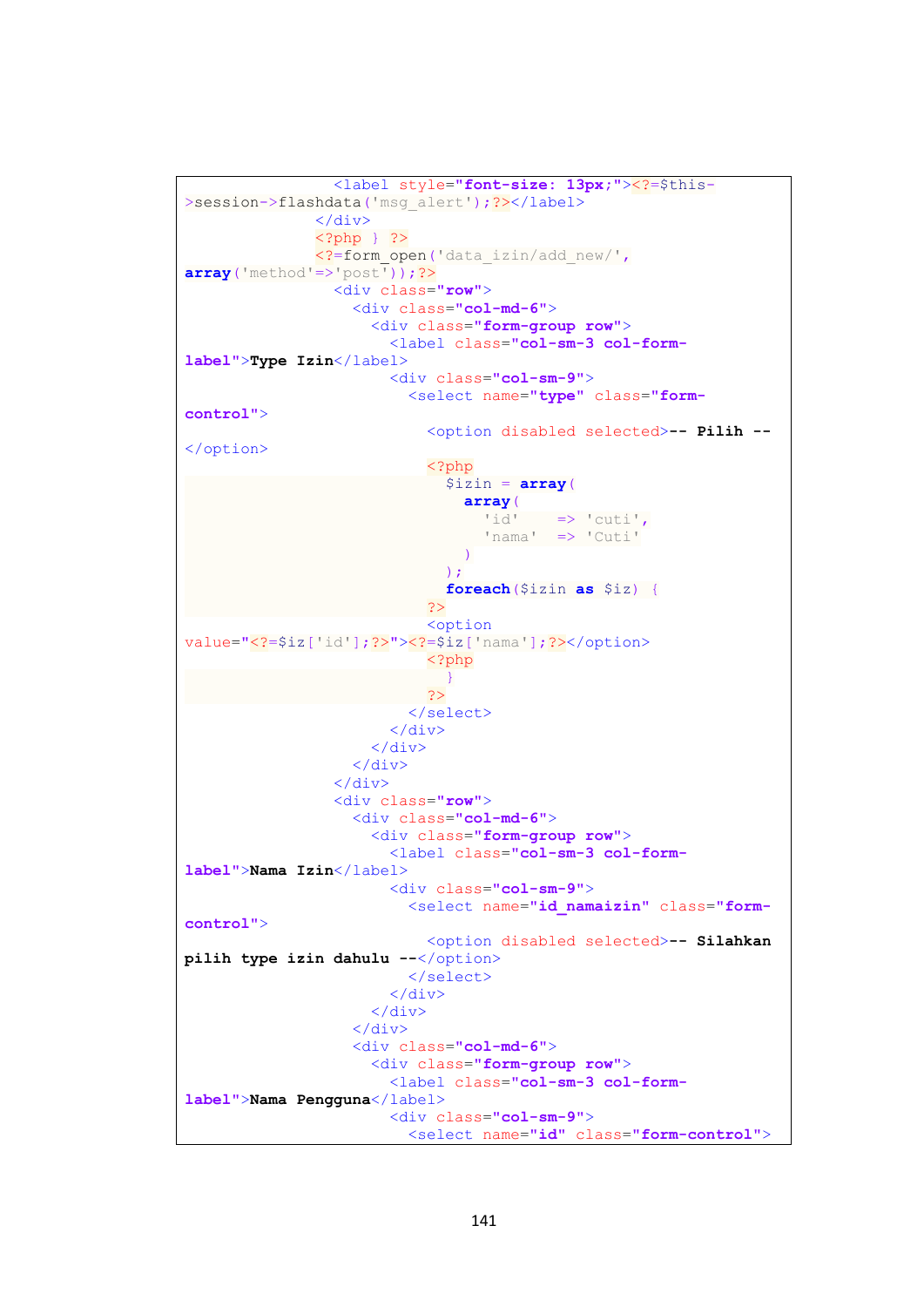```
 <option disabled selected>-- Pilih --
</option>
                                <?php
                                  foreach($pegawai_list_all as $pg) {
?> and an anti-service of the service of the service of the service of the service of the service of the service
                               <option value="<?=$pg->id;?>"><?=$pg-
>nama; ?></option>
                                <?php
 }
?> and an anti-service of the service of the service of the service of the service of the service of the service
                              </select>
                           </div>
                         </div>
                      </div>
                    </div>
                    <div class="row">
                      <div class="col-md-6">
                         <div class="form-group row">
                           <label class="col-sm-3 col-form-
label">Tanggal Awal</label>
                           <div class="col-sm-9">
                             <input type="date" name="tglawal"
class="form-control" />
                           </div>
                         </div>
                      </div>
                     <div class="col-md-6">
                         <div class="form-group row">
                           <label class="col-sm-3 col-form-
label">Tempat</label>
                           <div class="col-sm-9">
                             <input type="text" name="tempat"
class="form-control" />
                           </div>
                        \langle/div>
                      </div>
                    </div>
                    <div class="row">
                      <div class="col-md-6">
                         <div class="form-group row">
                           <label class="col-sm-3 col-form-
label">Tanggal Akhir</label>
                           <div class="col-sm-9">
                             <input type="date" name="tglakhir"
class="form-control" />
                           </div>
                         </div>
                      </div>
                     <div class="col-md-6">
                         <div class="form-group row">
                           <label class="col-sm-3 col-form-
label">Status</label>
                           <div class="col-sm-9">
                             <select name="status" class="form-
control">
```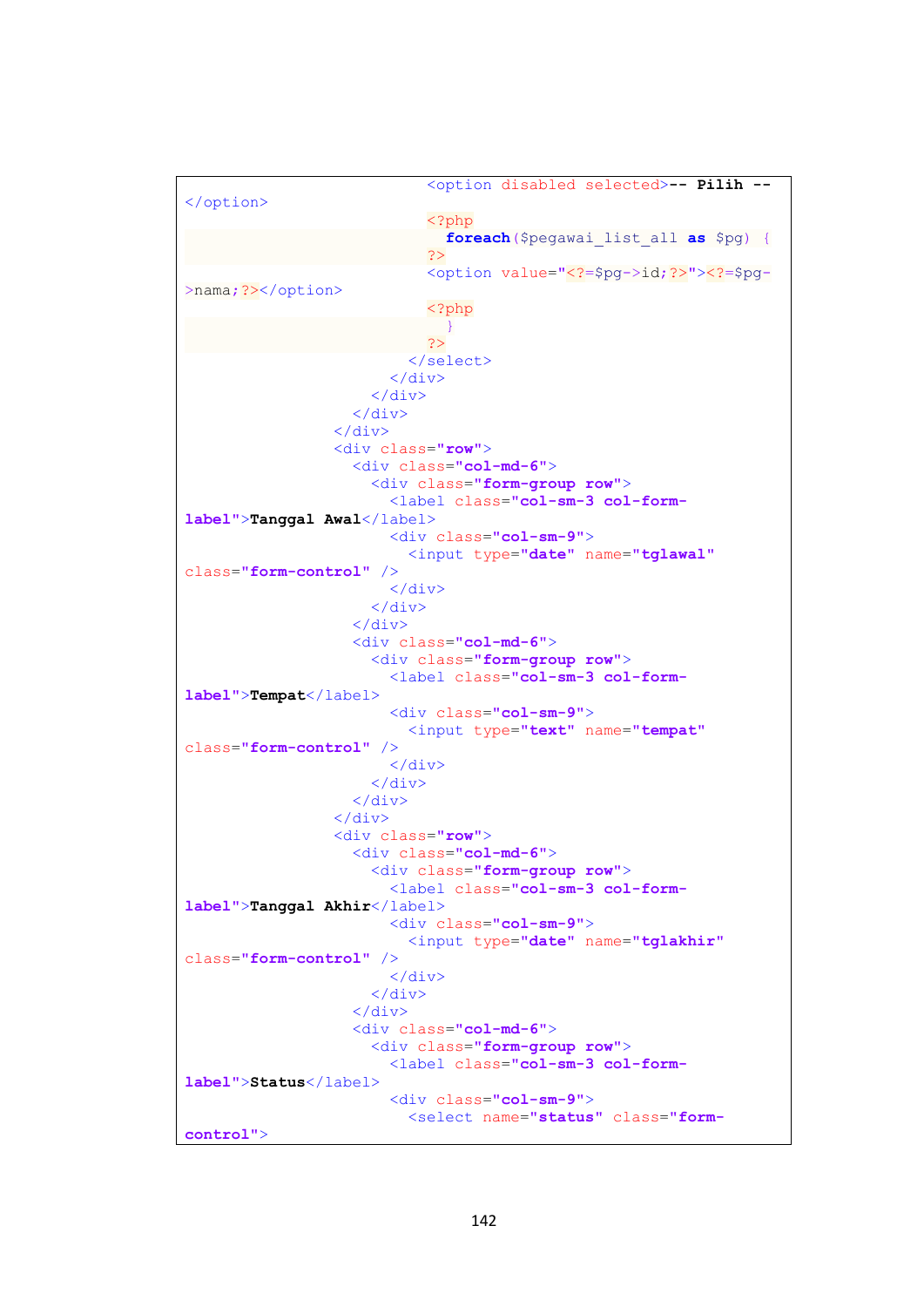```
 <option disabled selected>-- Pilih --
</option>
                              <option
value="waiting">Waiting</option>
                              <option
value="approved">Approved</option>
                              <option
value="rejected">Rejected</option>
                            </select>
                        \langle/div>
                       </div>
                     </div>
                   </div>
                   <div class="row">
                     <div class="col-md-6">
                       <div class="form-group row">
                         <button type="submit" class="btn btn-
success mr-2">Submit</button>
                         <button class="btn btn-light"
type="reset">Reset</button>
                      \langle/div>
                     </div>
                   </div>
                <?=form_close();?>
             \langle/div>
            </div>
          </div>
     </div>
   </div>
```
**Berikut potongan** *source code* **antarmuka halaman** *edit data izin*

```
 <div class="content-wrapper">
       <div class="row">
         <div class="col-lg-12 grid-margin stretch-card">
           <div class="card">
             <div class="card-body">
               <h4 class="card-title"><?=$title_page;?></h4>
               <?php if($this->session->flashdata('msg_alert')) {
?>
               <div class="alert alert-info">
                 <label style="font-size: 13px;"><?=$this-
>session->flashdata('msg_alert');?></label>
               </div>
               <?php } ?>
               <?=form_open('data_izin/edit/' . $data_izin-
>id_izin, array('method'=>'post'));?>
                 <input type="hidden" name="id_izin"
value="<?=$data_izin->id_izin;?>">
                 <div class="row">
                   <div class="col-md-6">
```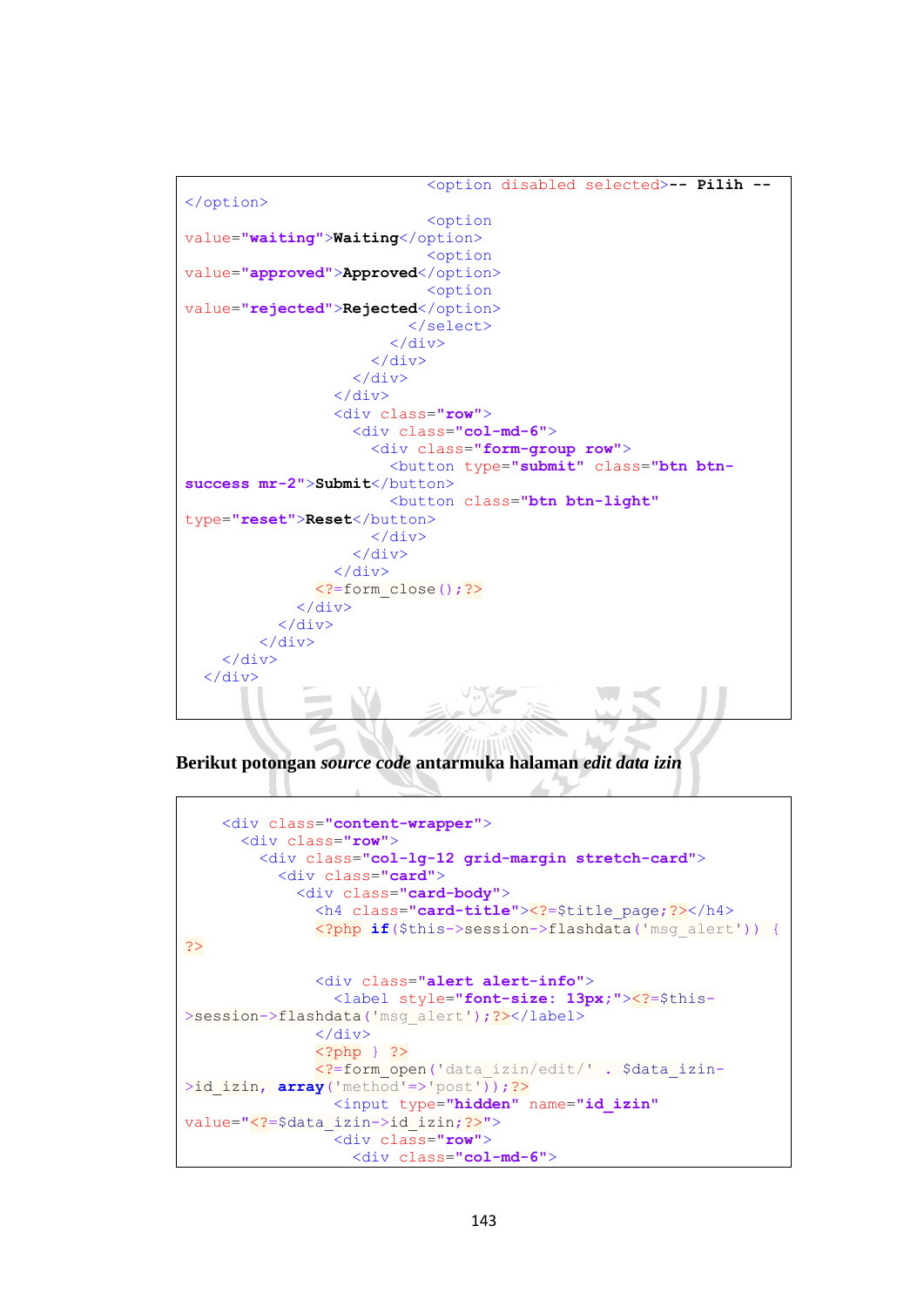```
 <div class="form-group row">
                          <label class="col-sm-3 col-form-
label">Type Izin</label>
                          <div class="col-sm-9">
                            <select name="type" class="form-
control">
                              <option disabled selected>-- Pilih --
</option>
                              <?php
                                $izin = array( array(
                                    'id' \Rightarrow 'cuti',
                                    'nama' => 'Cuti'
\overline{\phantom{a}}\left( \begin{array}{c} 1 \\ 2 \end{array} \right);
                                foreach($izin as $iz) {
 ?>
                             <option value="<?=$iz['id'];?>" <?=(
($iz['id']==$data_izin->type) ? 'selected' :
'');?>><?=$iz['nama'];?></option>
                              <?php
 }
2><br>2010年11月11日 - 10月11日 - 11月11日 - 11月11日 - 11月11日 - 11月11日 - 11月11日 - 11月11日 - 11月
                            </select>
                          </div>
                       </div>
                     </div>
                   </div>
                   <div class="row">
                     <div class="col-md-6">
                       <div class="form-group row">
                          <label class="col-sm-3 col-form-
label">Nama Cuti</label>
                          <div class="col-sm-9">
                            <select name="id_namaizin" class="form-
control">
                              <option disabled selected>-- Pilih --
</option>
                              <?php
                                foreach($namaizin_list as $di) {
2><br>2010年11月11日 - 10月11日 - 11月11日 - 11月11日 - 11月11日 - 11月11日 - 11月11日 - 11月11日 - 11月
                             <option value="<?=$di->id_namaizin;?>" 
<?=( ($di->id_namaizin==$data_izin->id_namaizin) ? 'selected' : 
'');?>><?=$di->nama_izin;?></option>
                              <?php
 }
2><br>2010年11月11日 - 10月11日 - 11月11日 - 11月11日 - 11月11日 - 11月11日 - 11月11日 - 11月11日 - 11月
                            </select>
                          </div>
                       </div>
                     </div>
                    <div class="col-md-6">
                       <div class="form-group row">
                          <label class="col-sm-3 col-form-
label">Nama Pengguna</label>
                          <div class="col-sm-9">
```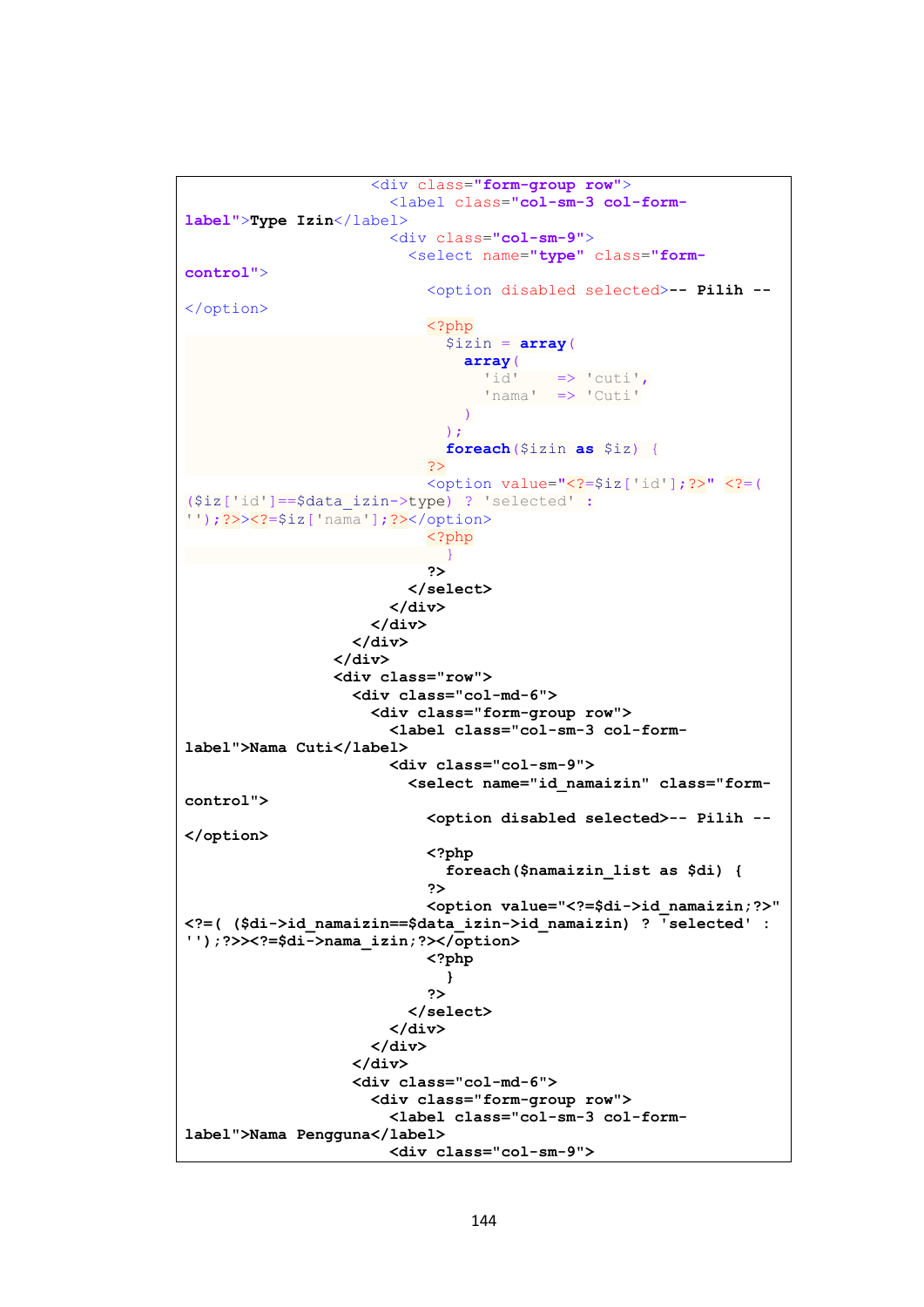```
 <select name="id" class="form-control">
                              <option disabled selected>-- Pilih --
</option>
                              <?php
                                foreach($pegawai_list_all as $pg) {
2><br>2010年11月11日 - 10月11日 - 11月11日 - 11月11日 - 11月11日 - 11月11日 - 11月11日 - 11月11日 - 11月
                             <option value="<?=$pg->id;?>" <?=( 
($pg->id==$data_izin->id) ? 'selected' : '');?>><?=$pg-
>nama;?></option>
                              <?php
 }
2><br>2010年11月11日 - 10月11日 - 11月11日 - 11月11日 - 11月11日 - 11月11日 - 11月11日 - 11月11日 - 11月
                            </select>
                         </div>
                       </div>
                     </div>
                   </div>
                   <div class="row">
                     <div class="col-md-6">
                       <div class="form-group row">
                         <label class="col-sm-3 col-form-
label">Tanggal Awal</label>
                         <div class="col-sm-9">
                            <input type="date" value="<?=$data_izin-
>tglawal;?>" name="tglawal" class="form-control" />
                         </div>
                       </div>
                     </div>
                    <div class="col-md-6">
                       <div class="form-group row">
                         <label class="col-sm-3 col-form-
label">Tempat</label>
                         <div class="col-sm-9">
                            <input type="text" value="<?=$data_izin-
>tempat;?>" name="tempat" class="form-control" />
                         </div>
                       </div>
                     </div>
                   </div>
                   <div class="row">
                     <div class="col-md-6">
                       <div class="form-group row">
                         <label class="col-sm-3 col-form-
label">Tanggal Akhir</label>
                         <div class="col-sm-9">
                           <input type="date" value="<?=$data_izin-
>tglakhir;?>" name="tglakhir" class="form-control" />
                         </div>
                       </div>
                     </div>
                     <div class="col-md-6">
                       <div class="form-group row">
                         <label class="col-sm-3 col-form-
label">Status</label>
                         <div class="col-sm-9">
```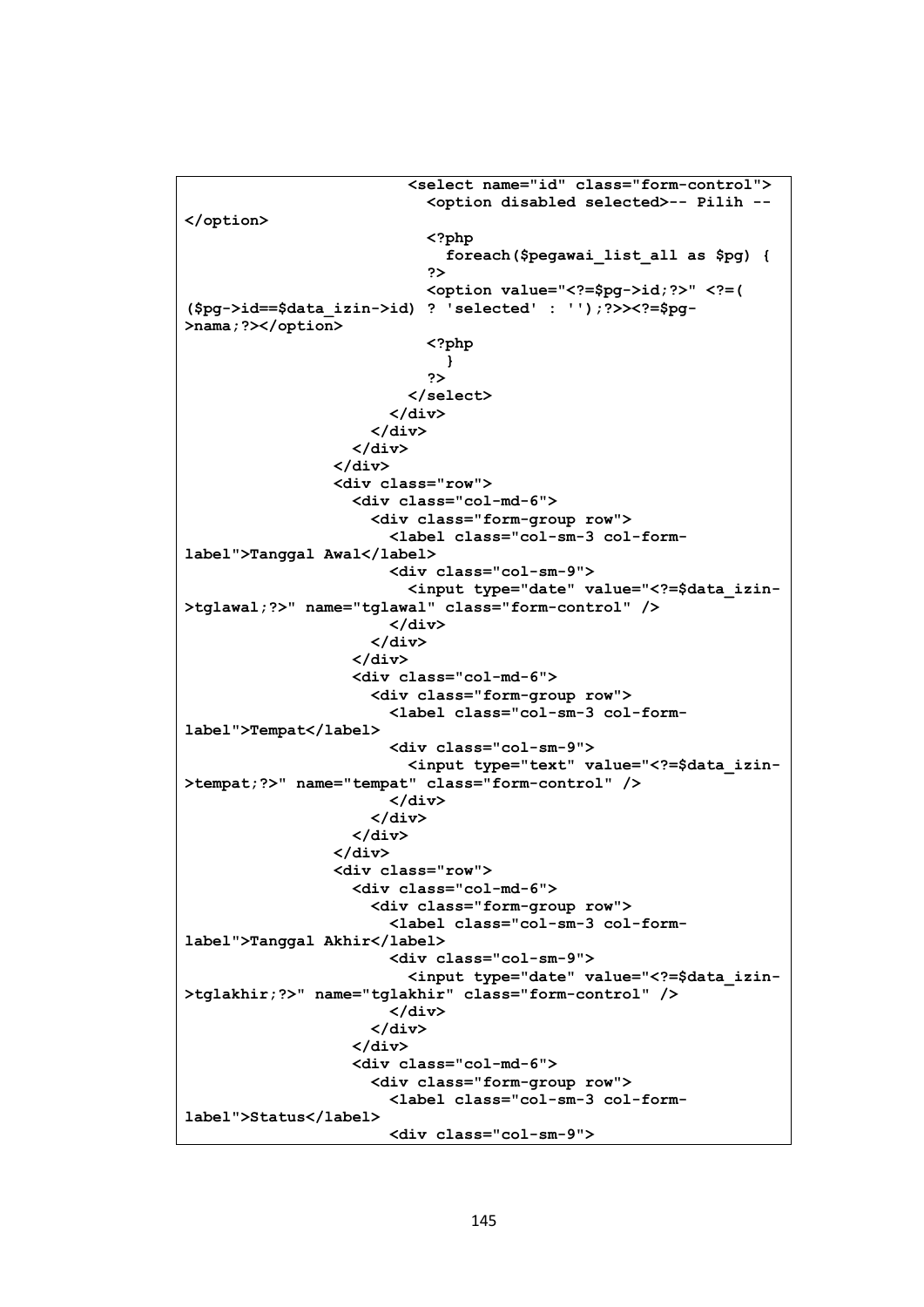```
 <select name="status" class="form-
control">
                             <option disabled selected>-- Pilih --
</option>
                             <option value="waiting" <?=( 
($data_izin->status=='waiting') ? 'selected' : 
'');?>>Waiting</option>
                            <option value="approved" <?=( 
($data_izin->status=='approved') ? 'selected' : 
'');?>>Approved</option>
                             <option value="rejected" <?=( 
($data_izin->status=='rejected') ? 'selected' : 
'');?>>Rejected</option>
                           </select>
                        </div>
                      </div>
                    </div>
                  </div>
                  <div class="row">
                    <div class="col-md-6">
                      <div class="form-group row">
                        <button type="submit" class="btn btn-
success mr-2">Submit</button>
                        <button class="btn btn-light" 
type="reset">Reset</button>
                      </div>
                    </div>
                  </div>
                <?=form_close();?>
             </div>
           </div>
         </div>
     </div>
   </div>
```
**Berikut potongan** *source code* **antarmuka halaman** *konfirmasi izin*

```
 <div class="content-wrapper">
     <div class="row">
       <div class="col-lg-12 grid-margin stretch-card">
         <div class="card">
           <div class="card-body">
             <h4 class="card-title"><?=$title_page;?></h4>
             <?php if($this->session->flashdata('msg_alert')) {
?>
             <div class="alert alert-info">
               <label style="font-size: 13px;"><?=$this->session-
>flashdata('msq alert'); ?></label>
            \langle/div>
             <?php } ?>
             <div class="table-responsive">
```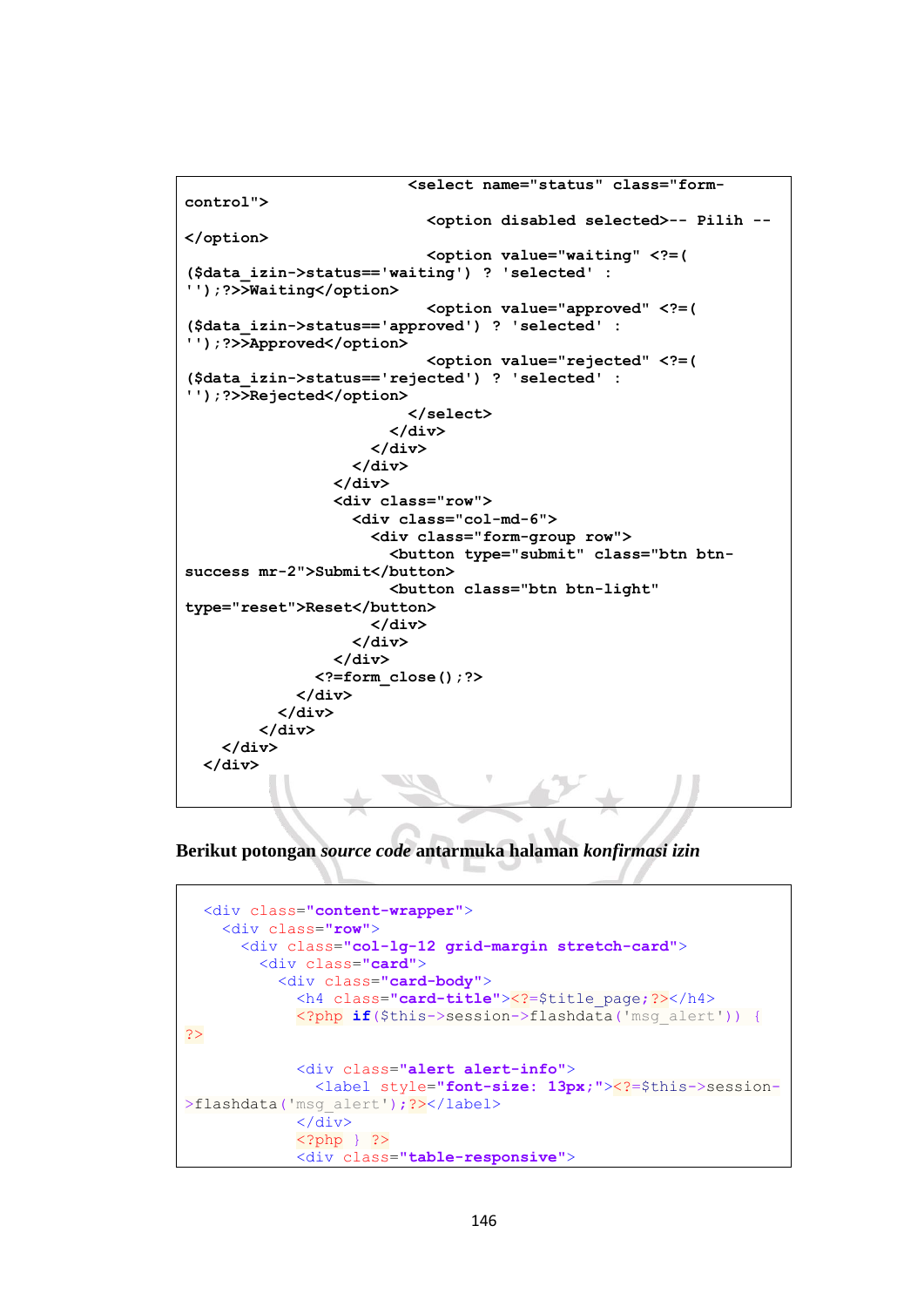```
p <table class="data table table-striped"
cellspacing="0" width="100%"></table>
                \langle/p>
               </div>
             </div>
         \langle div>
       \langle/div>
     </div>
   </div>
```
**Berikut potongan** *source code* **antarmuka halaman** *dashboard (Pegawai)*

```
 <div class="content-wrapper">
       <div class="row">
         <div class="col-xl-3 col-lg-3 col-md-3 col-sm-6 grid-
margin stretch-card">
           <div class="card card-statistics">
              <div class="card-body">
                <div class="clearfix">
                  <div class="float-left">
                    <i class="mdi mdi-treasure-chest text-danger 
icon-lg"></i>
                  </div>
                  <div class="float-right">
                    <p class="mb-0 text-right">Izin Cuti</p>
                    <div class="fluid-container">
                      <h3 class="font-weight-medium text-right mb-
0"><?=$pegawai_total_izincuti;?></h3>
                    </div>
                  </div>
                </div>
                <p class="text-muted mt-3 mb-0">
                  <i class="mdi mdi-treasure-chest mr-1" aria-
hidden="true"></i> Jumlah izin cuti
               \langle/p>
              </div>
           </div>
         </div>
         <div class="col-xl-3 col-lg-3 col-md-3 col-sm-6 grid-
margin stretch-card">
           <div class="card card-statistics">
              <div class="card-body">
                <div class="clearfix">
                  <div class="float-left">
                    <i class="mdi mdi-checkbox-multiple-marked-
outline text-success icon-lg"></i>
                  </div>
                  <div class="float-right">
```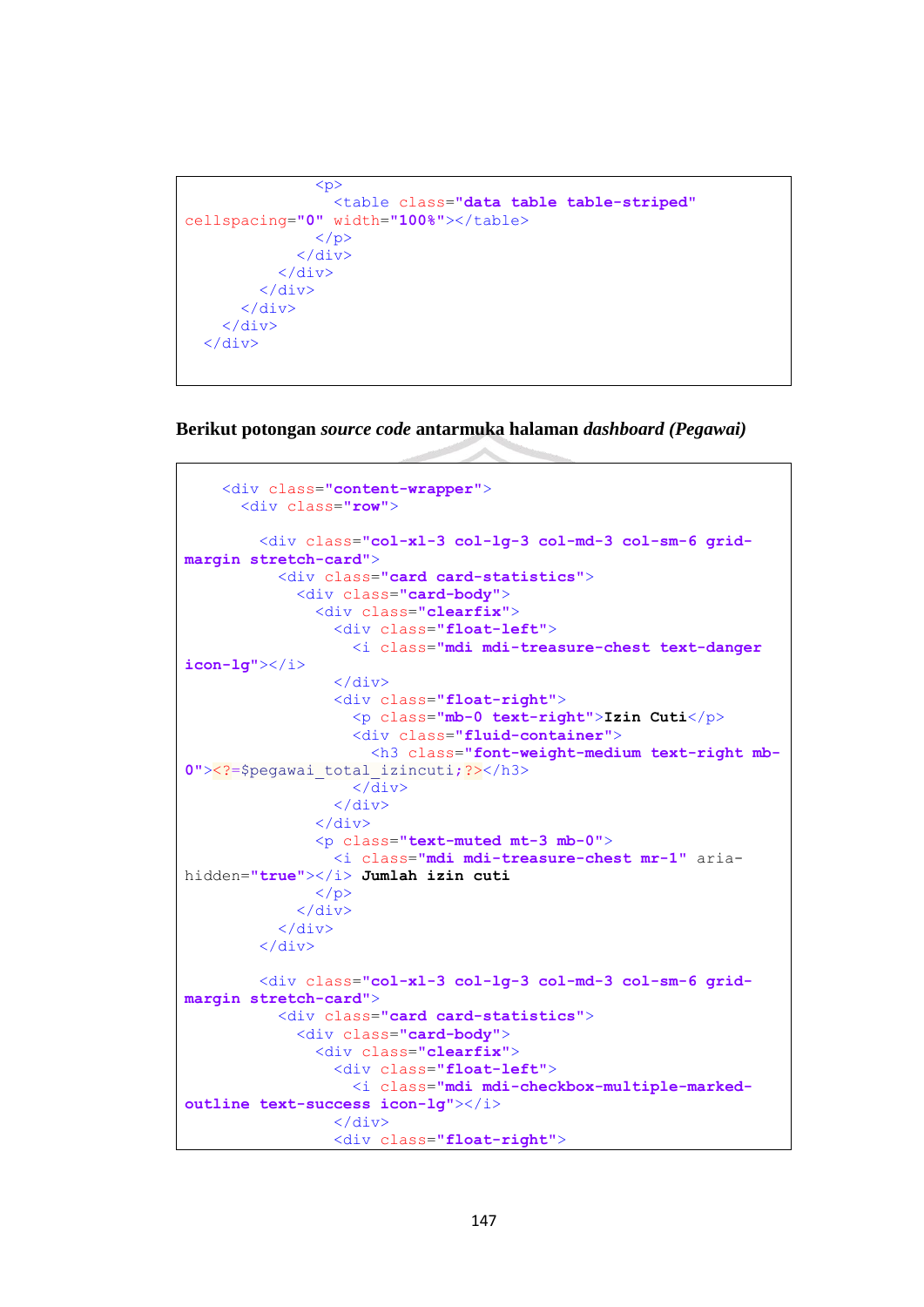```
 <p class="mb-0 text-right">Izin 
Terkonfirmasi</p>
                    <div class="fluid-container">
                      <h3 class="font-weight-medium text-right mb-
0"><?=$pegawai_izin_terkonfirmasi;?></h3>
                    </div>
                  </div>
                </div>
                <p class="text-muted mt-3 mb-0">
                  <i class="mdi mdi-checkbox-multiple-marked-
outline mr-1" aria-hidden="true"></i> Jumlah izin terkonfirmasi
                </p>
             </div>
           </div>
         </div>
     </div>
   </div>
```
**Berikut potongan** *source code* **antarmuka halaman** *daftar izin*

```
 <div class="content-wrapper">
     <div class="row">
       <div class="col-lg-12 grid-margin stretch-card">
         <div class="card">
           <div class="card-body">
             <h4 class="card-title"><?=$title_page;?></h4>
             <?php if($this->session->flashdata('msg_alert')) {
?>
             <div class="alert alert-info">
               <label style="font-size: 13px;"><?=$this->session-
>flashdata('msq alert'); ?></label>
            \langle/div>
             <?php } ?>
             <div class="card-tools">
                <div class="input-group input-group-sm"
style="width: 150px;">
                  <button type="button"
onclick="javascript:top.location.href='<?=base_url("/daftar_izin
/ajukan");?>';" class="btn btn-block btn-success btn-sm"><i
class="mdi mdi-plus-circle-outline"></i> Ajukan Izin</button>
               \langle/div>
             </div>
             <div class="table-responsive">
               p > <table class="data table table-striped"
cellspacing="0" width="100%"></table>
               \langle/p>
             </div>
           </div>
         </div>
```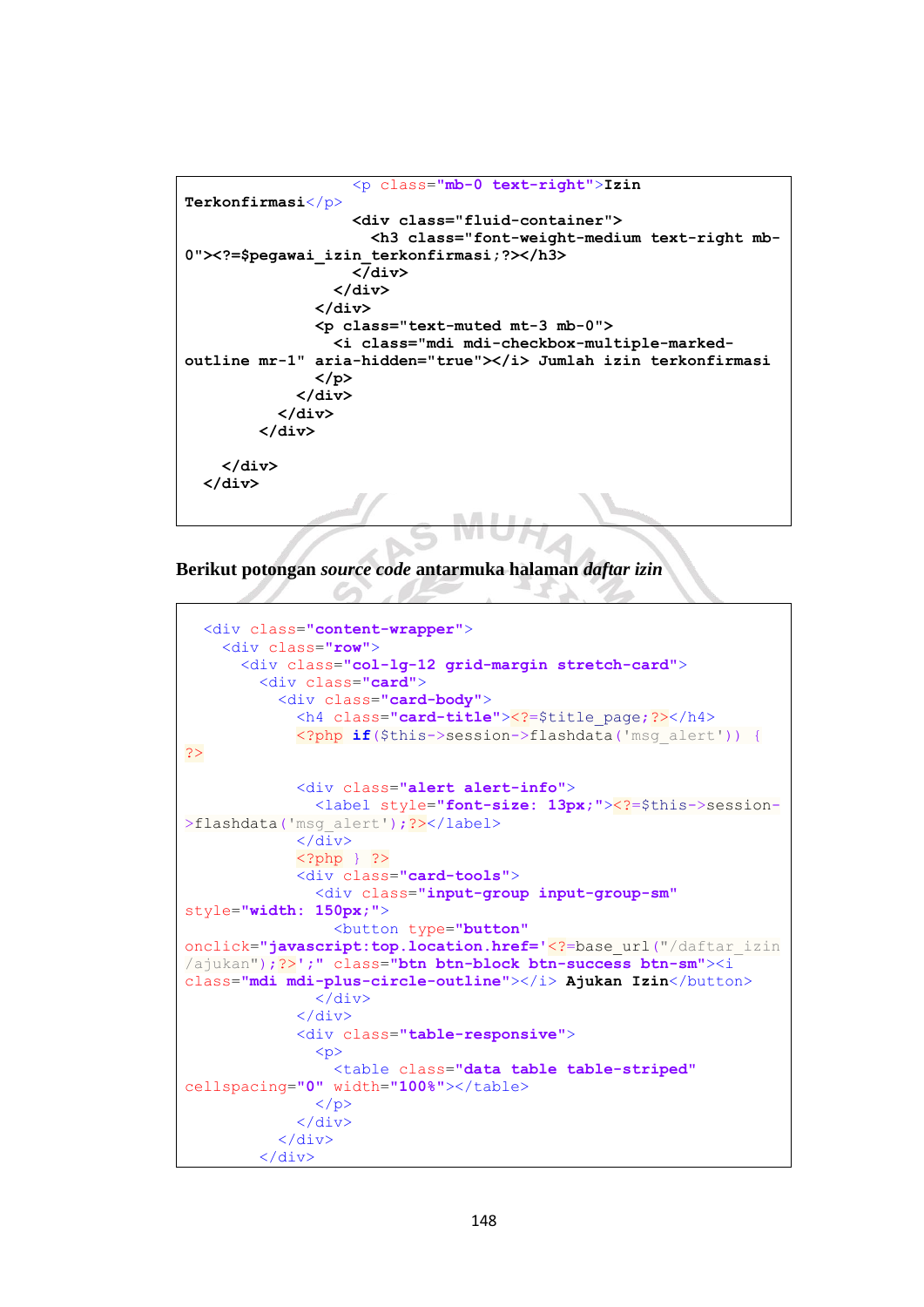```
 </div>
   </div>
 </div>
```
## **Berikut potongan** *source code* **antarmuka halaman** *ajukan izin pegawai*

```
 <div class="content-wrapper">
        <div class="row">
          <div class="col-lg-12 grid-margin stretch-card">
             <div class="card">
               <div class="card-body">
                 <h4 class="card-title"><?=$title_page;?></h4>
                 <?php if($this->session->flashdata('msg_alert')) {
?>
                 <div class="alert alert-info">
                    <label style="font-size: 13px;"><?=$this-
>session->flashdata('msg_alert');?></label>
                 </div>
                 <?php } ?>
                 <?=form_open('daftar_izin/ajukan/',
array('method'=>'post'));?>
                    <div class="row">
                      <div class="col-md-6">
                         <div class="form-group row">
                           <label class="col-sm-3 col-form-
label">Type Izin</label>
                           <div class="col-sm-9">
                             <select name="type" class="form-
control">
                                <option disabled selected>-- Pilih --
</option>
                                <?php
                                  $izin = array(
                                     array(
                                       'id' \Rightarrow 'cuti',
                                       'nama' => 'Cuti'
\overline{\phantom{a}}\left( \begin{array}{c} 0 & 1 \\ 0 & 1 \end{array} \right)foreach($izin as $iz) {
?> and an anti-service of the service of the service of the service of the service of the service of the service
                               <option
value="<?=$iz['id'];?>"><?=$iz['nama'];?></option>
                                <?php
 }
?> and an anti-service of the service of the service of the service of the service of the service of the service
                              </select>
                           </div>
                         </div>
                      </div>
                     <div class="col-md-6">
                         <div class="form-group row">
```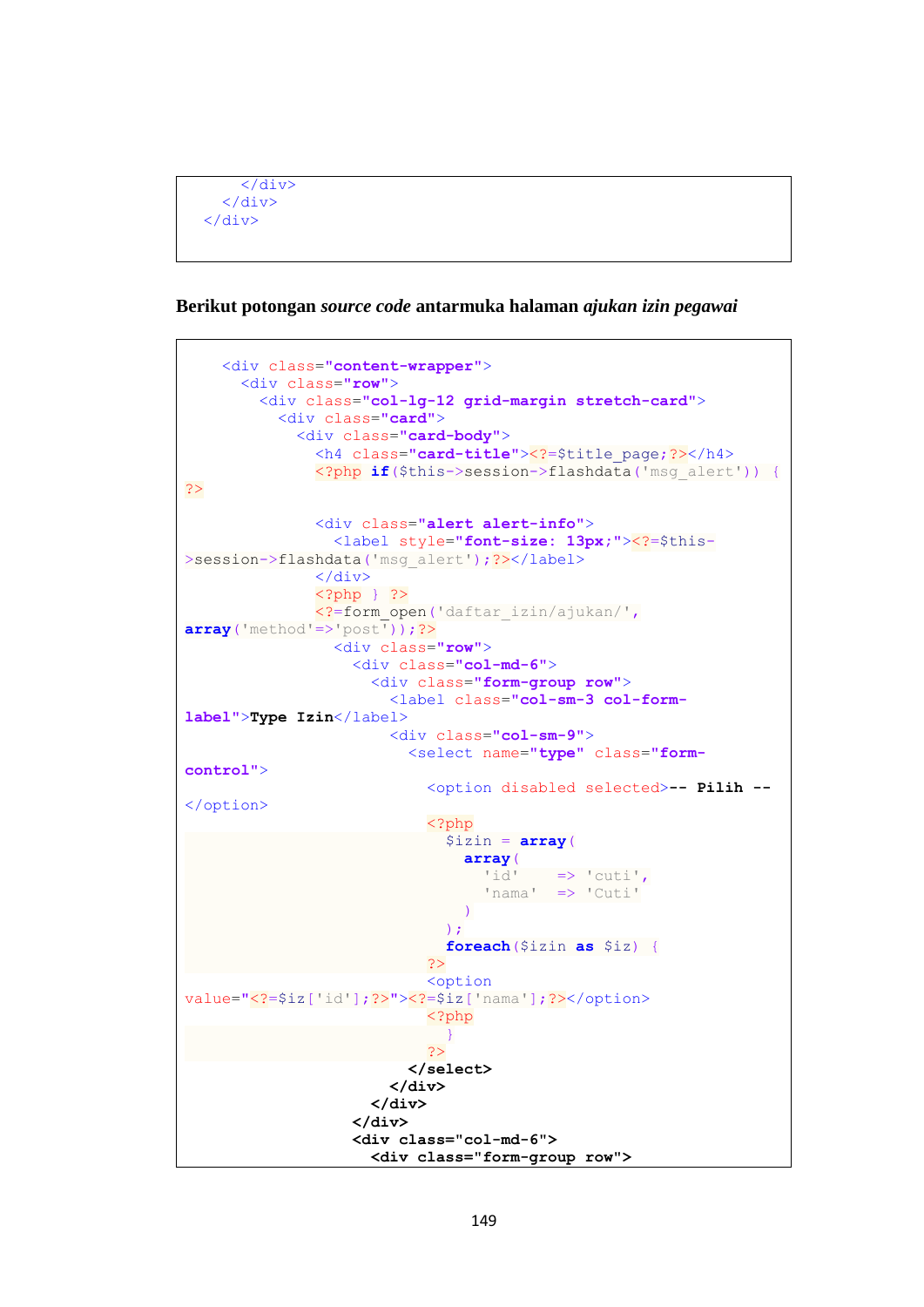```
 <label class="col-sm-3 col-form-
label">Nama Izin</label>
                        <div class="col-sm-9">
                          <select name="id_namaizin" class="form-
control">
                            <option disabled selected>-- Silahkan 
pilih type izin dahulu --</option>
                          </select>
                        </div>
                      </div>
                    </div>
                  </div>
                  <div class="row">
                    <div class="col-md-6">
                      <div class="form-group row">
                        <label class="col-sm-3 col-form-
label">Tanggal Awal</label>
                        <div class="col-sm-9">
                          <input type="date" name="tglawal" 
class="form-control" />
                        </div>
                      </div>
                    </div>
                   <div class="col-md-6">
                      <div class="form-group row">
                        <label class="col-sm-3 col-form-
label">Tempat</label>
                        <div class="col-sm-9">
                          <input type="text" name="tempat" 
class="form-control" />
                         </div>
                      </div>
                    </div>
                  </div>
                  <div class="row">
                    <div class="col-md-6">
                      <div class="form-group row">
                        <label class="col-sm-3 col-form-
label">Tanggal Akhir</label>
                        <div class="col-sm-9">
                          <input type="date" name="tglakhir" 
class="form-control" />
                        </div>
                      </div>
                    </div>
                  </div>
                  <div class="row">
                    <div class="col-md-6">
                      <div class="form-group row">
                        <button type="submit" class="btn btn-
success mr-2">Submit</button>
                        <button class="btn btn-light" 
type="reset">Reset</button>
                      </div>
                    </div>
                  </div>
```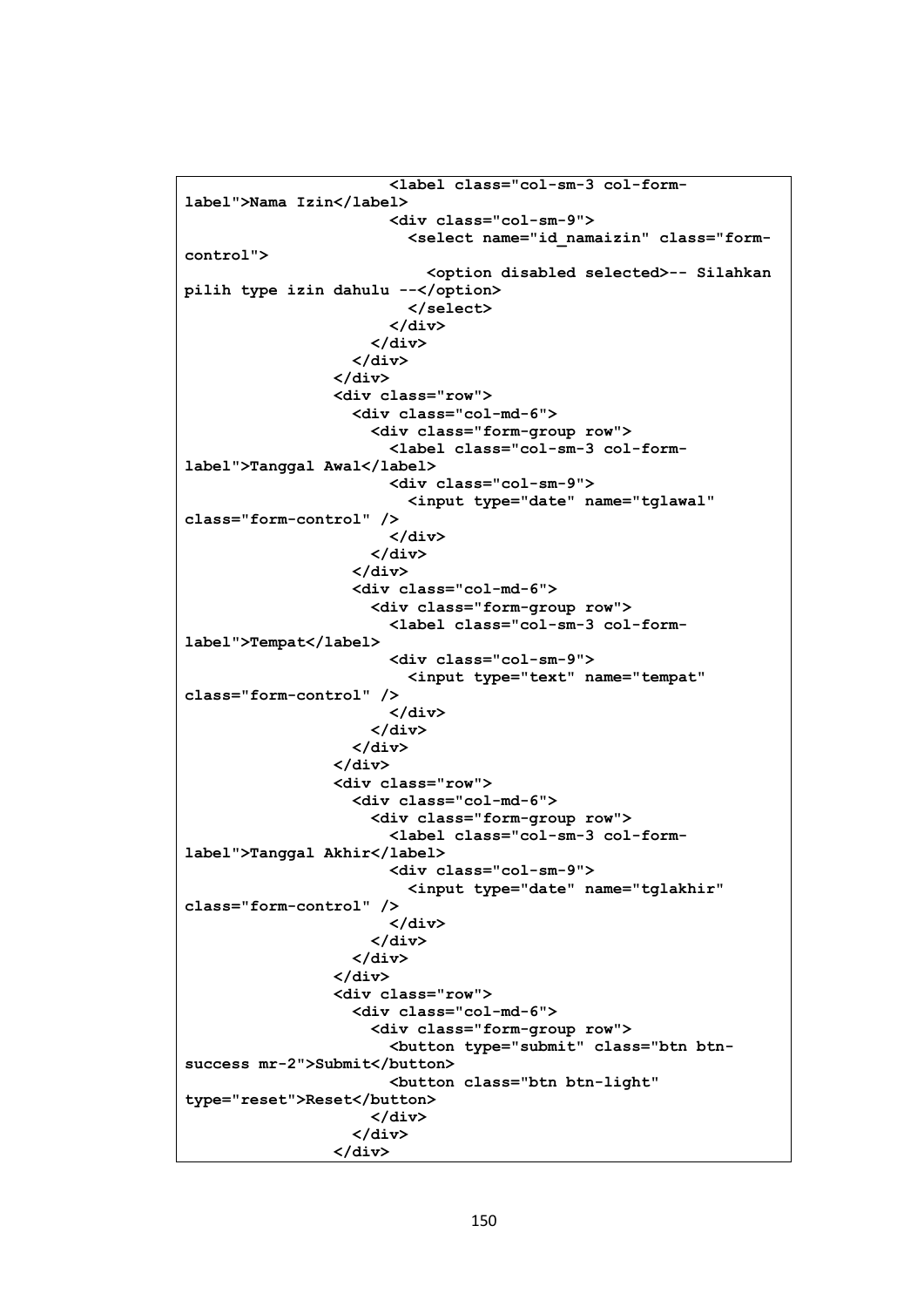```
 <?=form_close();?>
            </div>
          </div>
        </div>
   </div>
 </div>
```

```
Berikut potongan source code antarmuka halaman edit ajukan izin pegawai
```

```
 <div class="content-wrapper">
        <div class="row">
          <div class="col-lg-12 grid-margin stretch-card">
            <div class="card">
               <div class="card-body">
                 <h4 class="card-title"><?=$title_page;?></h4>
                 <?php if($this->session->flashdata('msg_alert')) {
?>
                 <div class="alert alert-info">
                   <label style="font-size: 13px;"><?=$this-
>session->flashdata('msg_alert');?></label>
                 </div>
                 <?php } ?>
                 <?=form_open('daftar_izin/edit/' . $data_izin-
>id izin, array('method'=>'post'));?>
                   <input type="hidden" name="id_izin"
value="<?=$data_izin->id_izin;?>">
                   <div class="row">
                      <div class="col-md-6">
                        <div class="form-group row">
                          <label class="col-sm-3 col-form-
label">Type Izin</label>
                          <div class="col-sm-9">
                             <select name="type" class="form-
control">
                               <option disabled selected>-- Pilih --
</option>
                               <?php
                                 $izin = array(
                                    array(
                                     'id' \Rightarrow 'cuti'.
                                     'nama' => 'Cuti'
\overline{\phantom{a}}\left( \begin{array}{c} 0 & 1 \\ 0 & 1 \end{array} \right)foreach($izin as $iz) {
?> and an anti-service of the service of the service of the service of the service of the service of the service
                              <option value="<?=$iz['id'];?>" <?=(
($iz['id']==$data_izin->type) ? 'selected' :
'');?>><?=$iz['nama'];?></option>
                               <?php
 }
2><br>2010年11月11日 - 10月11日 - 11月11日 - 11月11日 - 11月11日 - 11月11日 - 11月11日 - 11月11日 - 11月
```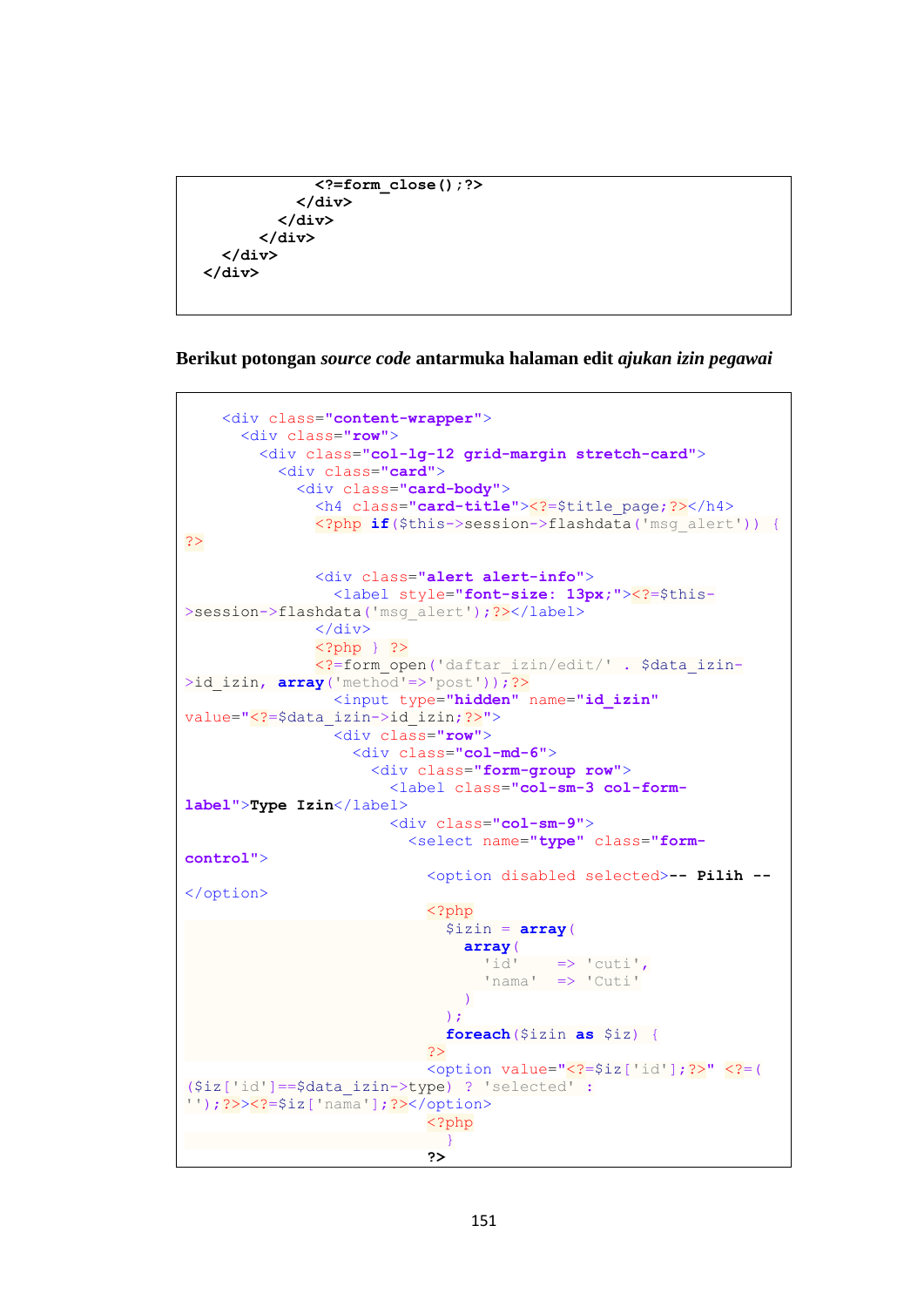```
 </select>
                         </div>
                       </div>
                     </div>
                    <div class="col-md-6">
                       <div class="form-group row">
                          <label class="col-sm-3 col-form-
label">Nama Cuti</label>
                         <div class="col-sm-9">
                            <select name="id_namaizin" class="form-
control">
                              <option disabled selected>-- Pilih --
</option>
                              <?php
                                foreach($namaizin_list as $di) {
2><br>2010年11月11日 - 10月11日 - 11月11日 - 11月11日 - 11月11日 - 11月11日 - 11月11日 - 11月11日 - 11月
                             <option value="<?=$di->id_namaizin;?>" 
<?=( ($di->id_namaizin==$data_izin->id_namaizin) ? 'selected' : 
'');?>><?=$di->nama_izin;?></option>
                              <?php
 }
2><br>2010年11月11日 - 10月11日 - 11月11日 - 11月11日 - 11月11日 - 11月11日 - 11月11日 - 11月11日 - 11月
                            </select>
                         </div>
                       </div>
                     </div>
                   </div>
                   <div class="row">
                     <div class="col-md-6">
                       <div class="form-group row">
                          <label class="col-sm-3 col-form-
label">Tanggal Awal</label>
                         <div class="col-sm-9">
                            <input type="date" value="<?=$data_izin-
>tglawal;?>" name="tglawal" class="form-control" />
                          </div>
                       </div>
                     </div>
                     <div class="col-md-6">
                       <div class="form-group row">
                          <label class="col-sm-3 col-form-
label">Tempat</label>
                         <div class="col-sm-9">
                            <input type="text" value="<?=$data_izin-
>tempat;?>" name="tempat" class="form-control" />
                          </div>
                       </div>
                     </div>
                   </div>
                   <div class="row">
                     <div class="col-md-6">
                       <div class="form-group row">
                          <label class="col-sm-3 col-form-
label">Tanggal Akhir</label>
                         <div class="col-sm-9">
```